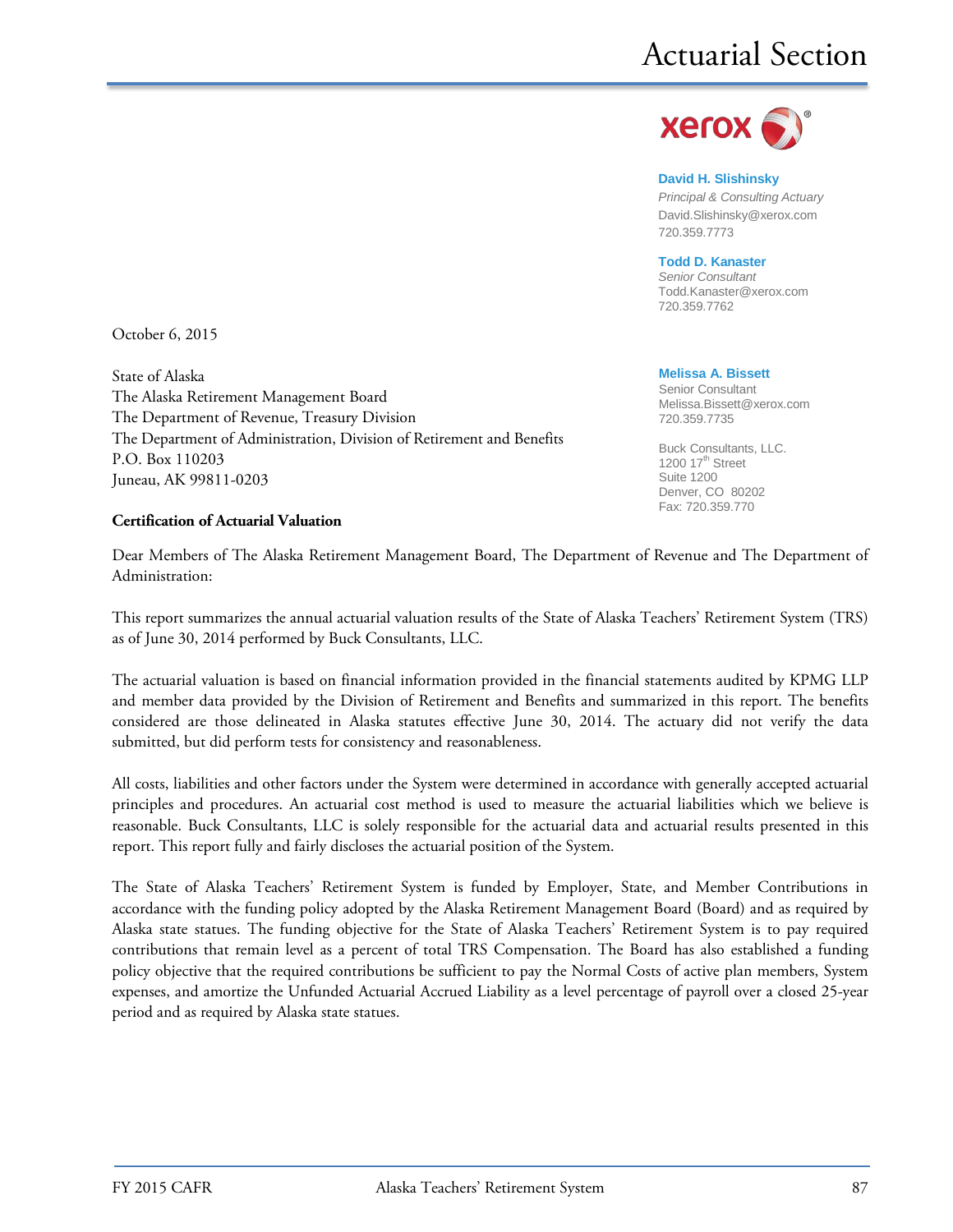In accordance with Senate Bill 119, signed into law May 28, 2014, and HB 385, signed into law on June 23, 2014, the following changes are effective for this June 30, 2014 actuarial valuation:

- The amortization method used for funding changed from the level dollar amount to the level percentage of payroll method and the amortization period is re-initialized to a closed 25-year period from June 30, 2014.
- The additional state contribution for fiscal year ending June 30, 2015 is exactly \$2,000,000,000.
- The two-year rate setting time lag is intended to be eliminated. The two-year lag in the setting of contribution rates is replaced by a two-year roll forward of liabilities and projected normal costs and a one-year roll forward of June 30, 2015 assets.
- The Actuarial Value of Assets is reset to the Fair Value as of June 30, 2014. The five-year smoothing method with grow-in will be implemented over the next five years.
- The 20% corridor over/under the Fair Value of Assets is eliminated in the calculation of the Actuarial Value of Assets.

The compensation used to determine required contributions is the total compensation of all active members in TRS, including those hired after July 1, 2006 who are members of the Defined Contribution Retirement (DCR) Plan. This objective is currently being met and is projected to continue to be met.

In our opinion, the actuarial assumptions used are reasonable, taking into account the experience of the System and reasonable long-term expectations, and represent our best estimate of the anticipated long-term experience under the System. The actuary performs an analysis of System experience periodically and recommends changes if, in the opinion of the actuary, assumption changes are needed to more accurately reflect expected future experience. The last full experience analysis was performed in 2014. A review of the healthcare assumptions was performed for this actuarial valuation and changes were made to the healthcare cost trend rates and the per capita claim cost rates effective June 30, 2014 to better reflect expected future healthcare experience. A summary of the actuarial assumptions and methods used in this actuarial valuation are shown in Section 6.

The assumptions and methods used to determine the Actuarially Determined Contributions (ADC) of the Employers to the State of Alaska Teachers' Retirement System as outlined in this report and all supporting schedules meet the parameters and requirements for disclosure of Governmental Accounting Standards Board (GASB) Statements No. 67, Financial Reporting for Defined Benefit Pension Plans and Note Disclosures for Defined Contribution Plans, and No. 43, Financial Reporting for Postemployment Benefit Plans Other Than Pension Plans. Based on member data and asset information provided by the Division of Retirement and Benefits, we have prepared the trend data schedule under GASB No. 43 that is included in the Financial Section of the CAFR. We have also prepared the member data tables shown in Section 5 of this report for the Statistical Section of the CAFR, and the summary of actuarial assumptions, solvency test, and analysis of financial experience for the Actuarial Section of the CAFR.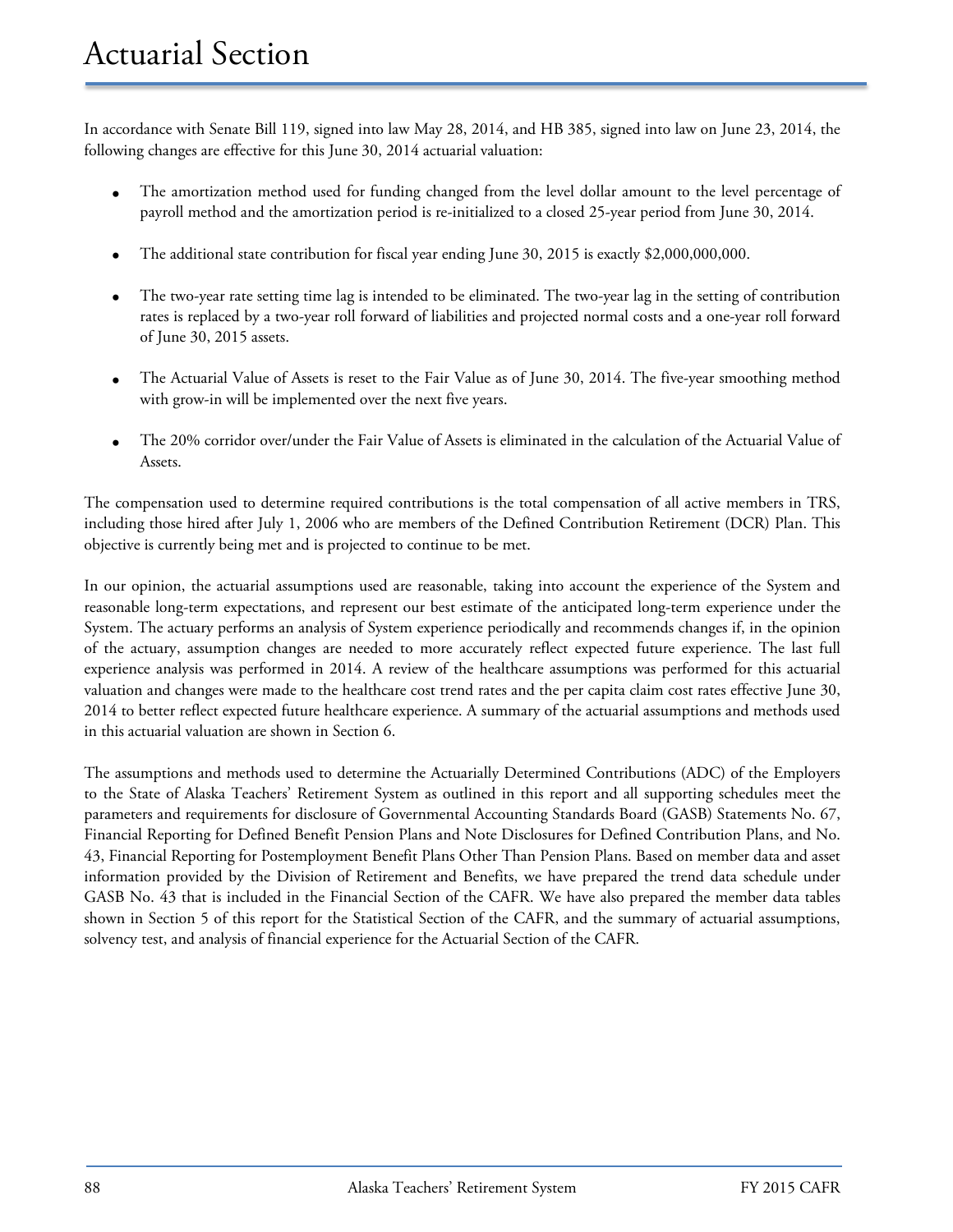Both of the undersigned are Associates of the Society of Actuaries and Members of the American Academy of Actuaries and meet the Qualification Standards of the American Academy of Actuaries to render the actuarial opinions contained in this report. This report has been prepared in accordance with all Applicable Actuarial Standards of Practice. We are available to answer any questions on the material contained in the report, or to provide explanations or further details as may be appropriate.

Respectfully submitted,

David H. Alscheristey

David H. Slishinsky, ASA, MAAA, FCA Todd D. Kanaster, ASA, MAAA, FCA Principal, Consulting Actuary Senior Consultant

The undersigned actuary is responsible for all assumptions related to the average annual per capita health claims cost and the health care cost trend rates, and hereby affirms her qualification to render opinions in such matters, in accordance with the qualification standards of the American Academy of Actuaries.

Kelisse A. Bisatt

Melissa A. Bissett, FSA, MAAA Senior Consultant, Health & Productivity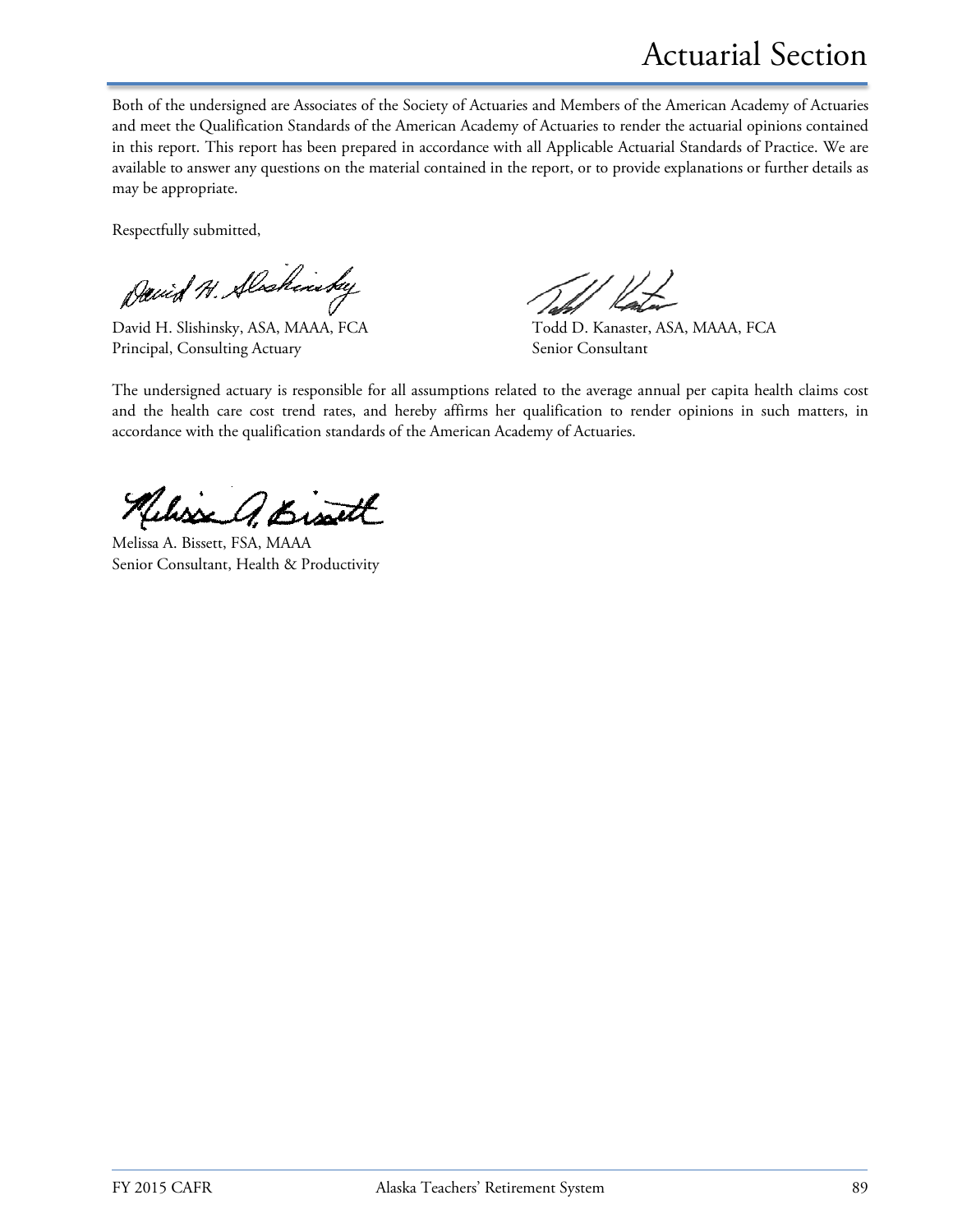### **Teachers' Retirement System**

**Defined Benefit Retirement Plan**

### **Description of Actuarial Methods and Valuation Procedures**

The funding method used in this valuation was adopted by the Board in October 2006. The asset smoothing method used to determine valuation assets was changed effective June 30, 2002.

Benefits valued are those delineated in Alaska State statutes as of the valuation date. Changes in State statutes effective after the valuation date are not taken into consideration in setting the assumptions and methods.

### **A. Actuarial Method –** Entry Age Actuarial Cost

Liabilities and contributions shown in the report are computed using the Entry Age Actuarial Cost method of funding. Any funding surpluses or unfunded accrued liability is amortized over 25 years as a level percentage of payroll amount. State statutes allow the contribution rate to be determined on payroll for all members, defined benefit and defined contribution member payroll combined.

Projected pension and postemployment healthcare benefits were determined for all active members. Cost factors designed to produce annual costs as a constant percentage of each member's expected compensation in each year for pension benefits (constant dollar amount for healthcare benefits) from the assumed entry age to the assumed retirement age were applied to the projected benefits to determine the normal cost (the portion of the total cost of the plan allocated to the current year under the method). The normal cost is determined by summing intermediate results for active members and determining an average normal cost rate which is then related to the total payroll of active members. The actuarial accrued liability for active members (the portion of the total cost of the plan allocated to prior years under the method) was determined as the excess of the actuarial present value of projected benefits over the actuarial present value of future normal costs.

The actuarial accrued liability for retired members and their beneficiaries currently receiving benefits, terminated vested members and disabled members not yet receiving benefits was determined as the actuarial present value of the benefits expected to be paid. No future normal costs are payable for these members. The actuarial accrued liability under this method at any point in time is the theoretical amount of the fund that would have been accumulated had annual contributions equal to the normal cost been made in prior years (it does not represent the liability for benefits accrued to the valuation date). The unfunded actuarial accrued liability is the excess of the actuarial accrued liability over the actuarial value of plan assets measured on the valuation date.

Under this method, experience gains or losses, i.e., decreases or increases in accrued liabilities attributable to deviations in experience from the actuarial assumptions, adjust the unfunded actuarial accrued liability.

#### **B. Valuation of Assets**

The actuarial asset value was reinitialized to equal Fair Value of Assets as of June 30, 2014. Beginning in 2015, the asset value method will recognize 20% of the gain or loss each year, for a period of up to 5 years. All assets are valued at fair value. Assets are accounted for on an accrued basis and are taken directly from financial statements audited by KPMG LLP.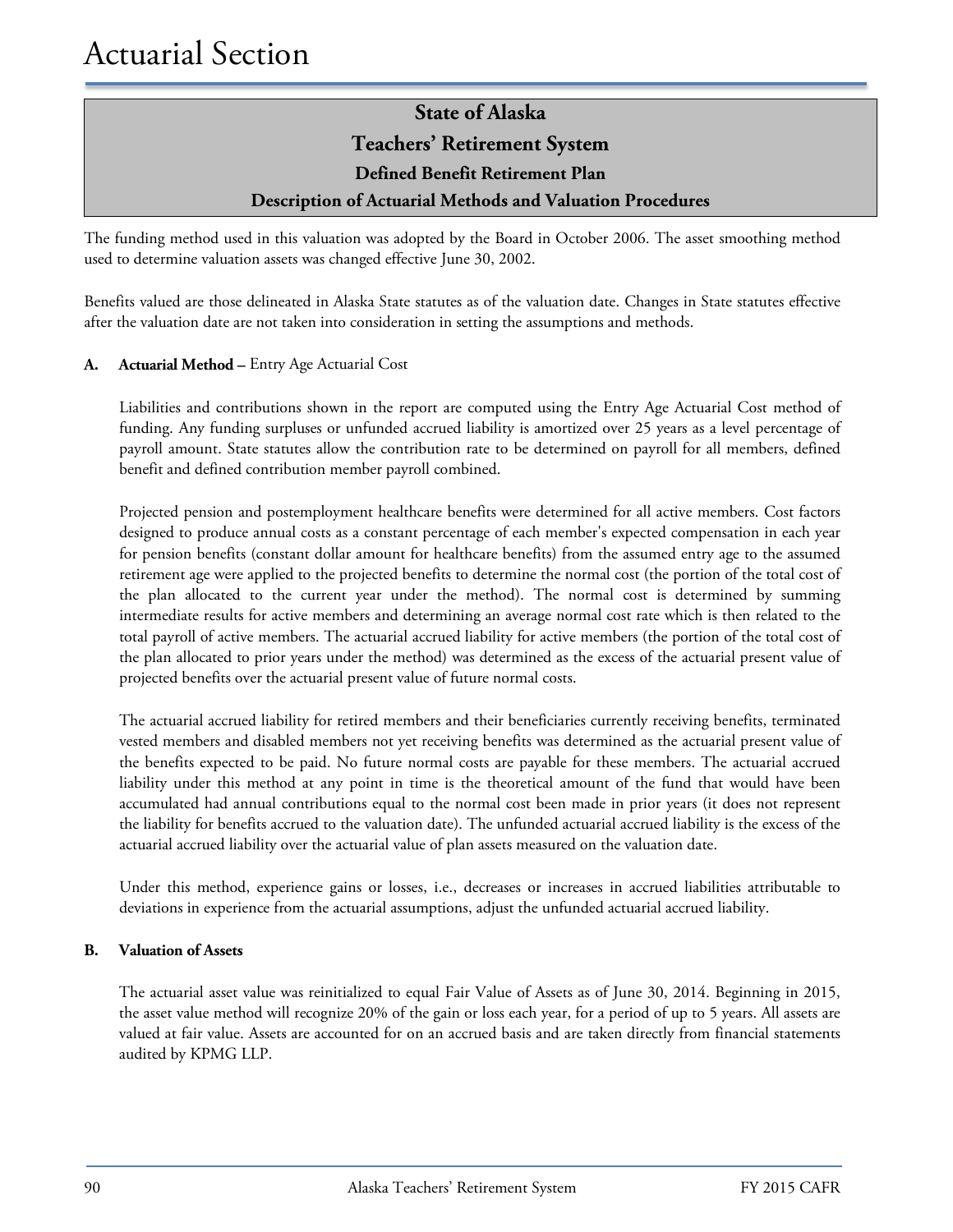### **State of Alaska Teachers' Retirement System Defined Benefit Retirement Plan**

**Description of Actuarial Methods and Valuation Procedures**

#### **C. Changes in Methods Since the Prior Valuation**

In accordance with Senate Bill 119, signed into law May 28, 2014, and HB 385, signed into law on June 23, 2014, the following changes are effective for this June 30, 2014 actuarial valuation:

- The amortization method used for funding changed from the level dollar amount to the level percentage of payroll method and the amortization period is re-initialized to a closed 25-year period from June 30, 2014.
- The additional state contribution for fiscal year ending June 30, 2015 is exactly \$2,000,000,000.
- The two-year rate setting time lag is intended to be eliminated. The two-year lag in the setting of contribution rates is replaced by a two-year roll forward of liabilities and projected normal costs and a oneyear roll forward of June 30, 2015 assets.
- The Actuarial Value of Assets is reset to the Fair Value as of June 30, 2014. The five-year smoothing method with grow-in will be implemented over the next five years.
- The 20% corridor over/under the Fair Value of Assets is eliminated in the calculation of the Actuarial Value of Assets.

#### **D. Valuation of Medical Benefits**

This section outlines the detailed methodology used to develop the initial per capita claims cost rates for the State of Alaska Teachers' Retirement System postemployment healthcare plan. Note that methodology reflects the results of our annual experience rate update for the period July 1, 2014 to June 30, 2015.

Base claims cost rates are incurred healthcare costs expressed as a rate per member per year. Ideally, claims cost rates should be derived for each significant component of cost that can be expected to require differing projection assumptions or methods, i.e., medical claims, prescription drug claims, administrative costs, etc. Separate analysis is limited by the availability and credibility of cost and enrollment data for each component of cost. This valuation reflects nonprescription claims separated by Medicare status, including eligibility for free Part A coverage. Prescription costs are analyzed separately as in prior valuations. Administrative costs are assumed in the final per capita claims cost rates used for valuation purposes, as described below. Analysis to date on Medicare Part A coverage is limited since Part A claim data is not available by individual, nor is this status incorporated into historical claim data.

We analyzed HealthSmart management level reporting for fiscal 2011 through 2014 and derived recommended base claims cost rates as described in the following steps::

- 1. Based on analysis described in our Experience Study, dental, vision and audio claims (DVA) are excluded from data analyzed for this valuation.
- 2. Available historic management level reporting from HealthSmart does not show claims or enrollment separately for Medicare and non-Medicare plan participants, but does include overall statistics as to the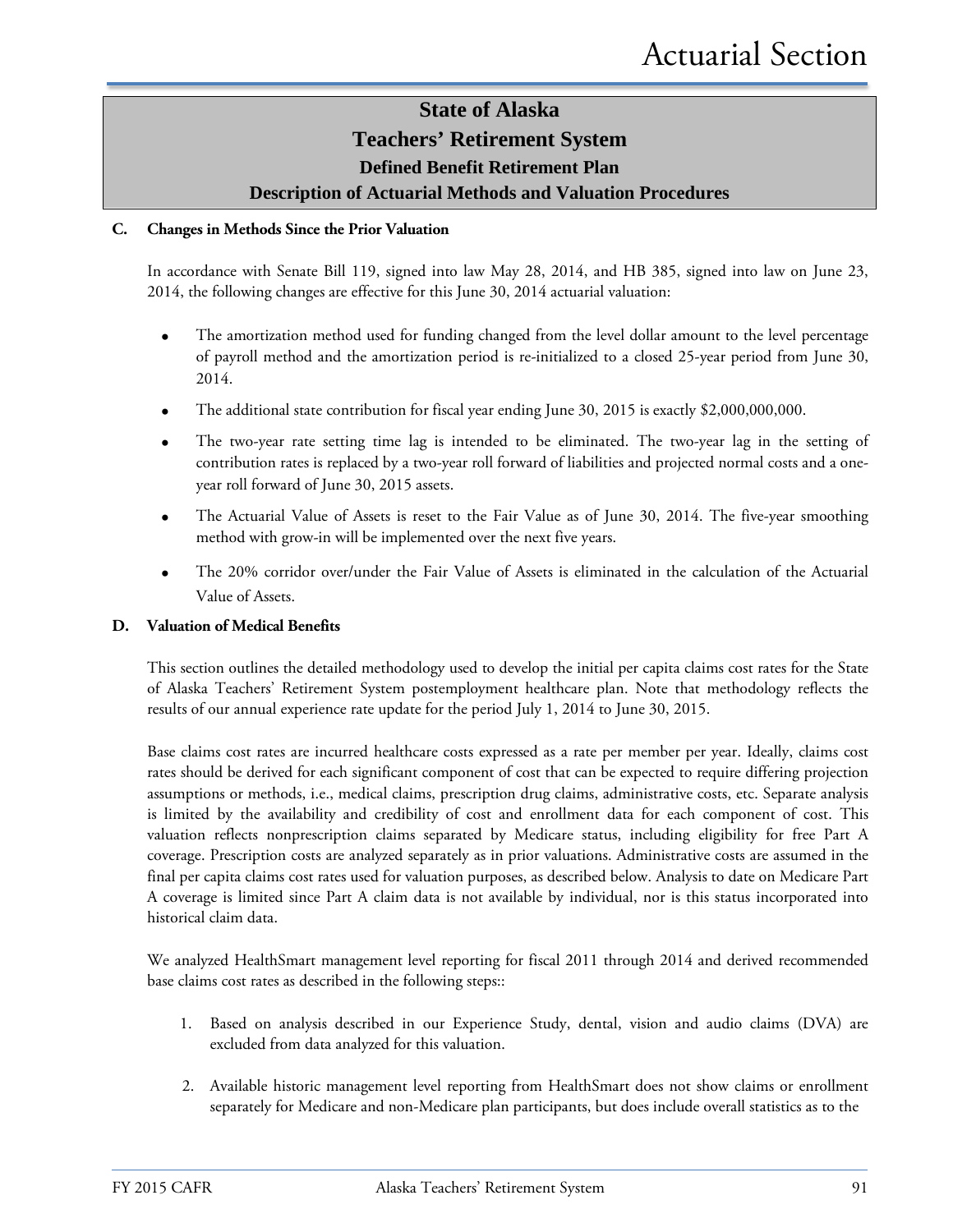### **State of Alaska Teachers' Retirement System Defined Benefit Retirement Plan Description of Actuarial Methods and Valuation Procedures**

percentage of claims and enrollment attributable to both groups. Historical claim level reporting and estimated impacts of Medicare coordination and plan design were used to augment cost data by Medicare status. Aetna does provide separate experience by Medicare status and will be incorporated into per capita rate development as credible experience emerges.

3. Alaska retirees who do not have 40 quarters of Medicare-covered compensation do not qualify for Medicare Part A coverage free of charge. This is a relatively small and closed group. Medicare was applied to State employment for all employees hired after March 31, 1986. For these "no-Part A" individuals, the State is the primary payer for hospital bills and other Part A services. Thus, claims costs are higher for the no-Part A group. To date, claim experience is not available separately for participants with both Medicare Parts A and B and those with Part B only. Therefore, higher no-Part A claims are spread across the entire retired population and have been applied to future claims of current active employees projected to retire in the future. To the extent that no-Part A claims can be isolated and applied strictly to the appropriate closed group, actuarial accrued liability will be more accurate and will be lower. The smaller the no-Part A population, the more accrued liabilities will decrease.

Based on census data received from Aetna, 0.33% of the current retiree (including dependents) population was identified as having coverage only under Medicare Part B. For future retirees, we assume their Part A eligible status based on a combination of date of hire and/or re-hire, date of birth, tier, etc.

All claims cost rates developed from management level reporting have been compared to similar rates developed from claim level data.

4. The steps above result in separate incurred claims cost rates for medical and prescription benefits for non-Medicare, Medicare Part B only and Medicare Part A&B members for the past four fiscal years. Medical claims cost rates reflect differing average ages and levels of Medicare coordination for each group. Prescription claims cost rates reflect differing average ages. We deemed incurred claim data from HealthSmart management reports to be complete for fiscal 2011, 2012 and 2013. Fiscal 2014 medical claim data was completed using a factor of 0.81; fiscal 2014 prescription claim data was completed using a factor of 0.92 – these factors were derived from historic completion patterns for AlaskaCare retiree claims. Incurred claim cost rates are projected forward to the valuation year using a blend of Alaska plan-specific trend and national trend rates over the same period, with Alaska experience receiving 75% weight, national trend 25%. These weighted trend factors for this purpose for the current valuation are as follows:

| Alaska-Specific and National Average |                                |              |                   |  |  |
|--------------------------------------|--------------------------------|--------------|-------------------|--|--|
|                                      | Weighted Trend from Experience |              |                   |  |  |
|                                      | Period to Valuation Year       |              |                   |  |  |
| <b>Experience Period</b>             | Medical                        | Prescription | Weighting Factors |  |  |
| FY 2010 to FY 2011                   | 8.1%                           | 4.5%         | 10.0%             |  |  |
| FY 2011 to FY 2012                   | 8.3%                           | 5.1%         | 20.0%             |  |  |
| FY 2012 to FY 2013                   | 8.9%                           | 7.1%         | 40.0%             |  |  |
| FY 2013 to FY 2014                   | 7.7%                           | 6.5%         | 30.0%             |  |  |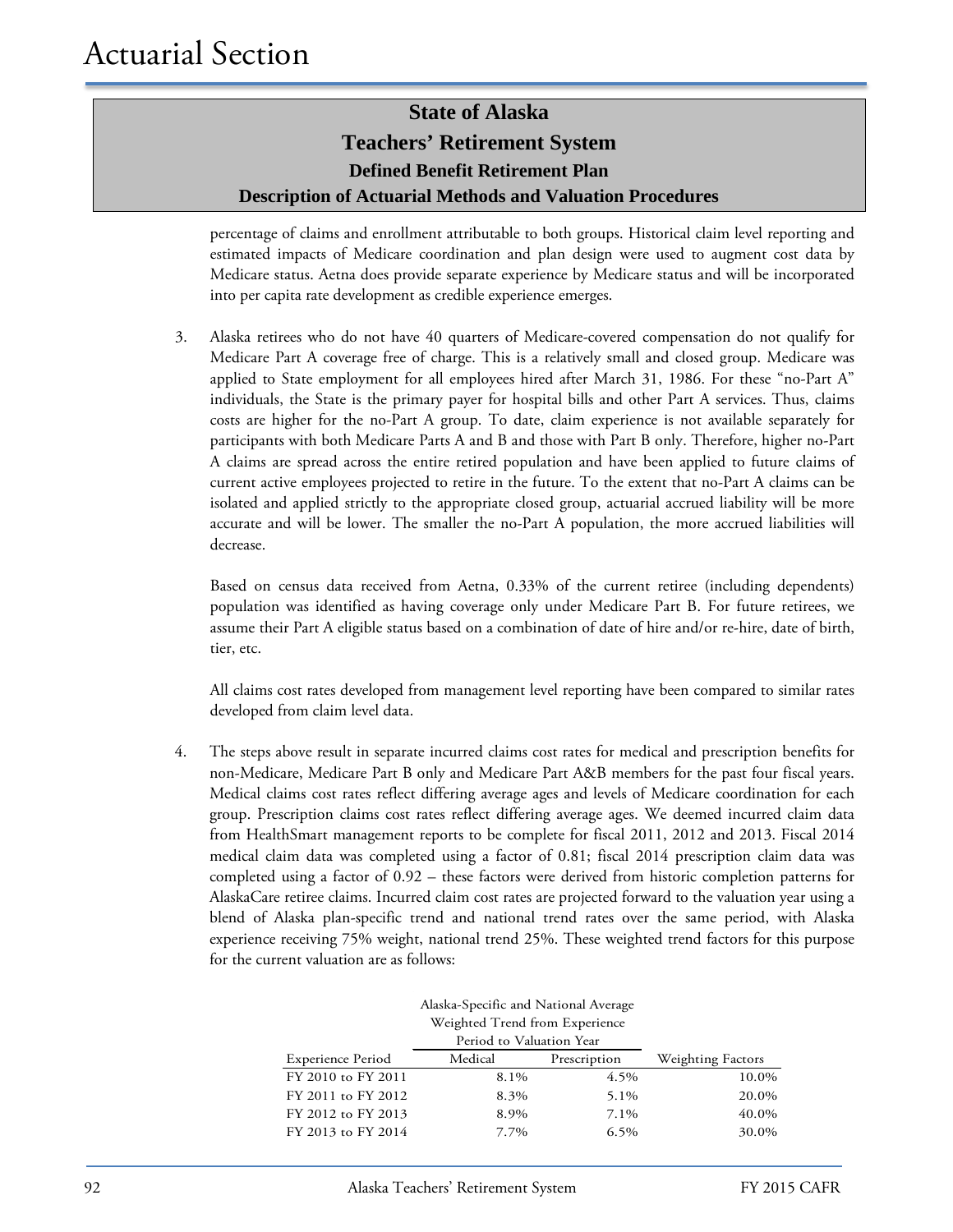### **State of Alaska Teachers' Retirement System Defined Benefit Retirement Plan Description of Actuarial Methods and Valuation Procedures**

- 5. For per capital claim cost development, medical claims were trended on a composite basis for pre-Medicare vs. Medicare due to limited reporting as noted in #2 above. Trend assumptions used for rate development are assessed annually and as additional/improved reporting becomes available, we will incorporate into rate development as appropriate.
- 6. Healthcare Reform legislation passed on March 23, 2010 included several provisions with potential implications for the State of Alaska Retiree Health Plan liability. Buck evaluated the impact of the following provisions; however, none of the impacts other than noted fees have been included in the valuation results.

Because the State plan is retiree-only, and was in effect at the time the legislation was enacted, not all provisions are required. Unlimited lifetime benefits and dependent coverage to age 26 are two of these provisions. We reviewed the impact of including these provisions, but there was no decision made to adopt them, and no requirement to do so.

The Plan will be subject to the high cost plan excise tax (Cadillac tax). Based upon guidance available at the time of disclosure, Buck estimated the impact to be immaterial to the accrued liability based on a blend of pre-Medicare and Medicare retirees and the projected impact to future healthcare cost trends due to the estimated tax.

Patient-centered outcomes research fees are included in the admin fees.

We have not identified any other specific provisions of healthcare reform that would be expected to have a significant impact on the measured obligation. As additional guidance on the legislation is issued, we will continue to monitor any potential impacts.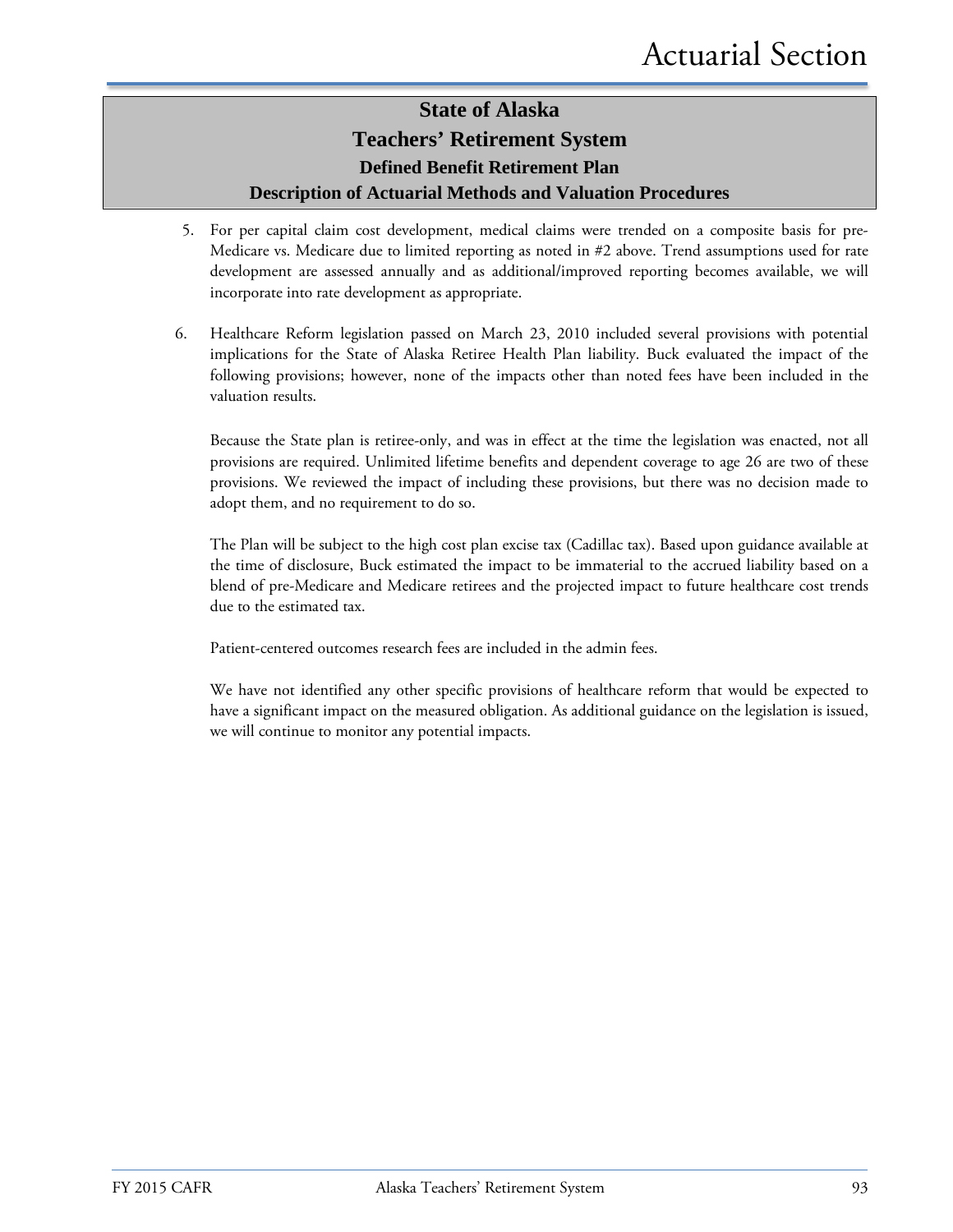**Teachers' Retirement System**

**Defined Benefit Retirement Plan**

**Description of Actuarial Methods and Valuation Procedures**

### **June 30, 2014 Valuation – FY 2015 Claims Cost Rates**

|                                                                 |               | Medical      |                        |
|-----------------------------------------------------------------|---------------|--------------|------------------------|
|                                                                 |               | Medicare     |                        |
|                                                                 | Pre-Medicare  | A&B          | <b>Medicare B Only</b> |
| <b>Fiscal 2011 Incurred Claims</b>                              | \$232,724,861 | \$55,613,464 | \$849,158              |
| Membership                                                      | 31,362        | 29,997       | 136                    |
| Paid Claims Cost Rate                                           | \$7,421       | \$1,854      | \$6,153                |
| Trend to FY2015                                                 | 1.372         | 1.372        | 1.372                  |
| FY2015 Paid Cost Rate                                           | \$10,182      | \$2,544      | \$8,443                |
| Provider Contracting Factor                                     | 0.970         | 0.993        | 0.993                  |
| FY 2015 Incurred Cost Rate                                      | \$9,876       | \$2,526      | \$8,384                |
| <b>Fiscal 2012 Incurred Claims</b>                              | \$233,755,671 | \$71,481,207 | \$1,587,051            |
| Membership                                                      | 29,500        | 33,631       | 208                    |
| Paid Claims Cost Rate                                           | \$7,924       | \$2,125      | \$7,630                |
| Trend to FY2015                                                 | 1.269         | 1.269        | 1.269                  |
| FY2015 Paid Cost Rate                                           | \$10,058      | \$2,698      | \$9,685                |
| Provider Contracting Factor                                     | 0.970         | 0.970        | 0.970                  |
| FY 2015 Incurred Cost Rate                                      | \$9,757       | \$2,617      | \$9,395                |
| <b>Fiscal 2013 Incurred Claims</b>                              | \$240,038,962 | \$73,485,175 | \$1,901,568            |
| Membership                                                      | 27,037        | 37,913       | 217                    |
| Paid Claims Cost Rate                                           | \$8,878       | \$1,938      | \$8,763                |
| Trend to FY2015                                                 | 1.172         | 1.172        | 1.172                  |
| FY2015 Paid Cost Rate                                           | \$10,407      | \$2,272      | \$10,272               |
| Provider Contracting Factor                                     | 0.970         | 0.970        | 0.970                  |
| FY 2015 Incurred Cost Rate                                      | \$10,094      | \$2,204      | \$9,963                |
| <b>Fiscal 2014 Incurred Claims</b>                              | \$264,308,816 | \$81,160,409 | \$2,901,430            |
| Membership                                                      | 24,486        | 42,311       | 223                    |
| Paid Claims Cost Rate                                           | \$10,794      | \$1,918      | \$13,011               |
| Trend to FY2015                                                 | 1.076         | 1.076        | 1.076                  |
| FY2015 Paid Cost Rate                                           | \$11,613      | \$2,064      | \$13,998               |
| Provider Contracting Factor                                     | 0.985         | 0.985        | 0.985                  |
| FY 2015 Incurred Cost Rate                                      | \$11,439      | \$2,033      | \$13,788               |
| Weighted Average 7/1/2014-6/30/2015 Incurred Claims Cost Rates: |               |              |                        |
| At average age                                                  | \$10,408      | \$2,267      | \$10,839               |
| At age 65                                                       | \$12,362      | \$1,657      | \$7,920                |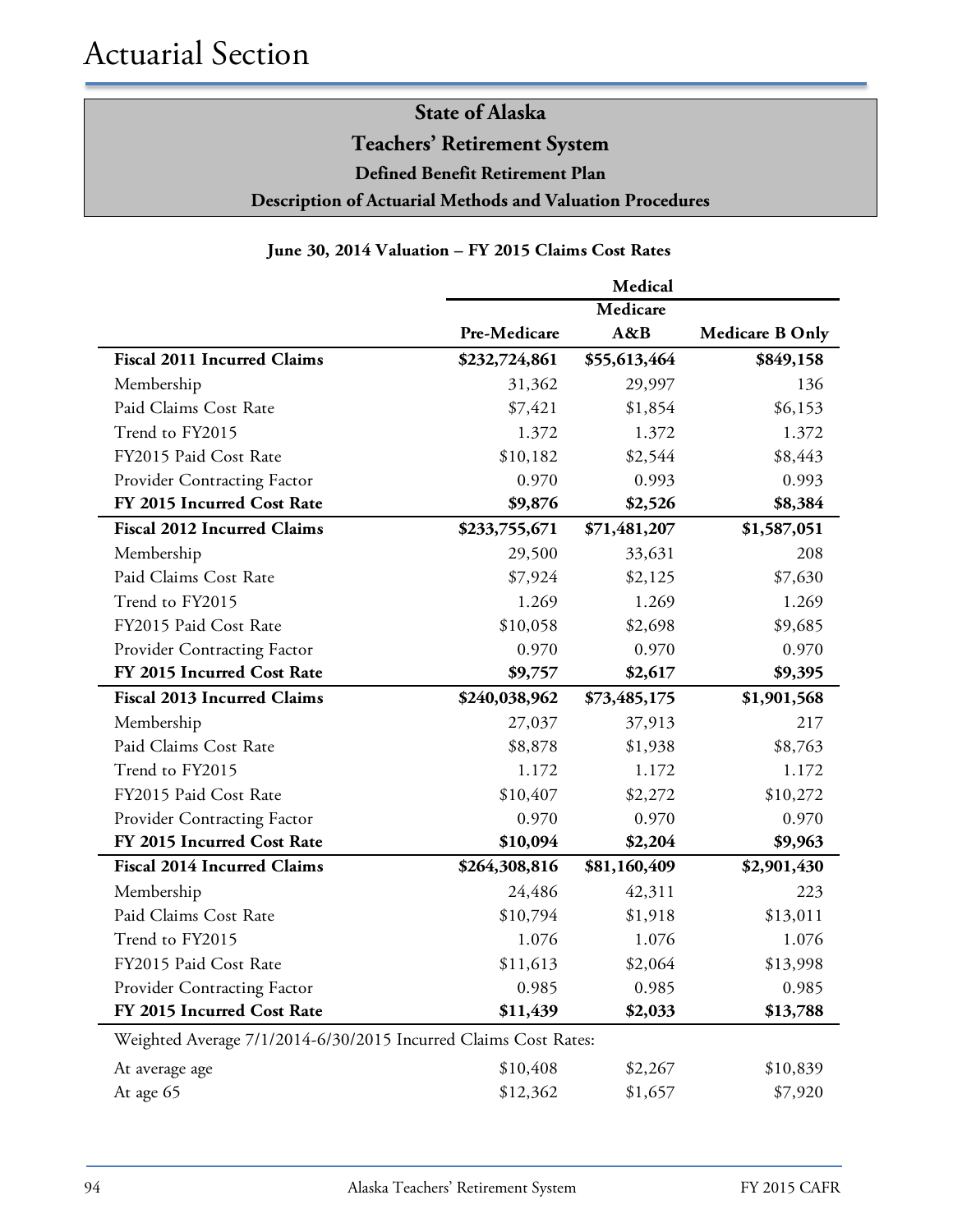**Teachers' Retirement System**

**Defined Benefit Retirement Plan**

**Description of Actuarial Methods and Valuation Procedures**

#### **June 30, 2014 Valuation – FY 2015 Claims Cost Rates (cont.)**

|                                                                 | <b>Prescription Drugs</b> |               |                              |               |
|-----------------------------------------------------------------|---------------------------|---------------|------------------------------|---------------|
|                                                                 | Pre-Medicare              |               | Medicare A&B Medicare B Only | Total         |
| Fiscal 2011 Incurred Claims                                     | \$48,405,895              | \$85,637,669  | \$393,968                    | \$423,625,015 |
| Membership                                                      | 31,362                    | 29,997        | 138                          | 61,497        |
| Paid Claims Cost Rate                                           | \$1,543                   | \$2,855       | \$2,855                      | \$6,889       |
| Trend to FY2015                                                 | 1.253                     | 1.253         | 1.253                        |               |
| FY2015 Paid Cost Rate                                           | \$1,934                   | \$3,576       | \$3,576                      | \$9,191       |
| Provider Contracting Factor                                     | 0.967                     | 0.967         | 0.967                        |               |
| FY2015 Incurred Cost Rate                                       | \$1,870                   | \$3,458       | \$3,458                      | \$8,936       |
| <b>Fiscal 2012 Incurred Claims</b>                              | \$50,508,869              | \$95,412,095  | \$590,097                    | \$453,334,990 |
| Membership                                                      | 29,500                    | 33,631        | 208                          | 63,339        |
| Paid Claims Cost Rate                                           | \$1,712                   | \$2,837       | \$2,837                      | \$7,157       |
| Trend to FY2015                                                 | 1.199                     | 1.199         | 1.199                        |               |
| FY2015 Paid Cost Rate                                           | \$2,053                   | \$3,401       | \$3,401                      | \$8,922       |
| Provider Contracting Factor                                     | 0.967                     | 0.967         | 0.967                        |               |
| FY2015 Incurred Cost Rate                                       | \$1,985                   | \$3,289       | \$3,289                      | \$8,646       |
| <b>Fiscal 2013 Incurred Claims</b>                              | \$52,633,265              | \$99,470,696  | \$569,334                    | \$468,099,000 |
| Membership                                                      | 27,037                    | 37,913        | 217                          | 65,167        |
| Paid Claims Cost Rate                                           | \$1,947                   | \$2,624       | \$2,624                      | \$7,183       |
| Trend to FY2015                                                 | 1.140                     | 1.140         | 1.140                        |               |
| FY2015 Paid Cost Rate                                           | \$2,220                   | \$2,992       | \$2,992                      | \$8,345       |
| Provider Contracting Factor                                     | 0.967                     | 0.967         | 0.967                        |               |
| FY2015 Incurred Cost Rate                                       | \$2,147                   | \$2,893       | \$2,893                      | \$8,087       |
| <b>Fiscal 2014 Incurred Claims</b>                              | \$45,236,118              | \$131,470,349 | \$692,910                    | \$525,770,032 |
| Membership                                                      | 24,486                    | 42,311        | 223                          | 67,020        |
| Paid Claims Cost Rate                                           | \$1,847                   | \$3,107       | \$3,107                      | \$7,845       |
| Trend to FY2015                                                 | 1.065                     | 1.065         | 1.065                        |               |
| FY2015 Paid Cost Rate                                           | \$1,967                   | \$3,308       | \$3,308                      | \$8,411       |
| Provider Contracting Factor                                     | 0.984                     | 0.984         | 0.984                        |               |
| FY2015 Incurred Cost Rate                                       | \$1,935                   | \$3,254       | \$3,254                      | \$8,280       |
| Weighted Average 7/1/2014-6/30/2015 Incurred Claims Cost Rates: |                           |               |                              |               |
| At average age                                                  | \$2,023                   | \$3,137       | \$3,137                      | \$8,342       |
| At age 65                                                       | \$2,624                   | \$2,624       | \$2,624                      | \$8,132       |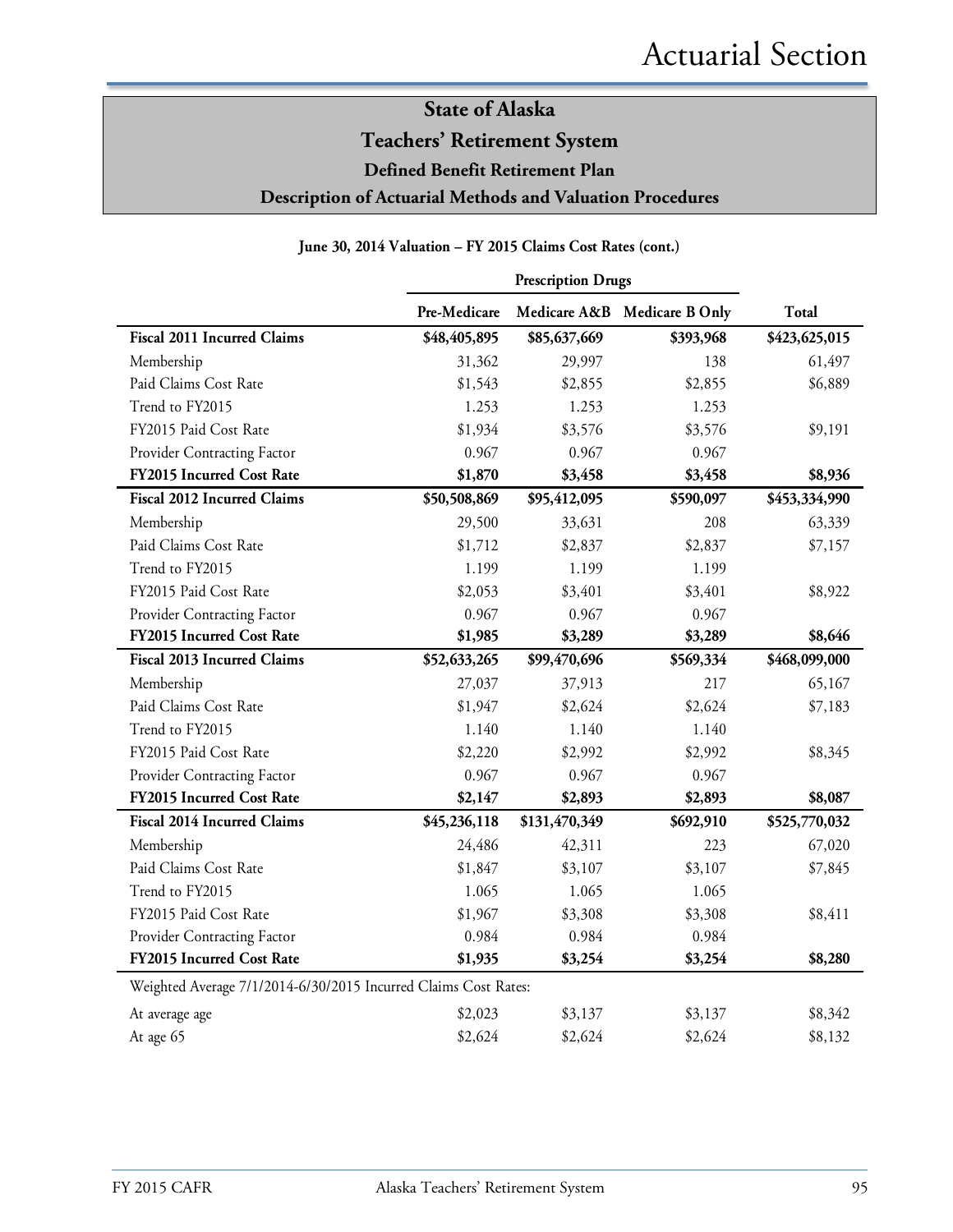### **State of Alaska Teachers' Retirement System Defined Benefit Retirement Plan Description of Actuarial Methods and Valuation Procedures**

Following the development of total projected costs, a distribution of per capita claims cost was developed. This was accomplished by allocating total projected costs to the population census used in the valuation. The allocation was done separately for each of prescription drugs and medical costs for the Medicare eligible and pre-Medicare populations. The allocation weights were developed using participant counts by age and assumed morbidity and aging factors. Results were tested for reasonableness based on historical trend and external benchmarks for costs paid by Medicare.

Below are the results of this analysis:

|     | Medical     | Medical     |              | Medicare |
|-----|-------------|-------------|--------------|----------|
|     | and         | and         |              | Retiree  |
|     | Medicare    | Medicare    | Prescription | Drug     |
| Age | Parts A & B | Part B Only | Drug         | Subsidy  |
| 45  | \$6,846     | \$6,846     | \$1,384      | \$       |
| 50  | 7,746       | 7,746       | 1,644        |          |
| 55  | 8,764       | 8,764       | 1,953        |          |
| 60  | 10,408      | 10,408      | 2,263        |          |
| 65  | 1,657       | 7,920       | 2,624        | 507      |
| 70  | 2,016       | 9,636       | 2,827        | 546      |
| 75  | 2,394       | 11,442      | 3,015        | 583      |
| 80  | 2,579       | 12,326      | 3,091        | 597      |

### **Distribution of Per Capita Claims Cost by Age for the Period July 1, 2014 through June 30, 2015**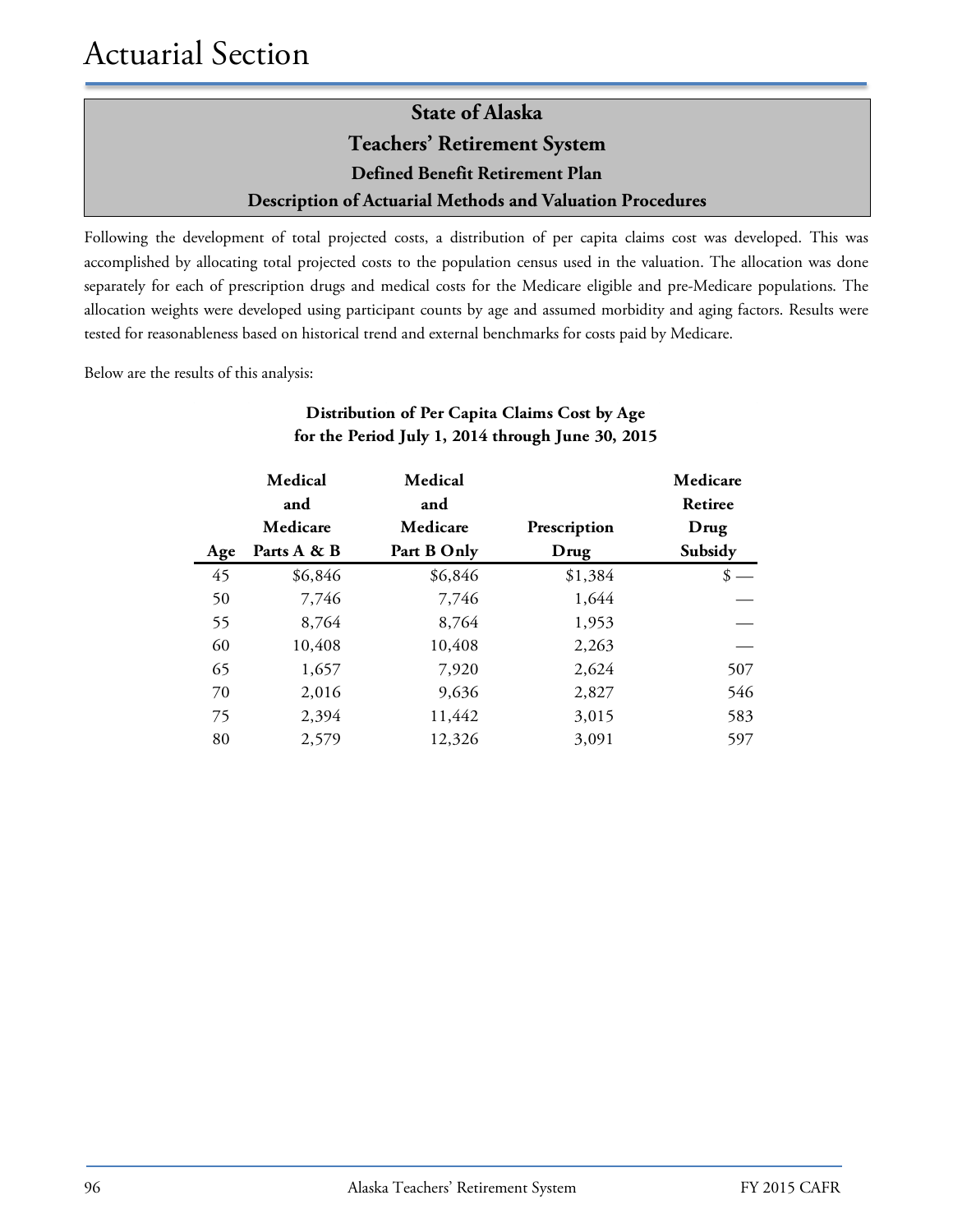### **Teachers' Retirement System**

### **Defined Benefit Retirement Plan**

### **Summary of Actuarial Assumptions and Changes in Assumptions**

The demographic and economic assumptions used in the June 30, 2014 valuation are described below. These assumptions were adopted by the Board in December 2014. These assumptions were the result of an experience study performed as of June 30, 2013.

|    | 1. Investment Return/Discount Rate | 8.00% per year (geometric), compounded annually, net of expenses.                                                                                                                                                                                       |
|----|------------------------------------|---------------------------------------------------------------------------------------------------------------------------------------------------------------------------------------------------------------------------------------------------------|
| 2. | Salary Scale                       | Inflation $-3.12\%$ per year. Productivity $-0.5\%$ per year. See Table 1 for<br>salary scale rates.                                                                                                                                                    |
| 3. | Payroll Growth                     | 3.62% per year. (Inflation + Productivity).                                                                                                                                                                                                             |
| 4. | Total Inflation                    | Total inflation as measured by the Consumer Price Index for urban and<br>clerical workers for Anchorage is assumed to increase 3.12% annually.                                                                                                          |
| 5. | Mortality (Pre-termination)*       | Based upon the 2010-2013 actual experience. (See Table 2). 68% of male<br>rates and 60% of female rates of post-termination mortality. Deaths are<br>assumed to result from non-occupational causes 85% of the time.                                    |
| 6. | Mortality (Post-termination)*      | Based upon the 2010-2013 actual experience. (See Table 3). 94% of male<br>and 97% of female rates of RP-2000, 2000 Base Year projection to 2018<br>with Projection Scale BB, with a 3-year setback for males and a 4-year<br>setback for females.       |
| 7. | Turnover                           | Select and ultimate rates based upon the 2010-2013 actual withdrawal<br>experience. (See Table 4).                                                                                                                                                      |
| 8. | Disability                         | Incidence rates based upon the 2010-2013 actual experience, in<br>accordance with Table 5. Post-disability mortality in accordance with the<br>RP-2000 Disabled Retiree Mortality Table, 2000 Base Year, projected to<br>2018 with Projection Scale BB. |
| 9. | Retirement                         | Retirement rates based upon the 2010-2013 actual experience in<br>accordance with Table 6. Deferred vested members are assumed to retire<br>at their earliest unreduced retirement date.                                                                |
|    | 10. Marriage and Age Difference    | Wives are assumed to be three years younger than husbands. 85% of male<br>members and 75% of female members are assumed to be married.                                                                                                                  |
|    | 11. Dependent Children             | Benefits to dependent children have been valued assuming members who<br>are married and between the ages of 25 and 45 have two dependent<br>children.                                                                                                   |
|    | 12. Contribution Refunds           | 5% of terminating members with vested benefits are assumed to have<br>their contributions refunded. 100% of those with non-vested benefits are<br>assumed to have their contributions refunded.                                                         |
|    | 13. COLA                           | Of those benefit recipients who are eligible for the COLA, 60% are<br>assumed to remain in Alaska and receive the COLA.                                                                                                                                 |

\*The mortality assumptions include an allowance for future mortality improvement. The mortality table used was set in 2014 with an Actual Deaths to Expected Deaths ratio of 110%.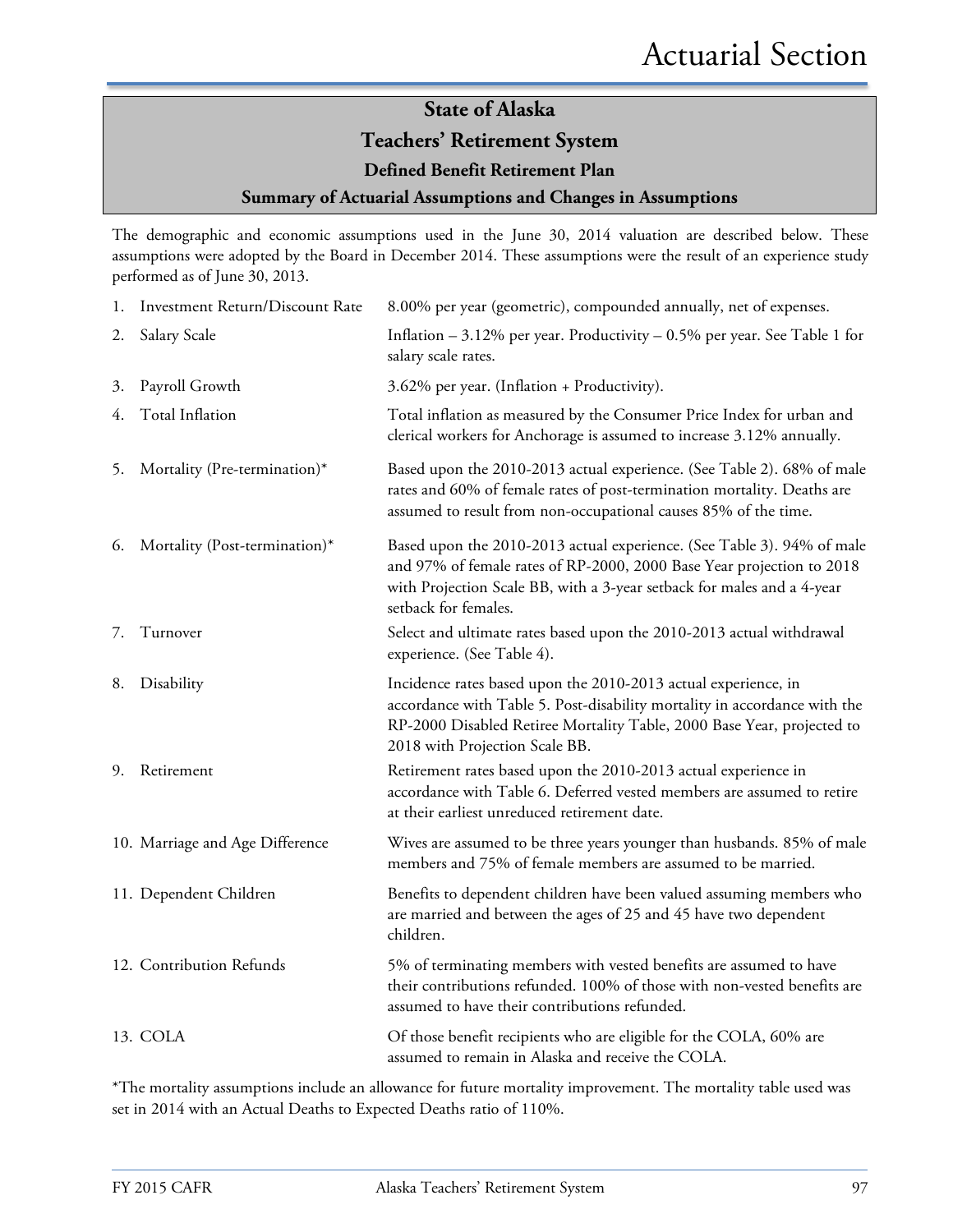|                                                                                                                                                                                                                                                                                                                                     | <b>State of Alaska</b>                      |                                                                                                                                                                                                                           |    |                                 |                                |
|-------------------------------------------------------------------------------------------------------------------------------------------------------------------------------------------------------------------------------------------------------------------------------------------------------------------------------------|---------------------------------------------|---------------------------------------------------------------------------------------------------------------------------------------------------------------------------------------------------------------------------|----|---------------------------------|--------------------------------|
|                                                                                                                                                                                                                                                                                                                                     |                                             | <b>Teachers' Retirement System</b>                                                                                                                                                                                        |    |                                 |                                |
|                                                                                                                                                                                                                                                                                                                                     |                                             | Defined Benefit Retirement Plan                                                                                                                                                                                           |    |                                 |                                |
|                                                                                                                                                                                                                                                                                                                                     |                                             | <b>Summary of Actuarial Assumptions and Changes in Assumptions</b>                                                                                                                                                        |    |                                 |                                |
| 14.                                                                                                                                                                                                                                                                                                                                 | Sick Leave                                  | 4.5 days of unused sick leave for each year of service are assumed to be<br>available to be credited once the member is retired, terminates or dies.                                                                      |    |                                 |                                |
| 15.                                                                                                                                                                                                                                                                                                                                 | <b>Postretirement Pension</b><br>Adjustment | 50% and 75% of assumed inflation, or 1.56% and 2.34% respectively, is valued<br>for the annual automatic Postretirement Pension Adjustment (PRPA) as<br>specified in the statute.                                         |    |                                 |                                |
| 16.                                                                                                                                                                                                                                                                                                                                 | Expenses                                    | All expenses are net of the investment return assumption.                                                                                                                                                                 |    |                                 |                                |
| 17.                                                                                                                                                                                                                                                                                                                                 | Part-time Status                            | Part-time employees are assumed to earn 0.75 years of credited service per year.                                                                                                                                          |    |                                 |                                |
| 18.                                                                                                                                                                                                                                                                                                                                 | Re-Employment Option                        | We assume all re-employed retirees return to work under the Standard Option.                                                                                                                                              |    |                                 |                                |
| Total credited service is provided by the State. We assume that this service is the<br>Service<br>19.<br>only service that should be used to calculate benefits. Additionally, the State<br>provides claimed service (including Bureau of Indian Affairs Service). Claimed<br>service is used for vesting and eligibility purposes. |                                             |                                                                                                                                                                                                                           |    |                                 |                                |
| 20.                                                                                                                                                                                                                                                                                                                                 | Final Average Earnings                      |                                                                                                                                                                                                                           |    |                                 |                                |
|                                                                                                                                                                                                                                                                                                                                     |                                             | Final Average Earnings is provided on the data for active members. This amount<br>is used as a minimum in the calculation of the average earnings in the future.                                                          |    |                                 |                                |
| 21.                                                                                                                                                                                                                                                                                                                                 | Per Capita Claims Cost                      | Sample claims cost rates adjusted to age 65 for FY15 medical benefits are shown<br>below:                                                                                                                                 |    |                                 |                                |
|                                                                                                                                                                                                                                                                                                                                     |                                             |                                                                                                                                                                                                                           |    | Medical                         | Prescription<br>drugs          |
|                                                                                                                                                                                                                                                                                                                                     |                                             | Pre-Medicare<br>Medicare Parts A & B<br>Medicare Part B Only<br>Medicare Part D                                                                                                                                           | \$ | 12,362<br>1,657<br>7,920<br>N/A | 2,624<br>2,624<br>2,624<br>507 |
| 22.                                                                                                                                                                                                                                                                                                                                 | Third Party<br>Administrator Fees           | \$193.98 per person per year; assumed trend rate of 5% per year.                                                                                                                                                          |    |                                 |                                |
| 23.<br>Only                                                                                                                                                                                                                                                                                                                         | Medicare<br>Part<br>B                       | For actives and retirees not yet Medicare-eligible, participation is set based<br>on whether the employee/retiree will have 40 quarters of employment after<br>March 31, 1986, depending upon date of hire and/or re-hire |    |                                 |                                |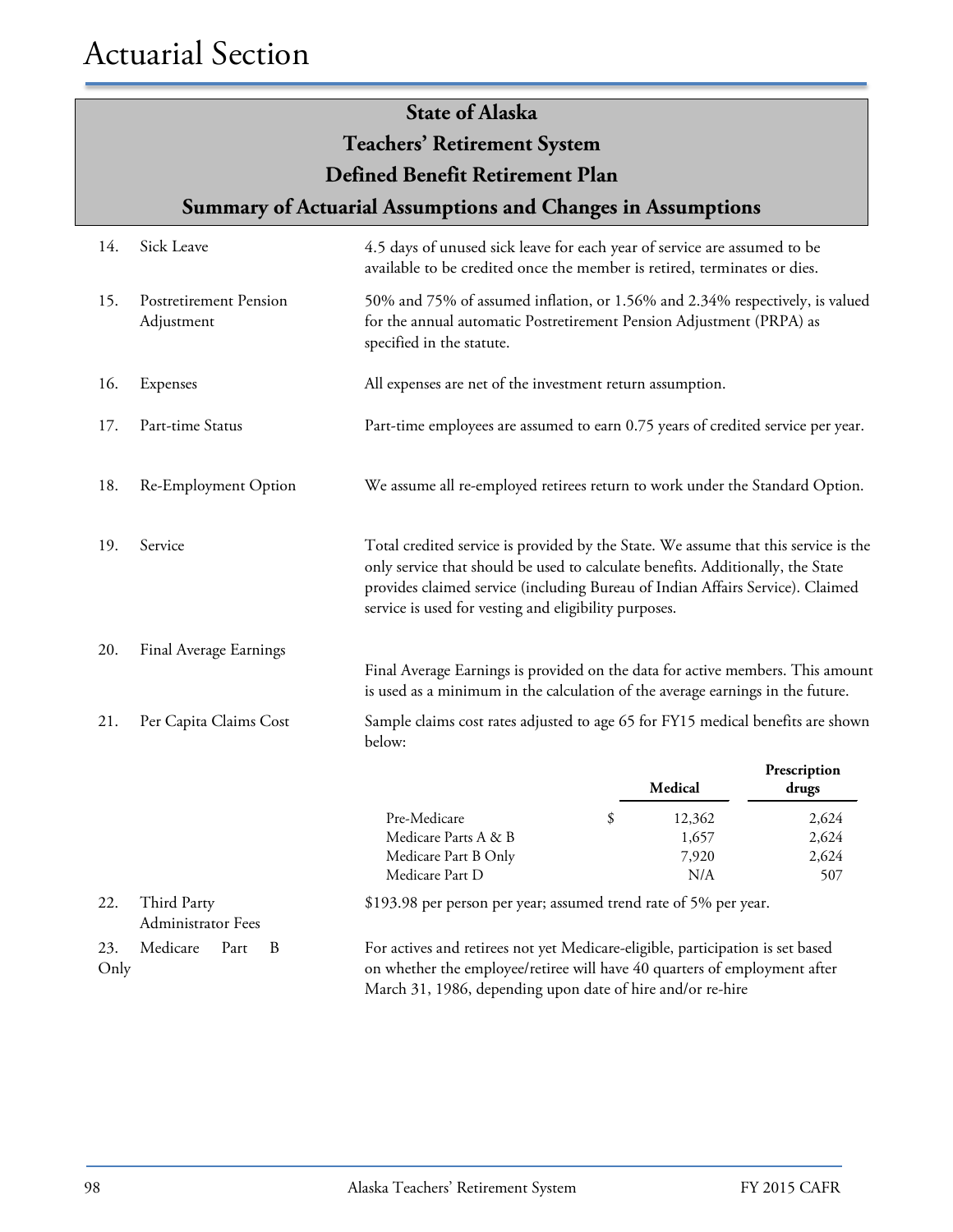### **Teachers' Retirement System**

**Defined Benefit Retirement Plan**

**Summary of Actuarial Assumptions and Changes in Assumptions**

24. Health Cost Trend The table below shows the rate used to project the cost from the shown fiscal year to the next fiscal year. For example, 10.0% is applied to the FY15 pre-Medicare medical claims costs to get the FY16 medical claims costs.

| <b>Fiscal year</b> | Medical<br>$pre-65$ | Medical<br>$post-65$ | Prescription<br>drugs |
|--------------------|---------------------|----------------------|-----------------------|
| 2015               | 10.0%               | $6.0\%$              | $6.0\%$               |
| 2016               | 9.4                 | 5.9                  | 5.7                   |
| 2017               | 8.8                 | 5.8                  | 5.4                   |
| 2018               | 8.2                 | 5.7                  | 5.1                   |
| 2019               | 7.6                 | 5.6                  | 4.8                   |
| 2020               | 7.0                 | 5.6                  | 4.6                   |
| 2021               | 6.5                 | 5.6                  | 4.4                   |
| 2025               | 5.6                 | 5.6                  | 4.2                   |
| 2050               | 4.4                 | 4.0                  | 4.0                   |
| 2100               | 4.4                 | 4.0                  | 4.0                   |

For the June 30, 2012 valuations and later, the updated Society of Actuaries' Healthcare Cost Trend Model is used to project medical and prescription drug costs. This model effectively begins estimating trend amounts beginning in 2012 and projects out to 2100. The model has been populated with assumptions that are specific to the State of Alaska.

| 25. Aging Factors | Age       | Medical | Prescription<br>drugs |
|-------------------|-----------|---------|-----------------------|
|                   | $0 - 44$  | 2.0%    | 4.5%                  |
|                   | $45 - 54$ | 2.5     | 3.5                   |
|                   | $55 - 64$ | 3.5     | 3.0                   |
|                   | $65 - 73$ | 4.0     | 1.5                   |
|                   | $74 - 83$ | 1.5     | 0.5                   |
|                   | $84 - 95$ | 0.5     |                       |
|                   | $94 +$    |         |                       |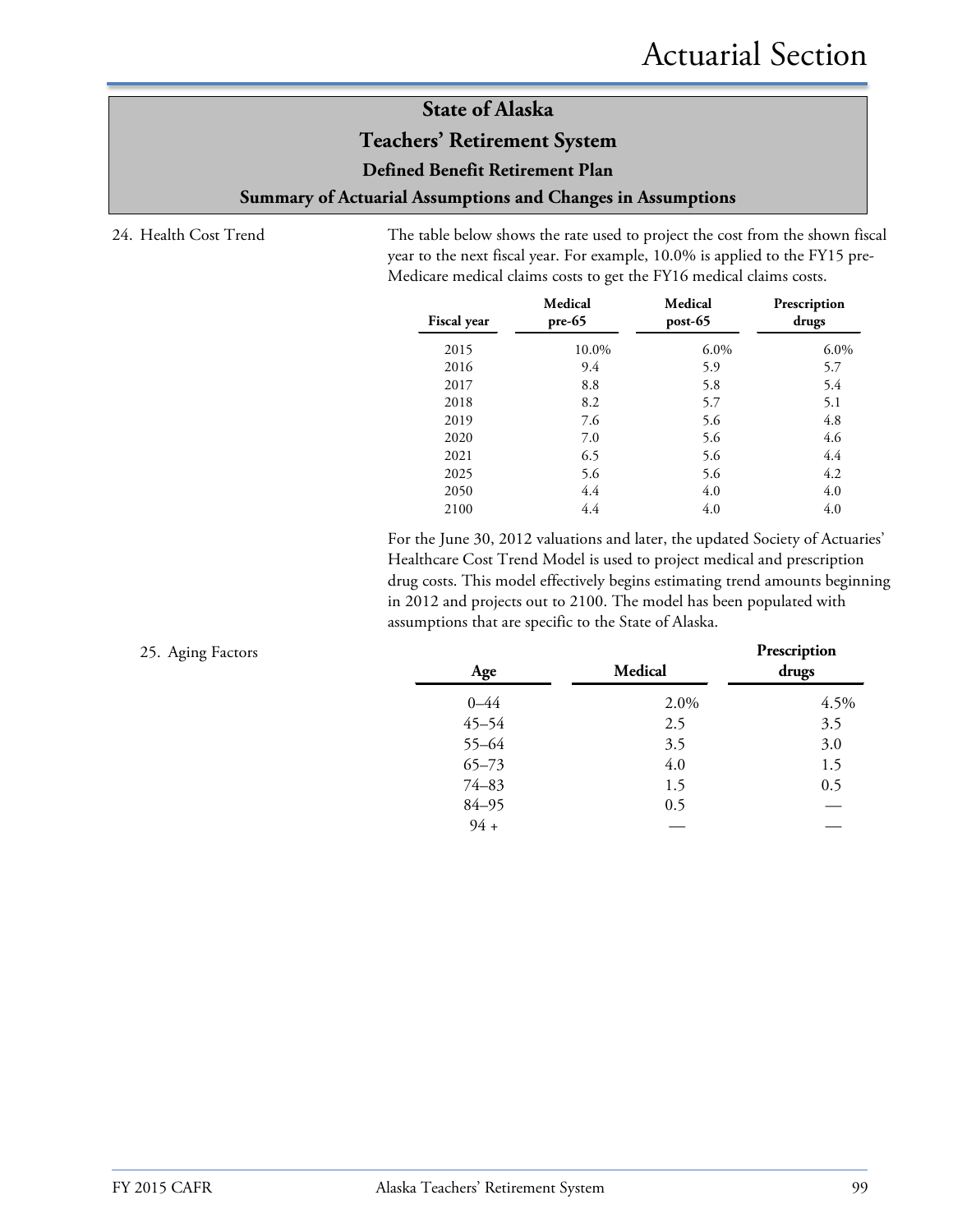**Teachers' Retirement System**

**Defined Benefit Retirement Plan**

#### **Summary of Actuarial Assumptions and Changes in Assumptions**

26. Retired Member Contributions for Medical Benefits

Currently contributions are required for TRS members who are under age 60 and have less than 25 years of service. Eligible Tier 1 members are exempt from contribution requirements. Annual FY15 contributions based on monthly rates shown below for calendar 2014 and 2015 are assumed based on the coverage category for current retirees. The composite rate shown is used for current active and inactive members in Tier 2 who are assumed to retire prior to age 60 with less than 25 years of service and who are not disabled:

|                        | Calendar 2015          | Calendar 2014           |                         |
|------------------------|------------------------|-------------------------|-------------------------|
| Coverage category      | Annual<br>contribution | Monthly<br>contribution | Monthly<br>contribution |
| Retiree only           | 9,876                  | 823                     | 823                     |
| Retiree and spouse     | 19,764                 | 1,647                   | 1,647                   |
| Retiree and child(ren) | 13,956                 | 1,163                   | 1,163                   |
| Retiree and family     | 23,844                 | 1,987                   | 1,987                   |
| Composite              | 14,676                 | 1,223                   | 1,223                   |

27. Trend Rate for Retired Member Medical Contribution

The table below shows the rate used to project the retired member medical contributions from the shown fiscal year to the next fiscal year. For example, 7.0% is applied to the FY15 retired member medical contributions to get the FY16 retired member medical contributions.

| Fiscal year: |      |
|--------------|------|
| 2015         | 7.0% |
| 2016         | 6.6  |
| 2017         | 6.2  |
| 2018         | 5.8  |
| 2019         | 5.4  |
| 2020         | 5.0  |
| 2025         | 4.1  |
| 2050         | 4.0  |
| 2100         | 4.0  |

Graded trend rates for retired member medical contributions were reinitialized for the June 30, 2014 valuation. Note that actual FY15 retired member medical contributions are reflected in the valuation so trend on such contribution during FY15 is not applicable.

28. Healthcare Participation 100% of system paid members and their spouses are assumed to elect healthcare benefits as soon as they are eligible. 10% of non-system paid members and their spouses are assumed to elect healthcare benefits as soon as they are eligible.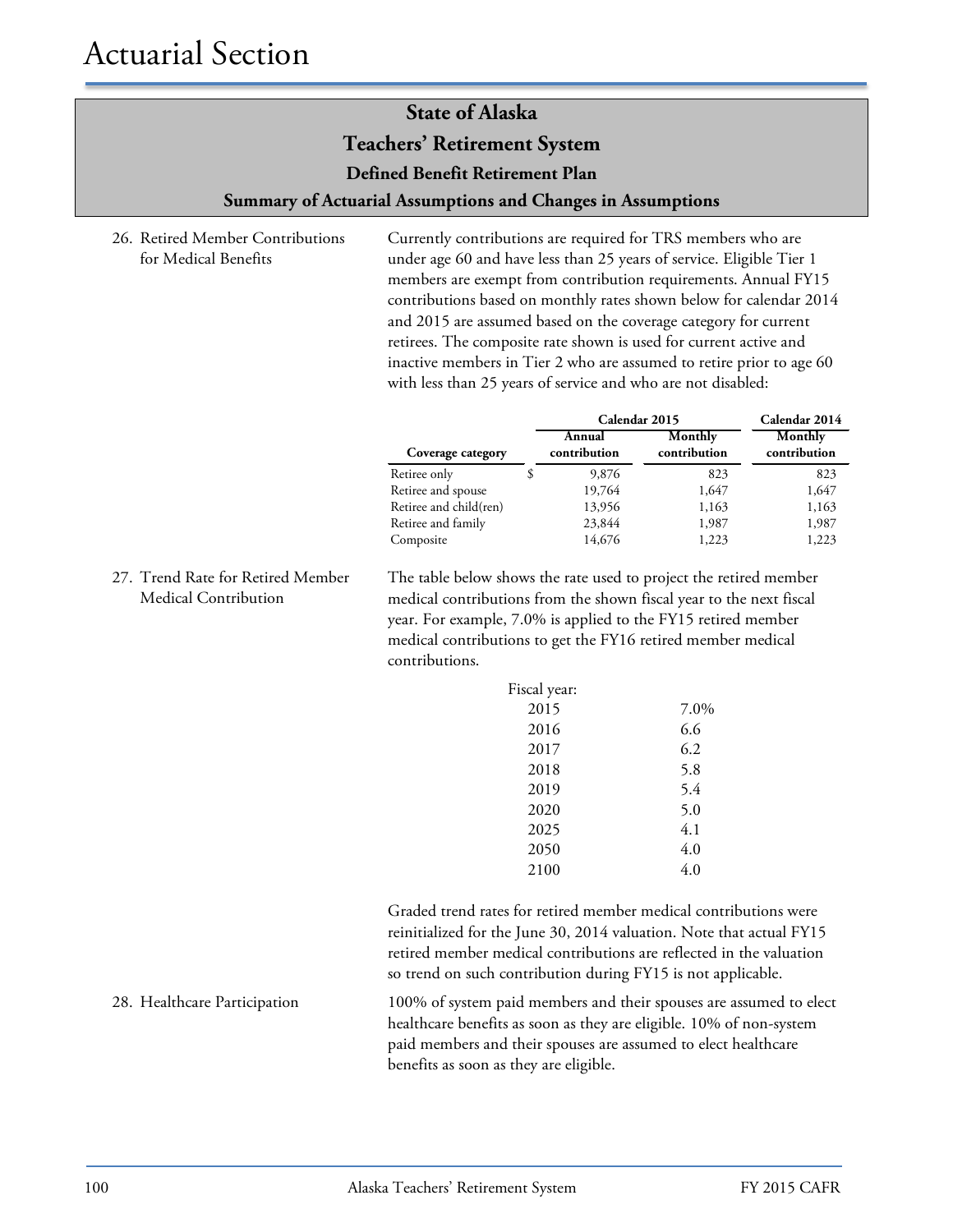### **State of Alaska Teachers' Retirement System Defined Benefit Retirement Plan Summary of Actuarial Assumptions and Changes in Assumptions**

### **Table 1 Alaska TRS Salary Scale**

| <b>Years of Service</b>   | <b>Percent Increase</b> |
|---------------------------|-------------------------|
| 0                         | 8.11%                   |
| 1                         | 7.51                    |
| $\overline{2}$            | 6.91                    |
| $\overline{\mathfrak{Z}}$ | 6.41                    |
| $\overline{4}$            | 6.11                    |
| 5                         | 6.11                    |
| 6                         | 5.90                    |
| 7                         | 5.69                    |
| 8                         | 5.55                    |
| 9                         | 5.40                    |
| 10                        | 5.26                    |
| 11                        | 5.11                    |
| 12                        | 4.96                    |
| 13                        | 4.84                    |
| 14                        | 4.72                    |
| 15                        | 4.60                    |
| 16                        | 4.49                    |
| 17                        | 4.37                    |
| 18                        | 4.27                    |
| 19                        | 4.17                    |
| 20                        | 4.07                    |
| 21                        | 3.97                    |
| $21+$                     | 3.87                    |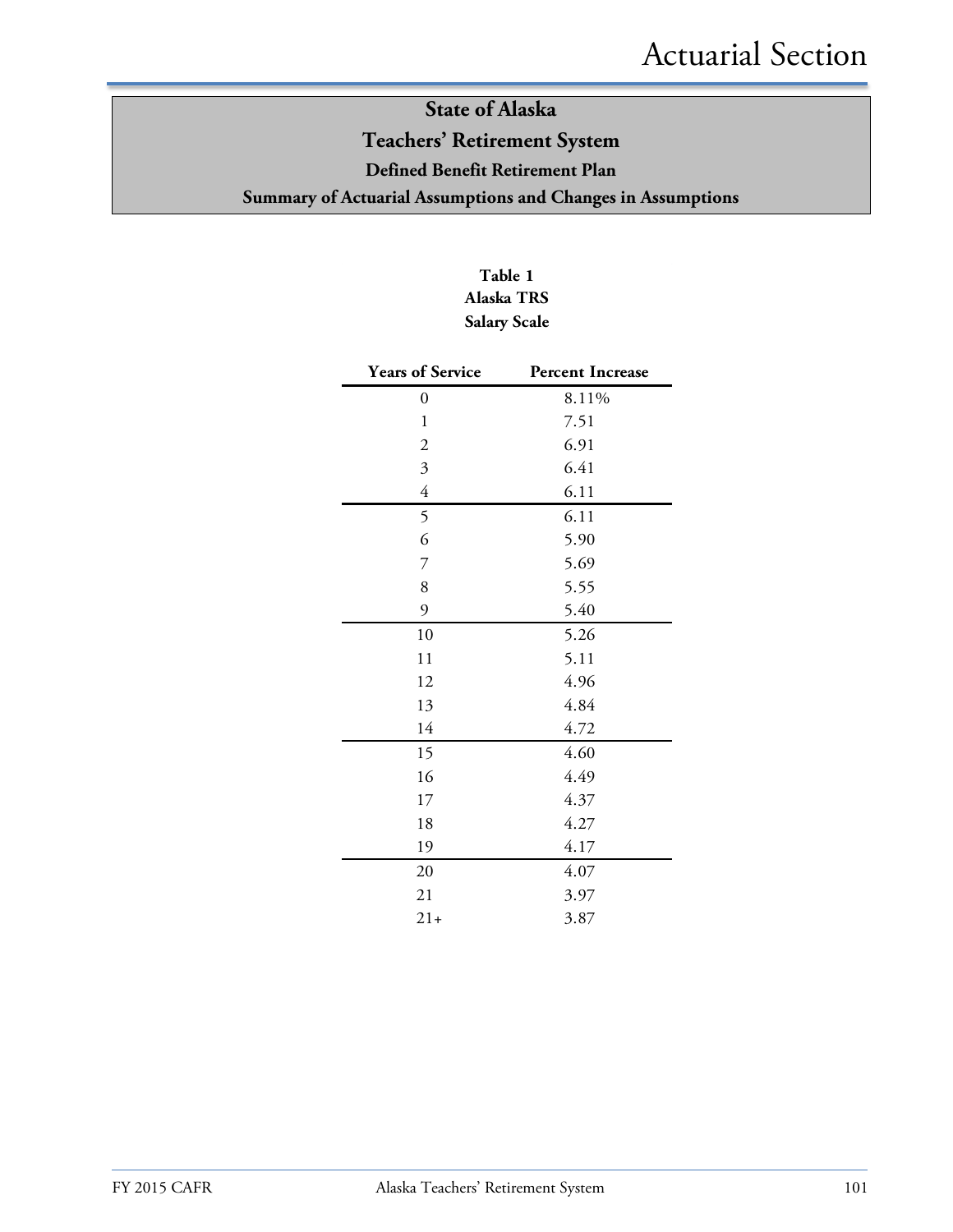**Teachers' Retirement System**

**Defined Benefit Retirement Plan**

**Summary of Actuarial Assumptions and Changes in Assumptions**

### **Table 2 Mortality Table (Pre-termination) Alaska TRS**

| Age    | Male     | Female   | Age    | Male     | Female   |
|--------|----------|----------|--------|----------|----------|
| 20     | 0.000182 | 0.000098 | 53     | 0.001295 | 0.000855 |
| 21     | 0.000191 | 0.000101 | 54     | 0.001483 | 0.000908 |
| 22     | 0.000200 | 0.000104 | 55     | 0.001615 | 0.000985 |
| 23     | 0.000209 | 0.000105 | 56     | 0.001766 | 0.001054 |
| 24     | 0.000216 | 0.000105 | 57     | 0.001901 | 0.001132 |
| 25     | 0.000222 | 0.000106 | 58     | 0.002117 | 0.001221 |
| 26     | 0.000226 | 0.000107 | 59     | 0.002409 | 0.001344 |
| $27\,$ | 0.000228 | 0.000109 | 60     | 0.002643 | 0.001501 |
| $28\,$ | 0.000228 | 0.000111 | 61     | 0.002917 | 0.001659 |
| 29     | 0.000229 | 0.000114 | 62     | 0.003229 | 0.001837 |
| 30     | 0.000231 | 0.000118 | 63     | 0.003599 | 0.002080 |
| 31     | 0.000238 | 0.000123 | 64     | 0.004021 | 0.002367 |
| 32     | 0.000249 | 0.000130 | 65     | 0.004504 | 0.002723 |
| 33     | 0.000269 | 0.000137 | 66     | 0.005057 | 0.003118 |
| 34     | 0.000302 | 0.000146 | 67     | 0.005594 | 0.003582 |
| 35     | 0.000340 | 0.000169 | 68     | 0.006202 | 0.004036 |
| 36     | 0.000382 | 0.000193 | 69     | 0.007017 | 0.004546 |
| 37     | 0.000425 | 0.000217 | 70     | 0.007828 | 0.005130 |
| 38     | 0.000468 | 0.000240 | 71     | 0.008702 | 0.005696 |
| 39     | 0.000509 | 0.000262 | 72     | 0.009643 | 0.006297 |
| 40     | 0.000547 | 0.000283 | 73     | 0.010813 | 0.006959 |
| $41\,$ | 0.000584 | 0.000305 | $74\,$ | 0.011964 | 0.007841 |
| 42     | 0.000618 | 0.000330 | 75     | 0.013285 | 0.008701 |
| 43     | 0.000653 | 0.000357 | 76     | 0.014797 | 0.009678 |
| 44     | 0.000692 | 0.000389 | 77     | 0.016508 | 0.010757 |
| 45     | 0.000736 | 0.000427 | 78     | 0.018423 | 0.011923 |
| 46     | 0.000787 | 0.000470 | 79     | 0.020534 | 0.013163 |
| 47     | 0.000846 | 0.000517 | 80     | 0.022841 | 0.014502 |
| 48     | 0.000913 | 0.000567 | 81     | 0.025382 | 0.015972 |
| 49     | 0.000979 | 0.000620 | 82     | 0.028208 | 0.017607 |
| 50     | 0.001050 | 0.000674 | 83     | 0.031344 | 0.019438 |
| 51     | 0.001126 | 0.000731 | 84     | 0.035081 | 0.021486 |
| 52     | 0.001208 | 0.000791 | 85     | 0.039193 | 0.023782 |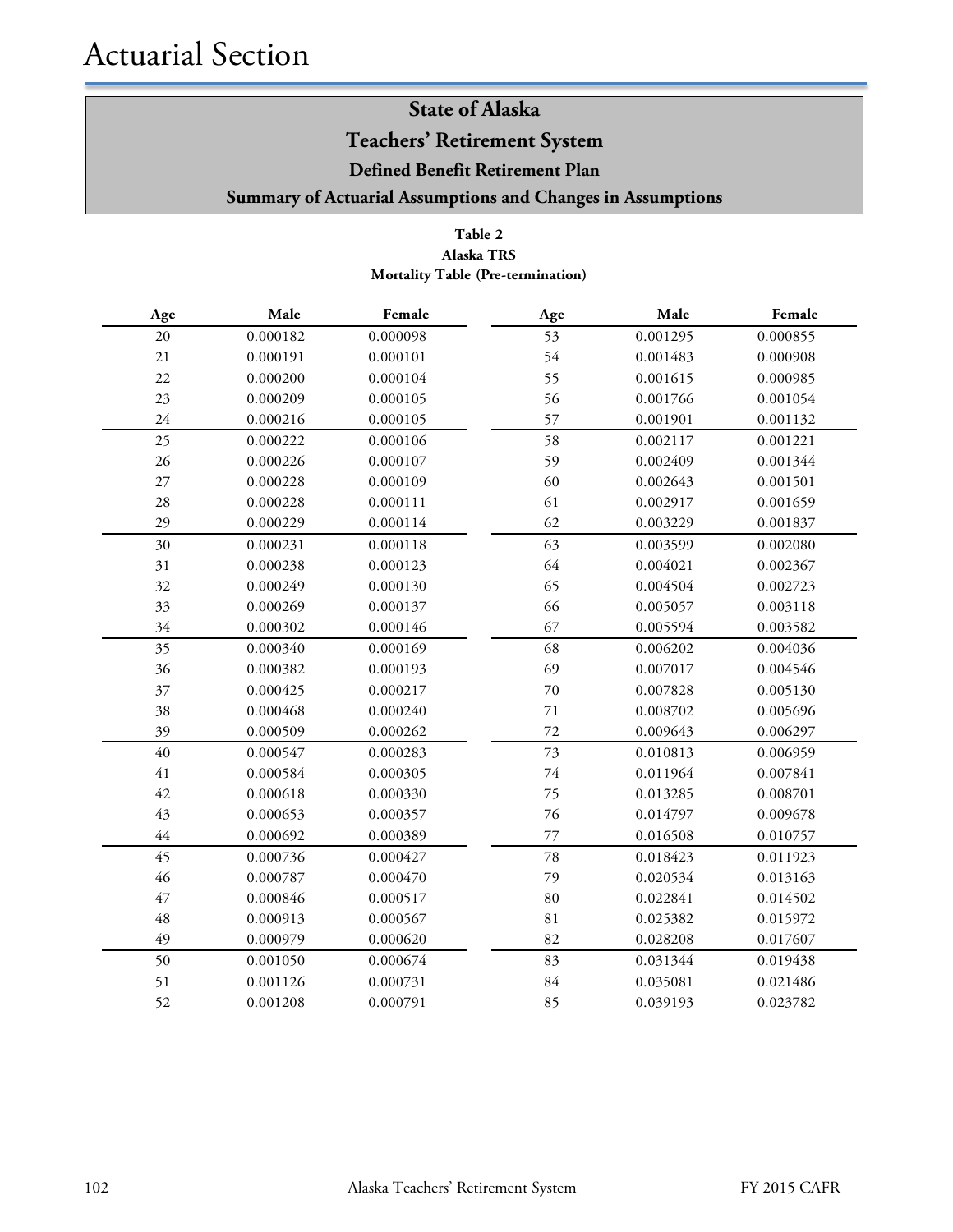### **Teachers' Retirement System**

**Defined Benefit Retirement Plan**

**Summary of Actuarial Assumptions and Changes in Assumptions**

### **Table 3 Alaska TRS Mortality Table (Post-termination)**

| Age         | Male     | Female   | Age | Male     | Female   |
|-------------|----------|----------|-----|----------|----------|
| 50          | 0.001544 | 0.001124 | 85  | 0.057637 | 0.039636 |
| 51          | 0.001656 | 0.001219 | 86  | 0.064248 | 0.043940 |
| 52          | 0.001777 | 0.001318 | 87  | 0.072770 | 0.048789 |
| 53          | 0.001904 | 0.001424 | 88  | 0.082264 | 0.054261 |
| 54          | 0.002181 | 0.001513 | 89  | 0.092884 | 0.060450 |
| 55          | 0.002375 | 0.001641 | 90  | 0.104794 | 0.068659 |
| 56          | 0.002597 | 0.001756 | 91  | 0.118129 | 0.077983 |
| 57          | 0.002795 | 0.001887 | 92  | 0.132941 | 0.088452 |
| 58          | 0.003113 | 0.002035 | 93  | 0.149196 | 0.100021 |
| 59          | 0.003543 | 0.002240 | 94  | 0.165479 | 0.112560 |
| 60          | 0.003887 | 0.002501 | 95  | 0.182705 | 0.125866 |
| 61          | 0.004289 | 0.002765 | 96  | 0.200693 | 0.139699 |
| 62          | 0.004749 | 0.003062 | 97  | 0.219249 | 0.153813 |
| 63          | 0.005293 | 0.003466 | 98  | 0.233940 | 0.164973 |
| 64          | 0.005913 | 0.003946 | 99  | 0.252821 | 0.178741 |
| 65          | 0.006624 | 0.004538 | 100 | 0.267022 | 0.188730 |
| 66          | 0.007436 | 0.005196 | 101 | 0.285888 | 0.201393 |
| 67          | 0.008227 | 0.005970 | 102 | 0.299408 | 0.209540 |
| 68          | 0.009121 | 0.006727 | 103 | 0.318102 | 0.220440 |
| 69          | 0.010318 | 0.007576 | 104 | 0.331094 | 0.226232 |
| 70          | 0.011511 | 0.008550 | 105 | 0.349384 | 0.237489 |
| $71\,$      | 0.012798 | 0.009494 | 106 | 0.360058 | 0.246863 |
| $72\,$      | 0.014180 | 0.010494 | 107 | 0.368483 | 0.258063 |
| 73          | 0.015902 | 0.011599 | 108 | 0.374013 | 0.270683 |
| $74\,$      | 0.017595 | 0.013068 | 109 | 0.376000 | 0.284323 |
| 75          | 0.019536 | 0.014502 | 110 | 0.376000 | 0.298577 |
| 76          | 0.021760 | 0.016130 | 111 | 0.376000 | 0.313043 |
| $77\,$      | 0.024276 | 0.017929 | 112 | 0.376000 | 0.327318 |
| 78          | 0.027093 | 0.019871 | 113 | 0.376000 | 0.340998 |
| 79          | 0.030198 | 0.021938 | 114 | 0.376000 | 0.353678 |
| $80\,$      | 0.033590 | 0.024170 | 115 | 0.376000 | 0.364959 |
| $8\sqrt{1}$ | 0.037326 | 0.026620 | 116 | 0.376000 | 0.374435 |
| 82          | 0.041482 | 0.029345 | 117 | 0.376000 | 0.381702 |
| 83          | 0.046095 | 0.032397 | 118 | 0.376000 | 0.386359 |
| $84\,$      | 0.051589 | 0.035811 | 119 | 0.376000 | 0.388000 |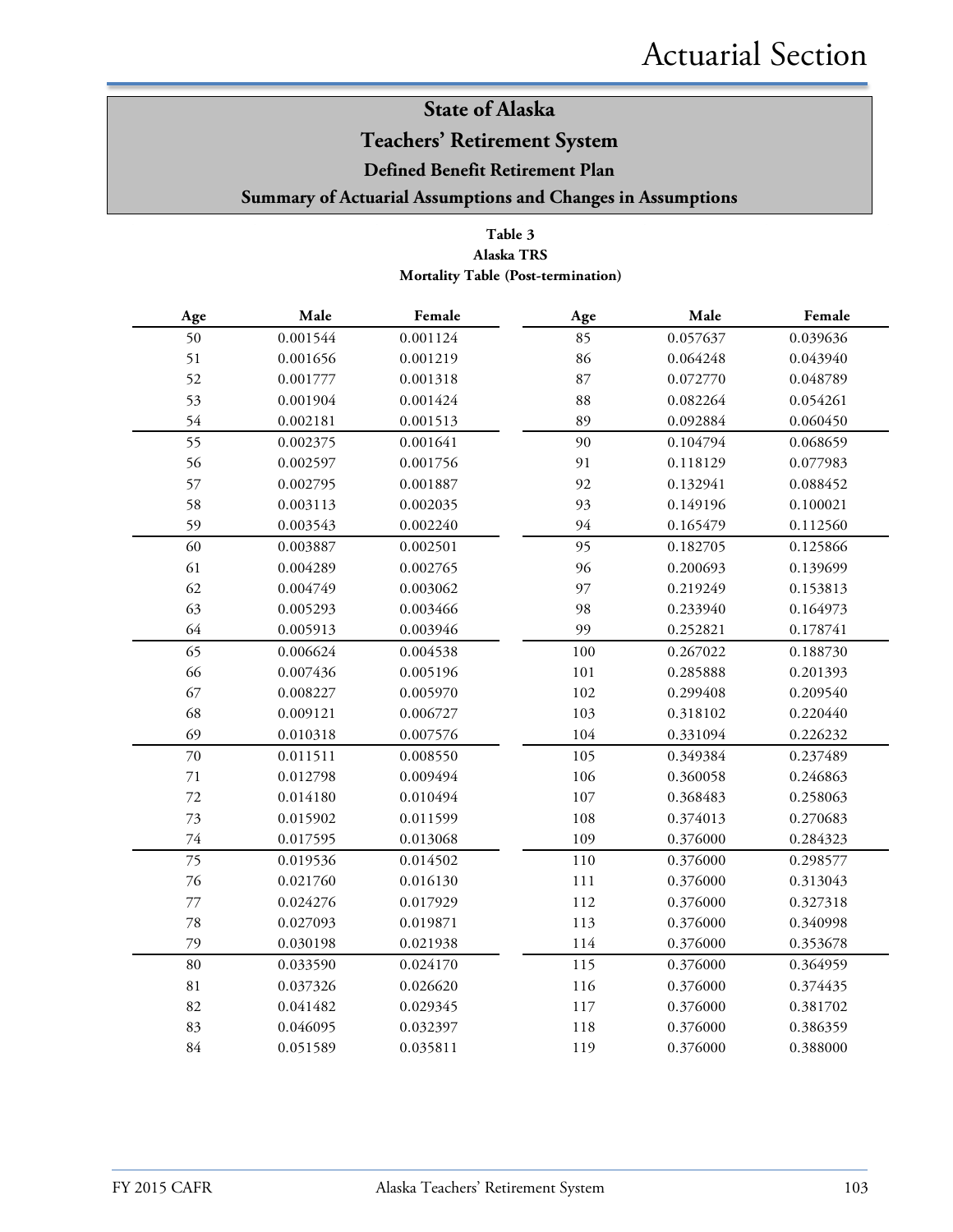### **Teachers' Retirement System**

### **Defined Benefit Retirement Plan**

### **Summary of Actuarial Assumptions and Changes in Assumptions**

#### **Table 4 Alaska TRS Turnover Assumptions**

#### **Select Rates of Turnover During the First 8 Year of Employment**

| Service        | Female | Male  |
|----------------|--------|-------|
| $\overline{0}$ | 0.170  | 0.204 |
| 1              | 0.170  | 0.204 |
| 2              | 0.140  | 0.168 |
| 3              | 0.120  | 0.144 |
| 4              | 0.100  | 0.120 |
| 5              | 0.090  | 0.108 |
| 6              | 0.075  | 0.090 |
| 7              | 0.060  | 0.072 |

#### **Ultimate Rates of Turnover After the First 8 Years of Employment**

| Age | Female   | Male     | Age   | Female   | Male     |
|-----|----------|----------|-------|----------|----------|
| 15  | 0.037185 | 0.031209 | 40    | 0.036224 | 0.030159 |
| 16  | 0.037157 | 0.031170 | 41    | 0.036155 | 0.030085 |
| 17  | 0.037138 | 0.031138 | 42    | 0.036086 | 0.030010 |
| 18  | 0.037129 | 0.031107 | 43    | 0.035976 | 0.029866 |
| 19  | 0.037120 | 0.031091 | 44    | 0.035867 | 0.029721 |
| 20  | 0.036848 | 0.030847 | 45    | 0.035757 | 0.029577 |
| 21  | 0.036848 | 0.030831 | 46    | 0.035648 | 0.029432 |
| 22  | 0.036839 | 0.030799 | 47    | 0.035538 | 0.029288 |
| 23  | 0.036839 | 0.030776 | 48    | 0.035380 | 0.029046 |
| 24  | 0.036830 | 0.030736 | 49    | 0.035221 | 0.028805 |
| 25  | 0.036830 | 0.030705 | 50    | 0.035063 | 0.028563 |
| 26  | 0.036820 | 0.030673 | 51    | 0.034847 | 0.028248 |
| 27  | 0.036762 | 0.030642 | 52    | 0.034595 | 0.027878 |
| 28  | 0.041480 | 0.030610 | 53    | 0.034296 | 0.027468 |
| 29  | 0.046198 | 0.030579 | 54    | 0.059961 | 0.046305 |
| 30  | 0.050917 | 0.030555 | 55    | 0.059285 | 0.045414 |
| 31  | 0.055635 | 0.030540 | 56    | 0.058410 | 0.044334 |
| 32  | 0.060353 | 0.030516 | 57    | 0.057288 | 0.043012 |
| 33  | 0.055569 | 0.030500 | 58    | 0.056018 | 0.041567 |
| 34  | 0.050784 | 0.030455 | 59    | 0.054401 | 0.039826 |
| 35  | 0.046000 | 0.030431 | 60    | 0.052569 | 0.037868 |
| 36  | 0.041215 | 0.030407 | 61    | 0.050523 | 0.035694 |
| 37  | 0.036431 | 0.030383 | 62    | 0.048197 | 0.033170 |
| 38  | 0.036362 | 0.030308 | 63    | 0.045540 | 0.030294 |
| 39  | 0.036293 | 0.030234 | 64    | 0.042653 | 0.027176 |
|     |          |          | $65+$ | 0.066000 | 0.054000 |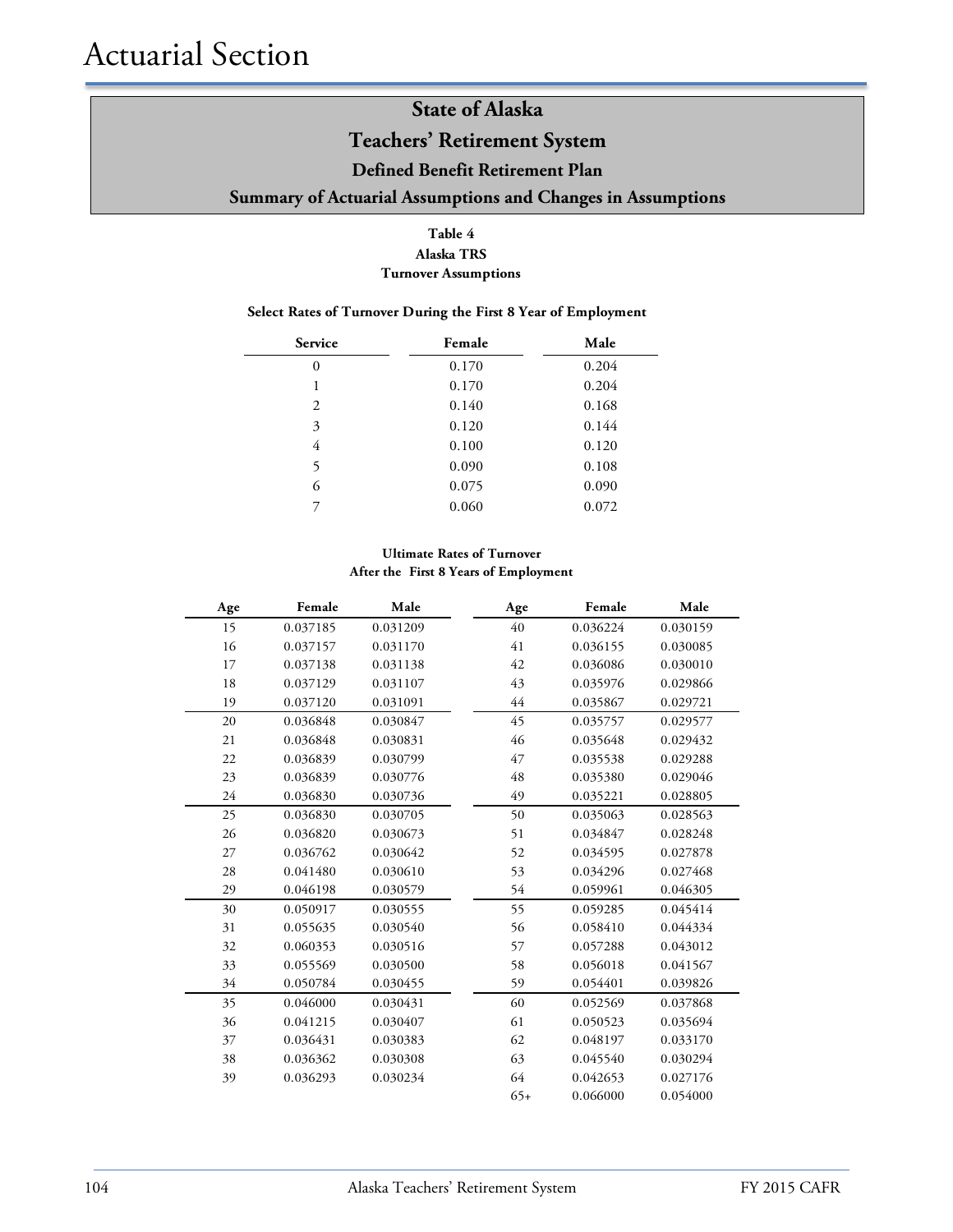### **Teachers' Retirement System**

### **Defined Benefit Retirement Plan**

### **Summary of Actuarial Assumptions and Changes in Assumptions**

| Age | Unisex   |
|-----|----------|
| 20  | 0.000560 |
| 21  | 0.000563 |
| 22  | 0.000565 |
| 23  | 0.000574 |
| 24  | 0.000583 |
| 25  | 0.000593 |
| 26  | 0.000602 |
| 27  | 0.000611 |
| 28  | 0.000611 |
| 29  | 0.000612 |
| 30  | 0.000612 |
| 31  | 0.000613 |
| 32  | 0.000613 |
| 33  | 0.000622 |
| 34  | 0.000631 |
| 35  | 0.000641 |
| 36  | 0.000650 |
| 37  | 0.000659 |
| 38  | 0.000674 |
| 39  | 0.000689 |
| 40  | 0.000703 |
| 41  | 0.000718 |
| 42  | 0.000733 |
| 43  | 0.000770 |
| 44  | 0.000806 |
| 45  | 0.000843 |
| 46  | 0.000879 |
| 47  | 0.000916 |
| 48  | 0.000975 |
| 49  | 0.001034 |
| 50  | 0.001093 |
| 51  | 0.001152 |
| 52  | 0.001211 |
| 53  | 0.001356 |
| 54  | 0.001501 |

#### **Table 5 Alaska TRS Disability Table**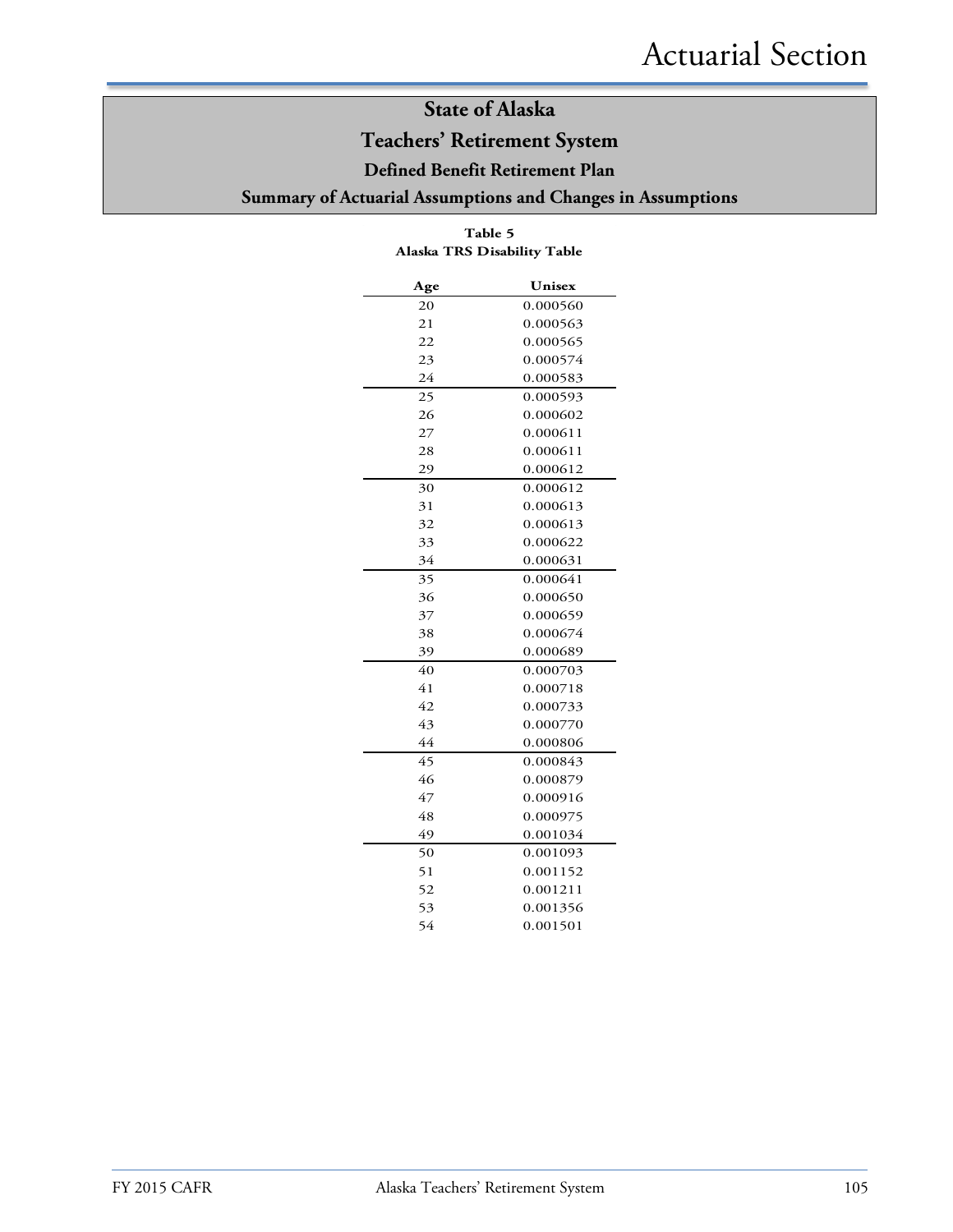### **Teachers' Retirement System**

**Defined Benefit Retirement Plan**

### **Summary of Actuarial Assumptions and Changes in Assumptions**

### **Table 6 Alaska TRS Retirement Table**

|            | <b>Retirement Rate</b> |      |           |  |  |
|------------|------------------------|------|-----------|--|--|
|            | Reduced                |      | Unreduced |  |  |
| Age at     |                        |      |           |  |  |
| Retirement | <b>Unisex Rates</b>    | Male | Female    |  |  |
| <45        | N/A                    | 0.03 | 0.03      |  |  |
| 46         | $\rm N/A$              | 0.05 | 0.05      |  |  |
| 47         | N/A                    | 0.05 | 0.08      |  |  |
| 48         | N/A                    | 0.05 | 0.08      |  |  |
| 49         | N/A                    | 0.05 | 0.08      |  |  |
| 50         | 0.08                   | 0.50 | 0.13      |  |  |
| 51         | 0.08                   | 0.80 | 0.12      |  |  |
| 52         | 0.08                   | 0.15 | 0.12      |  |  |
| 53         | 0.08                   | 0.15 | 0.13      |  |  |
| 54         | 0.16                   | 0.15 | 0.14      |  |  |
| 55         | 0.08                   | 0.20 | 0.16      |  |  |
| 56         | 0.08                   | 0.17 | 0.16      |  |  |
| 57         | 0.08                   | 0.15 | 0.16      |  |  |
| 58         | 0.08                   | 0.20 | 0.16      |  |  |
| 59         | 0.16                   | 0.20 | 0.22      |  |  |
| 60         | N/A                    | 0.25 | 0.22      |  |  |
| 61         | $\rm N/A$              | 0.18 | 0.22      |  |  |
| 62         | N/A                    | 0.18 | 0.20      |  |  |
| 63         | N/A                    | 0.18 | 0.20      |  |  |
| 64         | N/A                    | 0.18 | 0.25      |  |  |
| 65         | N/A                    | 0.30 | 0.20      |  |  |
| 66         | N/A                    | 0.25 | 0.20      |  |  |
| 67         | N/A                    | 0.25 | 0.20      |  |  |
| 68         | N/A                    | 0.25 | 0.25      |  |  |
| 69         | N/A                    | 0.35 | 0.25      |  |  |
| 70         | N/A                    | 0.30 | 0.25      |  |  |
| 71         | N/A                    | 0.30 | 0.35      |  |  |
| 72         | N/A                    | 0.30 | 0.35      |  |  |
| 73         | $\rm N/A$              | 0.30 | 0.35      |  |  |
| 74         | $\rm N/A$              | 0.30 | 0.35      |  |  |
| 75-84      | N/A                    | 0.50 |           |  |  |
| $85+$      | N/A                    | 1.00 |           |  |  |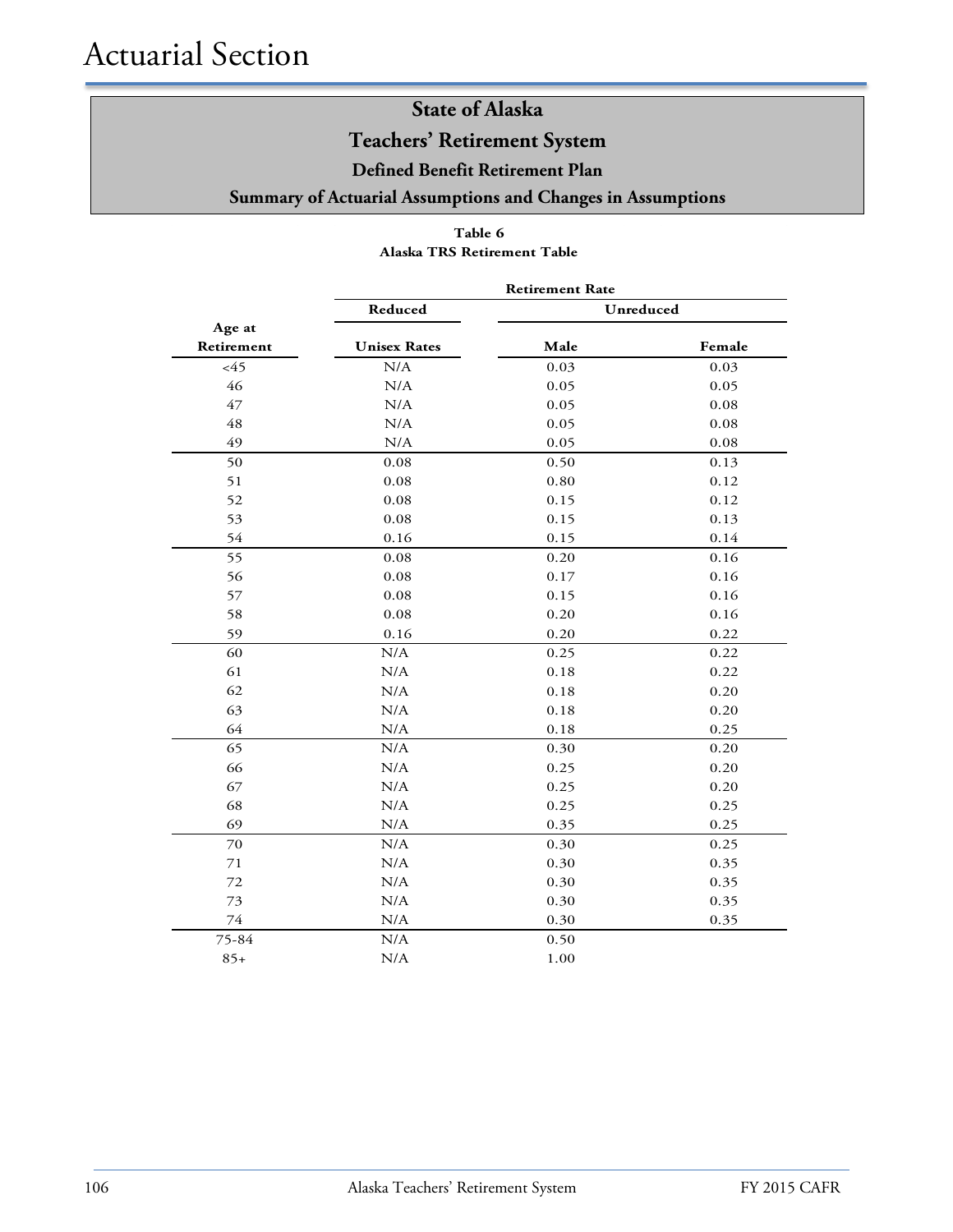### **Teachers' Retirement System**

**Defined Benefit Retirement Plan**

**Summary of Actuarial Assumptions and Changes in Assumptions**

#### **Table 7 Alaska TRS Disabled Mortality Rates**

| Age         | Female | Male   | Age         | Female | Male   |
|-------------|--------|--------|-------------|--------|--------|
| $\leq 45$   | 0.0071 | 0.0214 | $80\,$      | 0.0582 | 0.0833 |
| $46\,$      | 0.0078 | 0.0226 | $8\sqrt{1}$ | 0.0621 | 0.0880 |
| 47          | 0.0085 | 0.0238 | 82          | 0.0662 | 0.0928 |
| $\sqrt{48}$ | 0.0093 | 0.0250 | 83          | 0.0707 | 0.0978 |
| 49          | 0.0101 | 0.0262 | 84          | 0.0755 | 0.1028 |
| 50          | 0.0109 | 0.0275 | 85          | 0.0806 | 0.1079 |
| 51          | 0.0118 | 0.0287 | 86          | 0.0862 | 0.1130 |
| 52          | 0.0127 | 0.0299 | 87          | 0.0921 | 0.1204 |
| 53          | 0.0137 | 0.0311 | 88          | 0.0985 | 0.1282 |
| 54          | 0.0144 | 0.0324 | 89          | 0.1054 | 0.1362 |
| 55          | 0.0151 | 0.0336 | 90          | 0.1148 | 0.1503 |
| 56          | 0.0158 | 0.0348 | 91          | 0.1249 | 0.1667 |
| 57          | 0.0164 | 0.0354 | 92          | 0.1359 | 0.1841 |
| 58          | 0.0171 | 0.0359 | 93          | 0.1475 | 0.2022 |
| 59          | 0.0176 | 0.0365 | 94          | 0.1611 | 0.2209 |
| 60          | 0.0182 | 0.0370 | 95          | 0.1745 | 0.2400 |
| 61          | 0.0188 | 0.0376 | 96          | 0.1877 | 0.2594 |
| 62          | 0.0194 | 0.0382 | 97          | 0.2003 | 0.2790 |
| 63          | 0.0204 | 0.0389 | 98          | 0.2084 | 0.2934 |
| 64          | 0.0214 | 0.0396 | 99          | 0.2192 | 0.3128 |
| 65          | 0.0226 | 0.0404 | 100         | 0.2250 | 0.3264 |
| 66          | 0.0238 | 0.0413 | 101         | 0.2362 | 0.3459 |
| 67          | 0.0252 | 0.0422 | 102         | 0.2455 | 0.3585 |
| 68          | 0.0267 | 0.0434 | 103         | 0.2613 | 0.3762 |
| 69          | 0.0284 | 0.0454 | 104         | 0.2741 | 0.3850 |
| $70\,$      | 0.0303 | 0.0477 | 105         | 0.2931 | 0.3979 |
| $71\,$      | 0.0323 | 0.0502 | 106         | 0.3078 | 0.4000 |
| $72\,$      | 0.0345 | 0.0529 | 107         | 0.3227 | 0.4000 |
| $73\,$      | 0.0368 | 0.0558 | 108         | 0.3374 | 0.4000 |
| $74\,$      | 0.0393 | 0.0591 | 109         | 0.3515 | 0.4000 |
| 75          | 0.0420 | 0.0625 | 110         | 0.3646 | 0.4000 |
| $76\,$      | 0.0449 | 0.0662 | 111         | 0.3762 | 0.4000 |
| $77\,$      | 0.0479 | 0.0702 | 112         | 0.3860 | 0.4000 |
| $78\,$      | 0.0511 | 0.0744 | 113         | 0.3935 | 0.4000 |
| 79          | 0.0546 | 0.0788 | 114         | 0.3983 | 0.4000 |
|             |        |        | $115+$      | 0.4000 | 0.4000 |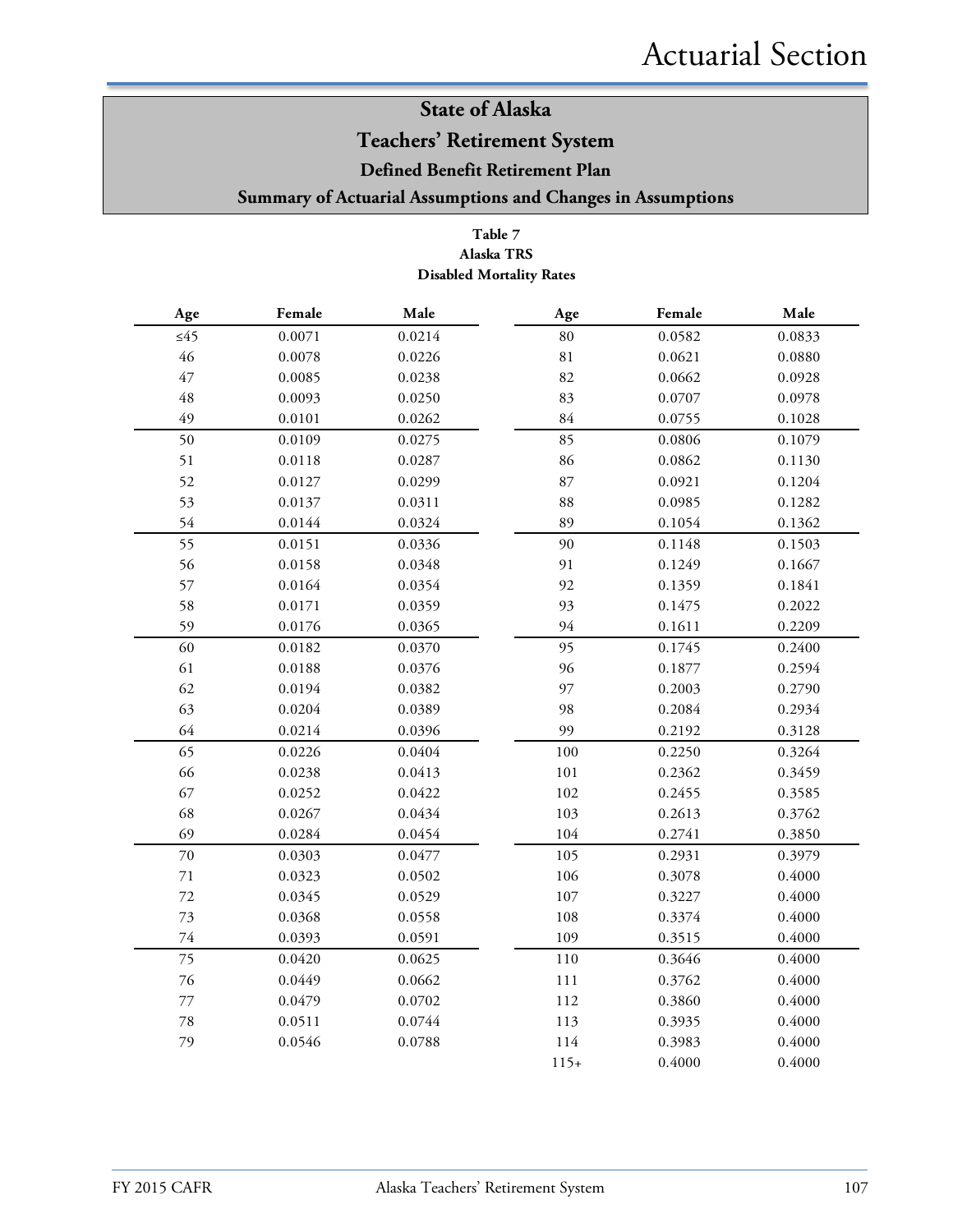**Teachers' Retirement System**

**Defined Benefit Retirement Plan**

**Summary of Actuarial Assumptions and Changes in Assumptions**

#### **Changes in Actuarial Assumptions Since the Prior Valuation**

|                            | June 30, 2013                                                                                                                                                  | June 30, 2014                                                                                                                                                                      |
|----------------------------|----------------------------------------------------------------------------------------------------------------------------------------------------------------|------------------------------------------------------------------------------------------------------------------------------------------------------------------------------------|
| Salary Scale               | Based on actual experience from 2005 to 2009.                                                                                                                  | Rates adjusted on actual experience from 2010-2013.                                                                                                                                |
| Pre-termination Mortality  | The 1994 GAM Sex-distinct Table, 1994 Base Year<br>projected to 2013 using Projection Scale AA, adjusted<br>45% of males, and 55% for females.                 | 68% of male rates and 60% of female rates of the post-<br>termination mortality rates.<br>Deaths are assumed to result from non-occupational<br>causes 85% of the time.            |
| Post-termination Mortality | The 1994 GAM Sex-distinct Table, 1994 Base Year<br>projected to 2013 using Projection Scale AA, setback 3-<br>years for females and 4-years setback for males. | 94% of male and 97% female rates of RP-2000, 2000<br>Base Year projected to 2018 with Projection Scale BB,<br>with a 3-year setback for males and a 4-year setback for<br>females. |
| Disability Mortality       | RP-2000 Disabled Retiree Mortality Table.                                                                                                                      | RP-2000 Disabled Retiree Mortality, 2000 Base Year<br>projected to 2018, with Scale BB.                                                                                            |
| Turnover                   | Based on actual experience from 2005 to 2009.                                                                                                                  | Select and ultimate rates based upon the 2010-2013<br>actual withdrawal experience.                                                                                                |
| Disability                 | Based on actual experience from 2005 to 2009 and stop<br>rates at earliest retirement age.                                                                     | Incidence rates based on 2010-2013 actual experience.<br>Male/Female rates increased and changed to Unisex rates.                                                                  |
| Retirement                 | Rates were adjusted based on actual experience from<br>2005 to 2009.                                                                                           | Retirement rates based upon the 2010-2013 actual<br>experience.                                                                                                                    |
| Part-time Service          | 0.60 years of credited service per year.                                                                                                                       | Part-time employees are assumed to earn 0.75 years of<br>credited service per year.                                                                                                |

Health Cost Trend

 $\overline{\phantom{a}}$ 

**June 30, 2013 June 30, 2014**

| <b>Fiscal year</b> | Medical<br>pre-65 | Medical<br>post-65 | Prescription<br>drugs | <b>Fiscal</b> year | Medical<br>pre-65 | Medical<br>post-65 | Prescription<br>drugs |
|--------------------|-------------------|--------------------|-----------------------|--------------------|-------------------|--------------------|-----------------------|
| 2014               | 8.7%              | 6.4%               | 6.3%                  | 2015               | 10.0%             | 6.0%               | 6.0%                  |
| 2015               | 8.5               | 6.3                | 6.2                   | 2016               | 9.4               | 5.9                | 5.7                   |
| 2016               | 8.0               | 6.3                | 6.2                   | 2017               | 8.8               | 5.8                | 5.4                   |
| 2017               | 7.5               | 6.2                | 6.1                   | 2018               | 8.2               | 5.7                | 5.1                   |
| 2018               | 7.0               | 6.1                | 6.0                   | 2019               | 7.6               | 5.6                | 4.8                   |
| 2019               | 6.6               | 6.1                | 5.8                   | 2020               | 7.0               | 5.6                | 4.6                   |
| 2020               | 6.4               | 6.1                | 5.8                   | 2021               | 6.5               | 5.6                | 4.4                   |
| 2025               | 6.0               | 6.0                | 5.7                   | 2025               | 5.6               | 5.6                | 4.2                   |
| 2050               | 5.0               | 5.0                | 5.0                   | 2050               | 4.4               | 4.0                | 4.0                   |
| 2100               | 4.5               | 4.5                | 4.5                   | 2100               | 4.4               | 4.0                | 4.0                   |

Trend Rate for Retired Member Medical Contribution

| FY 13 Trend Assumption |      | FY 14 Trend Assumption |      |  |
|------------------------|------|------------------------|------|--|
| Fiscal year:           |      | Fiscal year:           |      |  |
| 2014                   | 8.2% | 2015                   | 7.0% |  |
| 2015                   | 8.0  | 2016                   | 6.6  |  |
| 2016                   | 7.6  | 2017                   | 6.2  |  |
| 2017                   | 7.2  | 2018                   | 5.8  |  |
| 2018                   | 6.7  | 2019                   | 5.4  |  |
| 2019                   | 6.4  | 2020                   | 5.0  |  |
| 2025                   | 5.9  | 2025                   | 4.1  |  |
| 2050                   | 5.0  | 2050                   | 4.0  |  |
| 2100                   | 4.5  | 2100                   | 4.0  |  |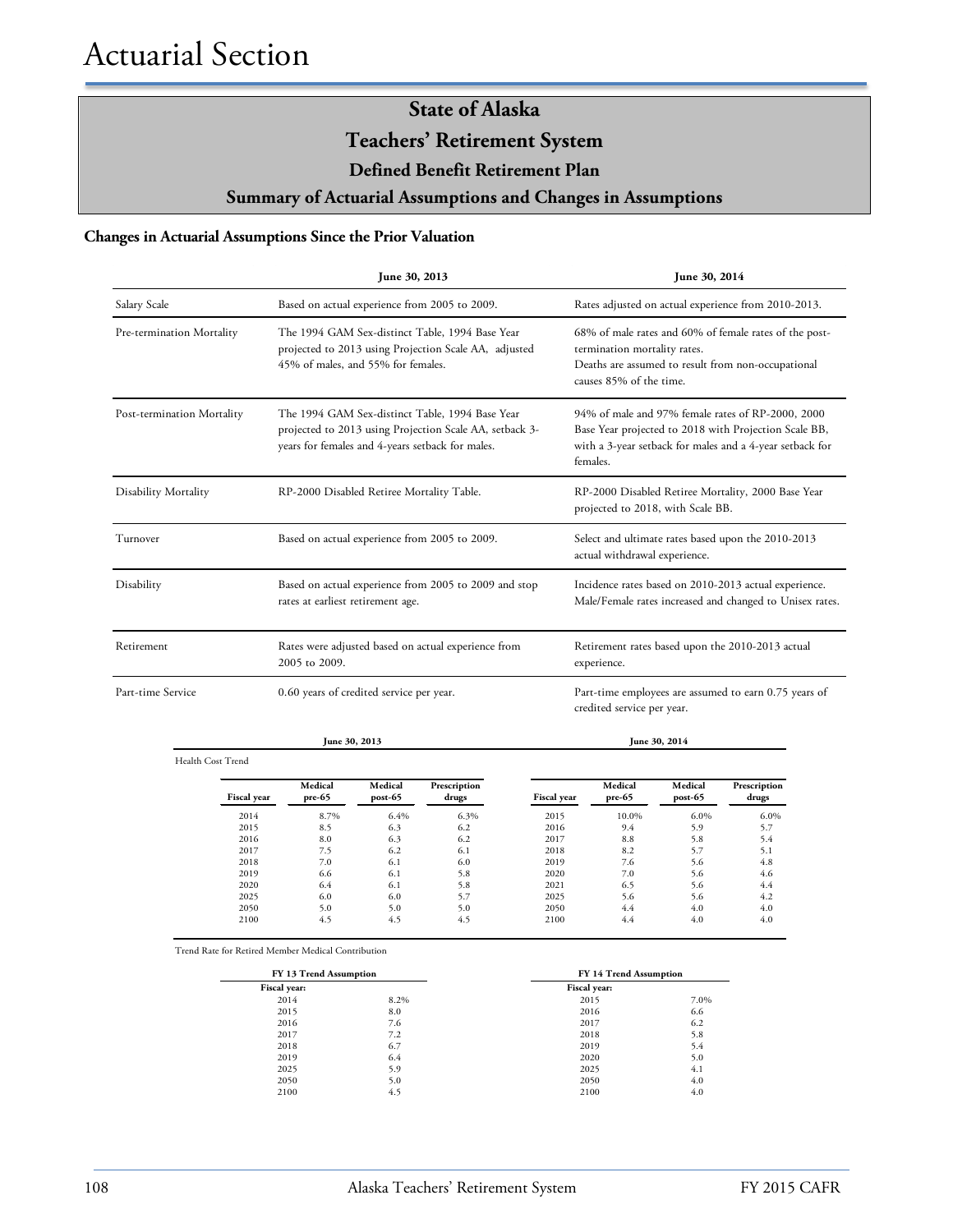| <b>Teachers' Retirement System</b><br>Defined Benefit Retirement Plan<br>Funding Excess/(Unfunded Liability)<br>(In thousands)                                                                        |              |               |                |       |  |  |
|-------------------------------------------------------------------------------------------------------------------------------------------------------------------------------------------------------|--------------|---------------|----------------|-------|--|--|
| <b>Total</b><br><b>Actuarial</b><br><b>Valuation Year</b><br>Postemployment<br><b>Funding Excess/</b><br>Healthcare<br>(Unfunded Liability)<br><b>Funded Ratio</b><br><b>Ended June 30</b><br>Pension |              |               |                |       |  |  |
| 2005                                                                                                                                                                                                  | \$ (845,674) | \$(1,693,934) | \$ (2,539,608) | 60.9% |  |  |
| 2006                                                                                                                                                                                                  | (1,012,540)  | (2,075,617)   | (3,088,157)    | 57.3  |  |  |
| 2007                                                                                                                                                                                                  | (1,163,423)  | (1,601,581)   | (2,765,004)    | 61.5  |  |  |
| 2008                                                                                                                                                                                                  | (1,120,634)  | (1,561,568)   | (2,682,202)    | 64.8  |  |  |
| 2009                                                                                                                                                                                                  | (1,026,288)  | (2,348,268)   | (3,374,556)    | 57.0  |  |  |
| 2010                                                                                                                                                                                                  | (1,361,547)  | (2,747,113)   | (4,108,660)    | 53.6  |  |  |
| 2011                                                                                                                                                                                                  | (1,340,703)  | (2,850,155)   | (4,190,858)    | 54.1  |  |  |
| 2012                                                                                                                                                                                                  | (1,272,507)  | (3,204,783)   | (4, 477, 290)  | 52.1  |  |  |
| 2013                                                                                                                                                                                                  | (1,198,791)  | (3, 419, 240) | (4,618,031)    | 51.9  |  |  |
| 2014                                                                                                                                                                                                  | (671, 535)   | (3, 150, 223) | (3,821,758)    | 61.2  |  |  |

### **10-YEAR TREND OF UNFUNDED LIABILITY (In thousands)**

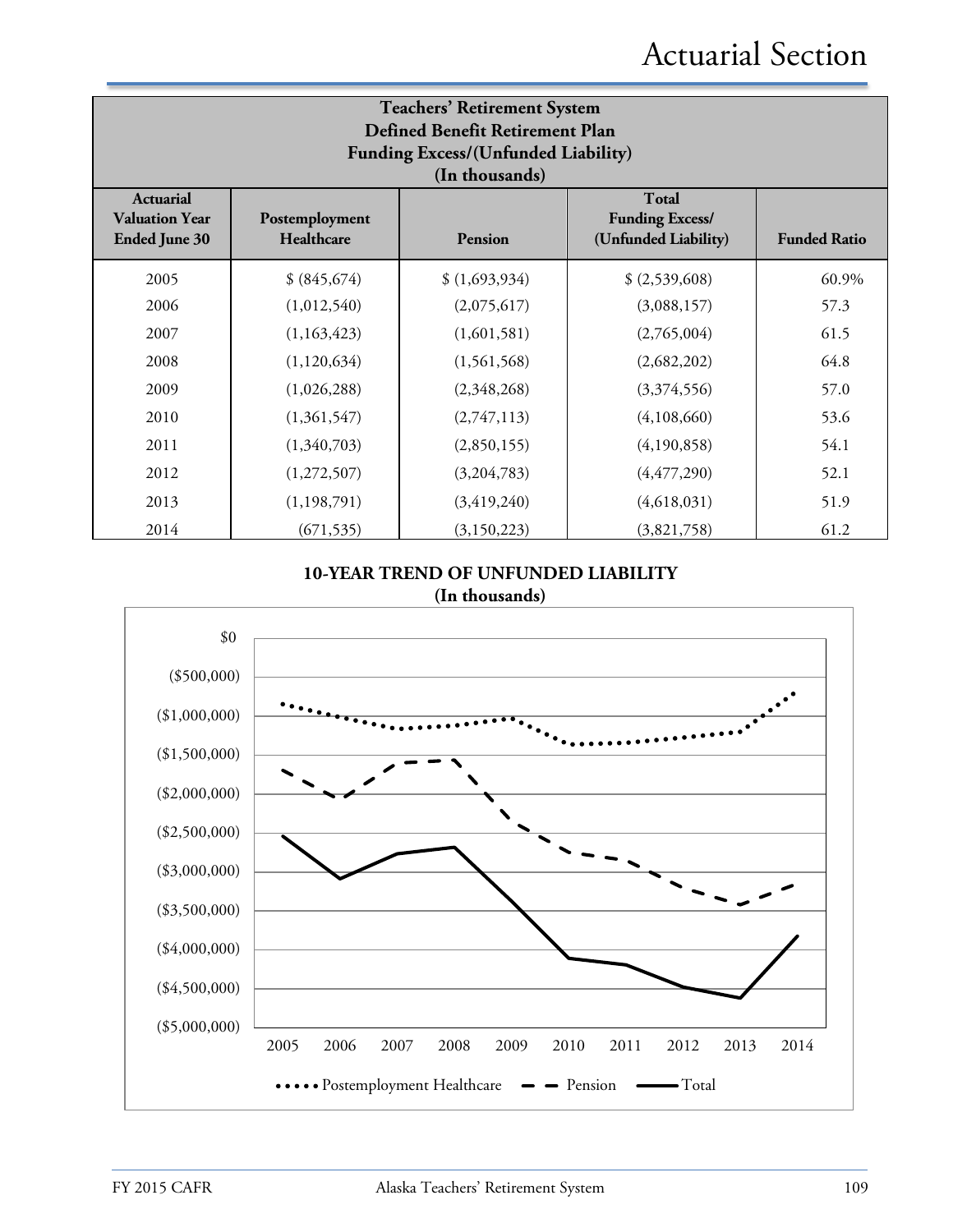| <b>Teachers' Retirement System</b><br>Defined Benefit Retirement Plan<br><b>Employer Contribution Rates</b> |                                                                   |                |        |        |                     |
|-------------------------------------------------------------------------------------------------------------|-------------------------------------------------------------------|----------------|--------|--------|---------------------|
| <b>Actuarially Determined</b>                                                                               |                                                                   |                |        |        |                     |
| <b>Year Ended</b><br>June 30                                                                                | <b>Actuarial</b><br><b>Valuation Year</b><br><b>Ended June 30</b> | <b>Adopted</b> |        |        |                     |
| 2008                                                                                                        | 2005                                                              | 12.56%         | 29.70% | 42.26% | 54.03% <sup>2</sup> |
| 2009                                                                                                        | 2006                                                              | 9.37           | 34.80  | 44.17  | 44.17               |
| 2010                                                                                                        | 2007                                                              | 7.59           | 31.94  | 39.53  | 39.53               |
| 2011                                                                                                        | 2008                                                              | 7.56           | 31.00  | 38.56  | 38.56               |
| 2012                                                                                                        | 2009                                                              | 6.57           | 36.04  | 42.61  | 45.55               |
| 2013                                                                                                        | 2010                                                              | 7.47           | 42.09  | 49.56  | 52.67               |
| 2014                                                                                                        | 2011                                                              | 6.59           | 43.51  | 50.10  | 53.62               |
| 2015                                                                                                        | 2012                                                              | 6.40           | 59.91  | 66.31  | 70.75               |
| 2016                                                                                                        | 2013                                                              | 5.70           | 63.54  | 69.24  | 29.27               |
| 2017                                                                                                        | 2014                                                              | 4.63           | 18.77  | 23.40  | 28.02               |

<sup>1</sup> Also referred to as the consolidated rate.

<sup>2</sup> The ARMB recognized the fact that the Plan becomes a closed Plan on July 1, 2006, and set a rate reflecting no payroll growth.

Valuations are used to set contribution rates in future years.



### **10-YEAR COMPARISON OF EMPLOYER CONTRIBUTION RATES**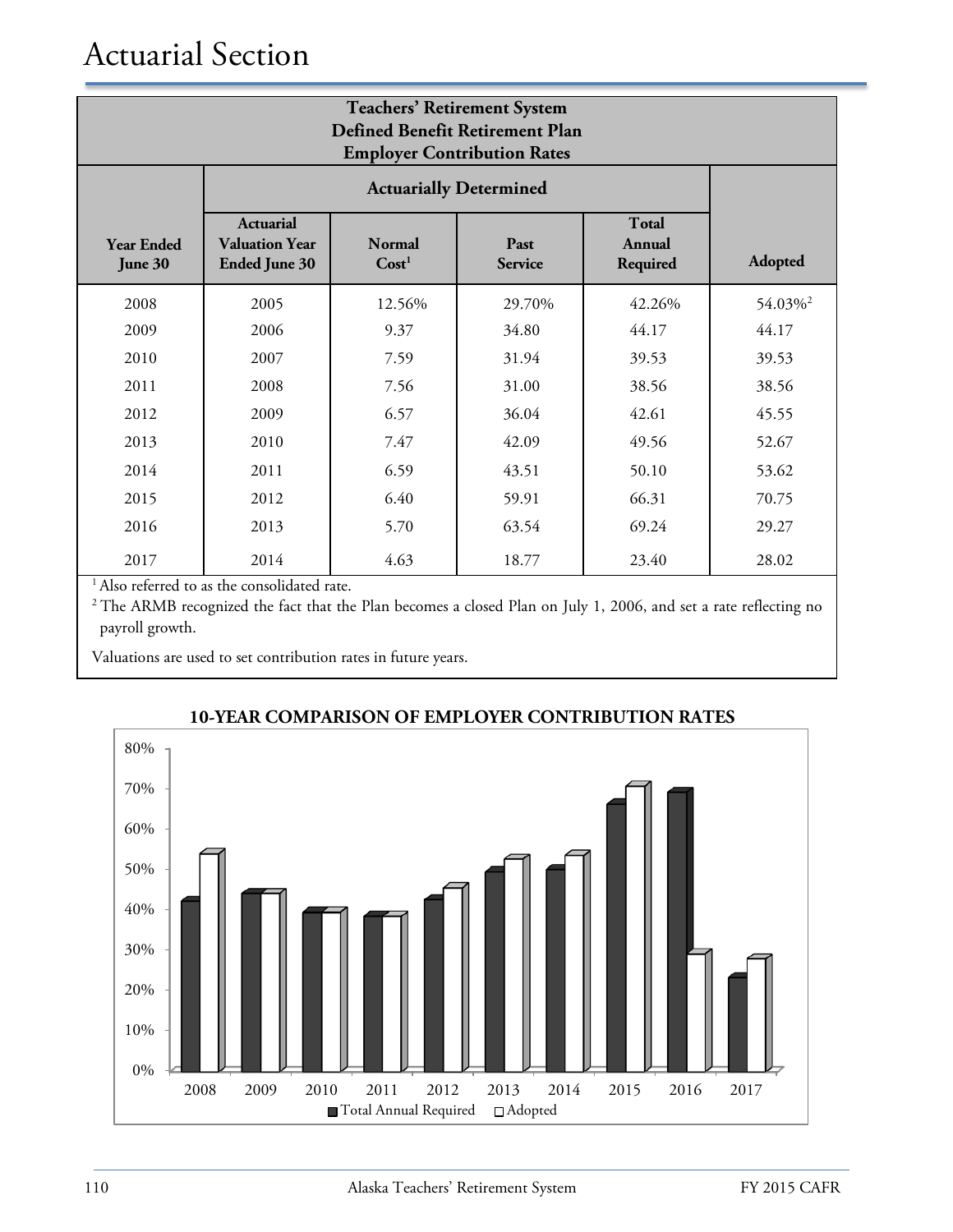| <b>Teachers' Retirement System</b><br>Defined Benefit Retirement Plan<br><b>Schedule of Active Member Valuation Data</b> |                                                                                                                                                                                                |           |          |         |    |  |  |
|--------------------------------------------------------------------------------------------------------------------------|------------------------------------------------------------------------------------------------------------------------------------------------------------------------------------------------|-----------|----------|---------|----|--|--|
| <b>Valuation</b><br>Date                                                                                                 | Number of<br><b>Percent Increase</b><br><b>Annual Earnings</b><br><b>Annual Average</b><br>Participating<br>In Average<br>(In thousands)<br><b>Employers</b><br>Number<br>Earnings<br>Earnings |           |          |         |    |  |  |
| June 30, 2014                                                                                                            | 5,861                                                                                                                                                                                          | \$474,873 | \$81,023 | $2.1\%$ | 58 |  |  |
| June 30, 2013                                                                                                            | 6,352                                                                                                                                                                                          | 504,260   | 79,386   | 2.6     | 58 |  |  |
| June 30, 2012                                                                                                            | 6,845                                                                                                                                                                                          | 529,468   | 77,351   | 3.6     | 58 |  |  |
| June 30, 2011                                                                                                            | 7,303                                                                                                                                                                                          | 545,155   | 74,648   | 3.5     | 58 |  |  |
| June 30, 2010                                                                                                            | 7,832                                                                                                                                                                                          | 564,887   | 72,125   | 6.5     | 58 |  |  |
| June 30, 2009                                                                                                            | 8,226                                                                                                                                                                                          | 557,026   | 67,715   | 5.2     | 58 |  |  |
| June 30, 2008                                                                                                            | 8,531                                                                                                                                                                                          | 549,148   | 64,371   | 5.8     | 58 |  |  |
| June 30, 2007                                                                                                            | 9,107                                                                                                                                                                                          | 554,245   | 60,859   | 2.9     | 58 |  |  |
| June 30, 2006                                                                                                            | 9,710                                                                                                                                                                                          | 574,409   | 59,156   | 6.6     | 58 |  |  |
| June 30, 2005                                                                                                            | 9,656                                                                                                                                                                                          | 535,837   | 55,493   | 2.9     | 58 |  |  |

|                   | <b>Teachers' Retirement System</b><br>Defined Benefit Retirement Plan<br>Schedule of Pension Benefit Recipients Added to and Removed from Rolls |                                                               |                       |                                      |                              |                                            |                                                                                               |                                                          |  |
|-------------------|-------------------------------------------------------------------------------------------------------------------------------------------------|---------------------------------------------------------------|-----------------------|--------------------------------------|------------------------------|--------------------------------------------|-----------------------------------------------------------------------------------------------|----------------------------------------------------------|--|
|                   |                                                                                                                                                 | <b>Added</b><br>to Rolls                                      | Removed<br>from Rolls |                                      | Rolls-<br><b>End of Year</b> |                                            |                                                                                               |                                                          |  |
| <b>Year Ended</b> | $No.*$                                                                                                                                          | <b>Annual Pension</b><br>Allowances*                          | $No.*$                | <b>Annual Pension</b><br>Allowances* | No.                          | <b>Annual Pension</b><br><b>Allowances</b> | Percent<br>Increase/<br>(Decrease) In<br><b>Annual</b><br><b>Pension</b><br><b>Allowances</b> | Average<br><b>Annual</b><br>Pension<br><b>Allowances</b> |  |
| June 30, 2014     | 226                                                                                                                                             | \$5,964,256                                                   | 181                   | \$(1,150,187)                        | 11,750                       | \$403,274,146                              | 1.80%                                                                                         | \$34,321                                                 |  |
| June 30, 2013     | 576                                                                                                                                             | 19,387,542                                                    | 172                   | 1,652,575                            | 11,705                       | 396,159,703                                | 4.69                                                                                          | 33,845                                                   |  |
| June 30, 2012     | 473                                                                                                                                             | 17,104,564                                                    | 188                   | (617, 561)                           | 11,301                       | 378, 424, 736                              | 4.91                                                                                          | 33,486                                                   |  |
| June 30, 2011     | 564                                                                                                                                             | 19,546,369                                                    | 146                   | 1,464,766                            | 11,016                       | 360,702,611                                | 5.28                                                                                          | 32,744                                                   |  |
| June 30, 2010     | 533                                                                                                                                             | 16,980,817                                                    | 190                   | 5,495,399                            | 10,598                       | 342,621,008                                | 3.47                                                                                          | 32,329                                                   |  |
| June 30, 2009     | 368                                                                                                                                             | 9,788,639                                                     | 139                   | (2,857,118)                          | 10,255                       | 331,135,590                                | 3.97                                                                                          | 32,290                                                   |  |
| June 30, 2008     | 481                                                                                                                                             | 14,265,236                                                    | 133                   | 806,945                              | 10,026                       | 318,489,833                                | 4.41                                                                                          | 31,766                                                   |  |
| June 30, 2007     | 432                                                                                                                                             | 12,388,703                                                    | 140                   | (14, 114, 559)                       | 9,678                        | 305,031,542                                | 9.52                                                                                          | 31,518                                                   |  |
| June 30, 2006     | 487                                                                                                                                             | 12,731,292                                                    | 121                   | (50, 838)                            | 9,386                        | 278,528,280                                | 4.81                                                                                          | 29,675                                                   |  |
| June 30, 2005     | 446                                                                                                                                             | 11,243,448                                                    | 133                   | 13,053,612                           | 9,020                        | 265,746,150                                | (0.68)                                                                                        | 29,462                                                   |  |
|                   |                                                                                                                                                 | *Numbers are estimated, and include other internal transfers. |                       |                                      |                              |                                            |                                                                                               |                                                          |  |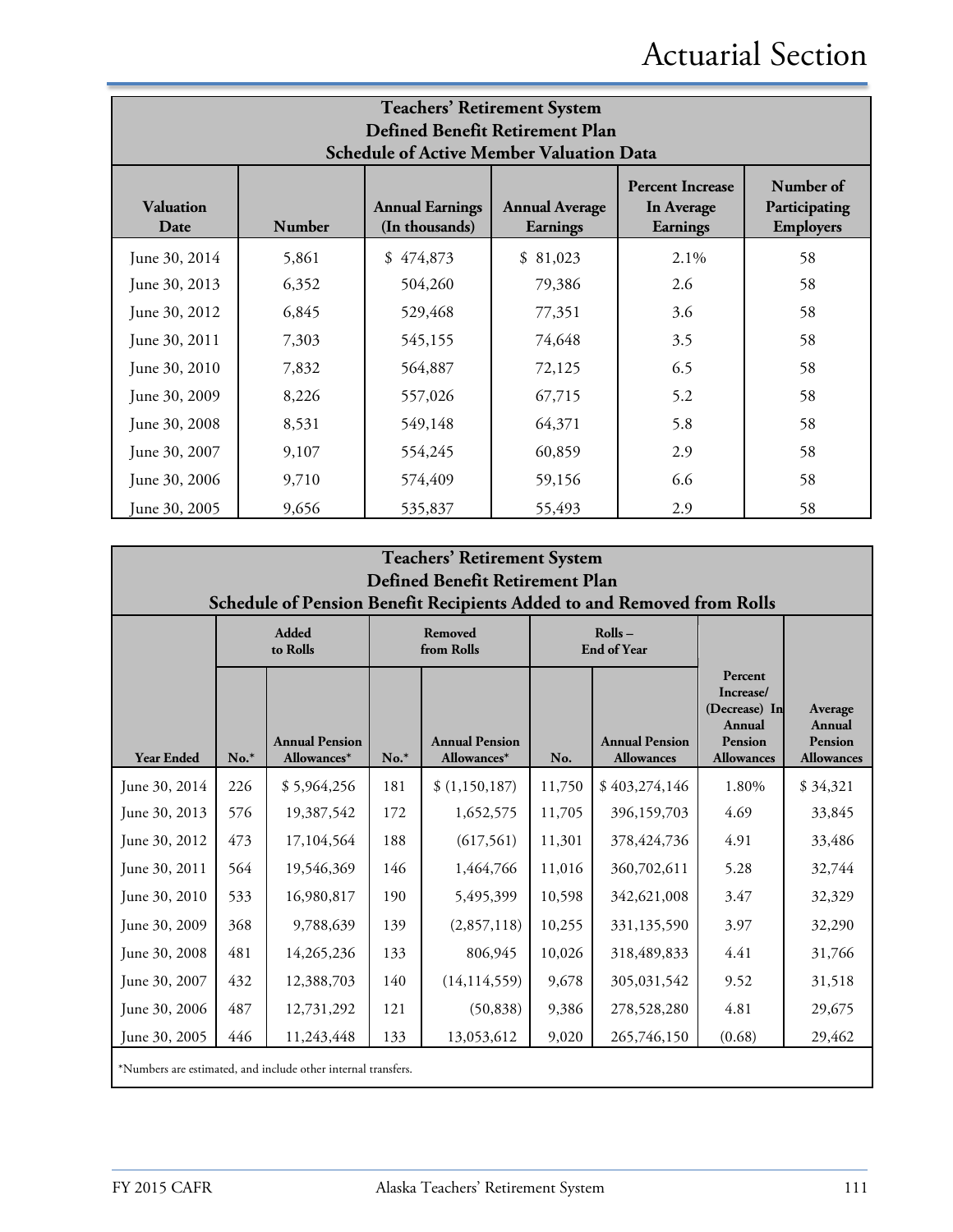| <b>Teachers' Retirement System</b><br><b>Defined Benefit Retirement Plan</b><br><b>Pension Solvency Test</b><br>(In thousands) |                                                 |                                                    |                                                                       |                                                     |                                                                    |       |       |  |
|--------------------------------------------------------------------------------------------------------------------------------|-------------------------------------------------|----------------------------------------------------|-----------------------------------------------------------------------|-----------------------------------------------------|--------------------------------------------------------------------|-------|-------|--|
|                                                                                                                                |                                                 | Pension<br><b>Aggregate Accrued Liability For:</b> |                                                                       |                                                     | <b>Portion of Accrued Liabilities</b><br><b>Covered by Assets:</b> |       |       |  |
| <b>Valuation</b><br>Date                                                                                                       | (1)<br><b>Active</b><br>Member<br>Contributions | (2)<br><b>Inactive</b><br><b>Members</b>           | (3)<br>Active<br><b>Members</b><br>(Employer-<br>Financed<br>Portion) | <b>Pension</b><br><b>Valuation</b><br><b>Assets</b> | (1)                                                                | (2)   | (3)   |  |
| June 30, 2014                                                                                                                  | \$718,694                                       | \$5,042,250                                        | \$1,160,418                                                           | \$3,771,139                                         | 100.0%                                                             | 60.5% | $-$ % |  |
| June 30, 2013                                                                                                                  | 726,139                                         | 4,726,282                                          | 1,137,132                                                             | 3,170,313                                           | 100.0                                                              | 51.7  |       |  |
| June 30, 2012                                                                                                                  | 727,435                                         | 4,532,982                                          | 1,139,360                                                             | 3,194,994                                           | 100.0                                                              | 54.4  |       |  |
| June 30, 2011                                                                                                                  | 717,819                                         | 4,352,035                                          | 1,126,250                                                             | 3,345,949                                           | 100.0                                                              | 60.4  |       |  |
| June 30, 2010 <sup>1</sup>                                                                                                     | 716,675                                         | 4,153,119                                          | 1,137,187                                                             | 3,259,868                                           | 100.0                                                              | 61.2  |       |  |
| June 30, 2009                                                                                                                  | 692,105                                         | 3,815,020                                          | 956,862                                                               | 3,115,719                                           | 100.0                                                              | 63.5  |       |  |
| June 30, 2008                                                                                                                  | 654,662                                         | 3,700,812                                          | 876,180                                                               | 3,670,086                                           | 100.0                                                              | 81.5  |       |  |
| June 30, 2007                                                                                                                  | 638,420                                         | 3,567,894                                          | 837,134                                                               | 3,441,867                                           | 100.0                                                              | 78.6  |       |  |
| June 30, 2006 <sup>12</sup>                                                                                                    | 615,207                                         | 3,432,703                                          | 811,426                                                               | 3,296,934                                           | 100.0                                                              | 78.1  |       |  |
| June 30, 2005                                                                                                                  | 589,169                                         | 3,200,339                                          | 545,077                                                               | 3,184,976 <sup>3</sup>                              | 100.0                                                              | 81.1  |       |  |

<sup>1</sup> Change in Assumptions

<sup>2</sup> Change in Methods

<sup>3</sup> The pension and postemployment healthcare valuation assets were allocated using a ration of fair value of assets as of June 30, 2005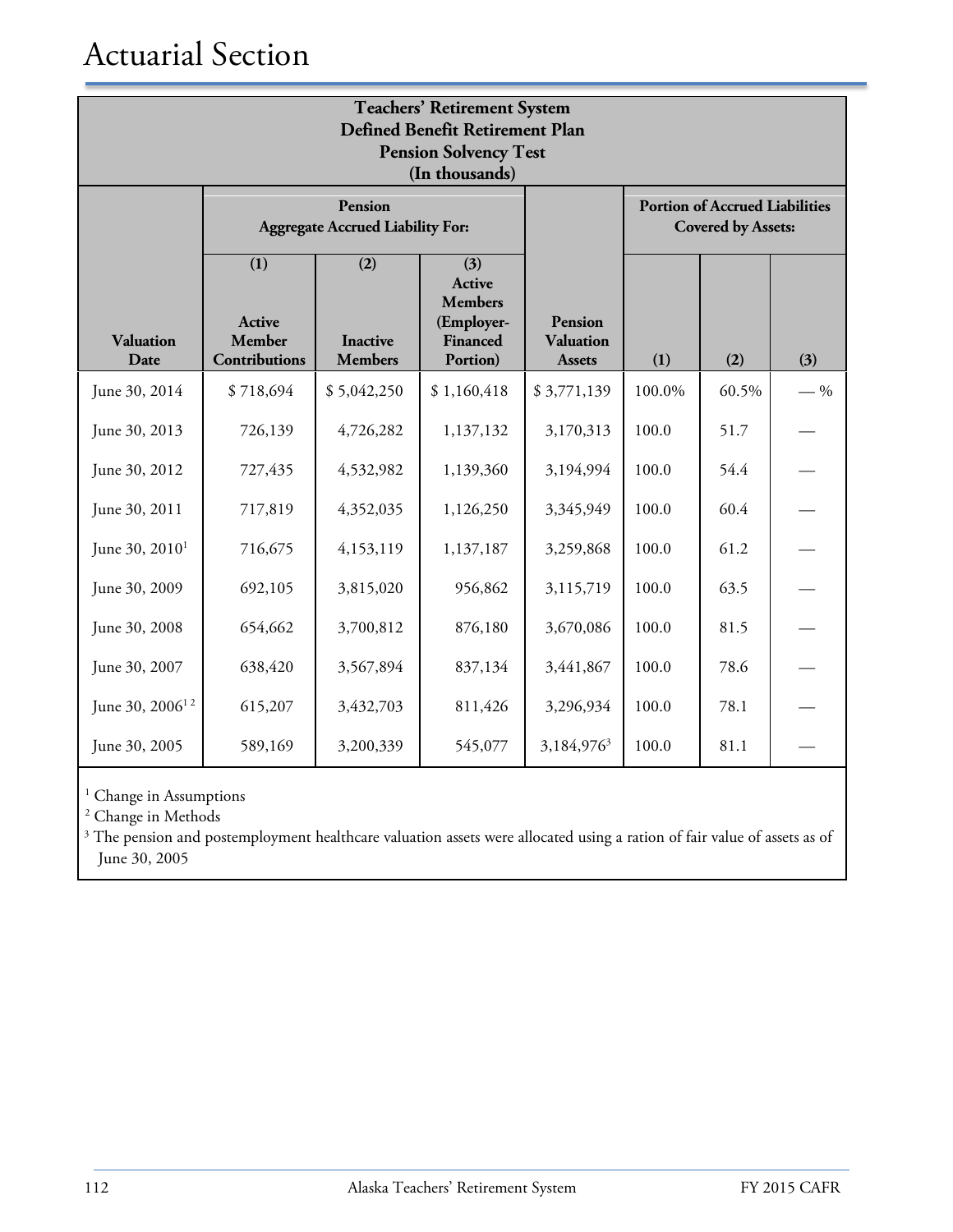|                             | <b>Teachers' Retirement System</b><br>Defined Benefit Retirement Plan<br><b>Postemployment Healthcare Solvency Test</b><br>(In thousands) |                                                                             |                                                                       |                                                                        |        |        |       |  |  |
|-----------------------------|-------------------------------------------------------------------------------------------------------------------------------------------|-----------------------------------------------------------------------------|-----------------------------------------------------------------------|------------------------------------------------------------------------|--------|--------|-------|--|--|
|                             |                                                                                                                                           | <b>Postemployment Healthcare</b><br><b>Aggregate Accrued Liability For:</b> |                                                                       | <b>Portion of Accrued</b><br>Liabilities<br><b>Covered by Assets:</b>  |        |        |       |  |  |
| <b>Valuation</b><br>Date    | (1)<br>Active<br>Member<br>Contributions                                                                                                  | (2)<br><b>Inactive</b><br><b>Members</b>                                    | (3)<br>Active<br><b>Members</b><br>(Employer-<br>Financed<br>Portion) | Post-<br>Employment<br>Healthcare<br><b>Valuation</b><br><b>Assets</b> | (1)    | (2)    | (3)   |  |  |
| June 30, $2014^{12}$        | $\frac{\text{I}}{\text{I}}$                                                                                                               | \$2,008,223                                                                 | \$911,447                                                             | \$2,248,135                                                            | 100.0% | 100.0% | 26.3% |  |  |
| June 30, 2013               |                                                                                                                                           | 2,012,114                                                                   | 990,440                                                               | 1,803,763                                                              | 100.0  | 89.6   |       |  |  |
| June 30, 2012               |                                                                                                                                           | 1,933,288                                                                   | 1,013,379                                                             | 1,674,160                                                              | 100.0  | 86.6   |       |  |  |
| June 30, 2011               |                                                                                                                                           | 1,879,564                                                                   | 1,053,127                                                             | 1,591,988                                                              | 100.0  | 84.7   |       |  |  |
| June 30, $2010^1$           |                                                                                                                                           | 1,755,961                                                                   | 1,084,846                                                             | 1,479,260                                                              | 100.0  | 84.2   |       |  |  |
| June 30, 2009               |                                                                                                                                           | 1,477,788                                                                   | 905,739                                                               | 1,357,239                                                              | 100.0  | 91.8   |       |  |  |
| June 30, 2008 <sup>1</sup>  |                                                                                                                                           | 1,480,864                                                                   | 906,660                                                               | 1,266,890                                                              | 100.0  | 85.6   |       |  |  |
| June 30, 2007               |                                                                                                                                           | 1,344,131                                                                   | 801,824                                                               | 982,532                                                                | 100.0  | 73.1   |       |  |  |
| June 30, 2006 <sup>12</sup> |                                                                                                                                           | 1,493,219                                                                   | 877,296                                                               | 844,766                                                                | 100.0  | 56.6   |       |  |  |
| June 30, 2005               |                                                                                                                                           | 1,493,837                                                                   | 670,134                                                               | 773,963 <sup>3</sup>                                                   | 100.0  | 51.8   |       |  |  |

Healthcare liabilities are calculated using the funding assumptions (i.e., funding investment return and net of Medicare Part D subsidy).

 $^{\rm 1}$  Change in Assumptions

<sup>2</sup> Change in Methods

<sup>3</sup> The pension and postemployment healthcare valuation assets were allocated using a ration of fair value of assets as of June 30, 2005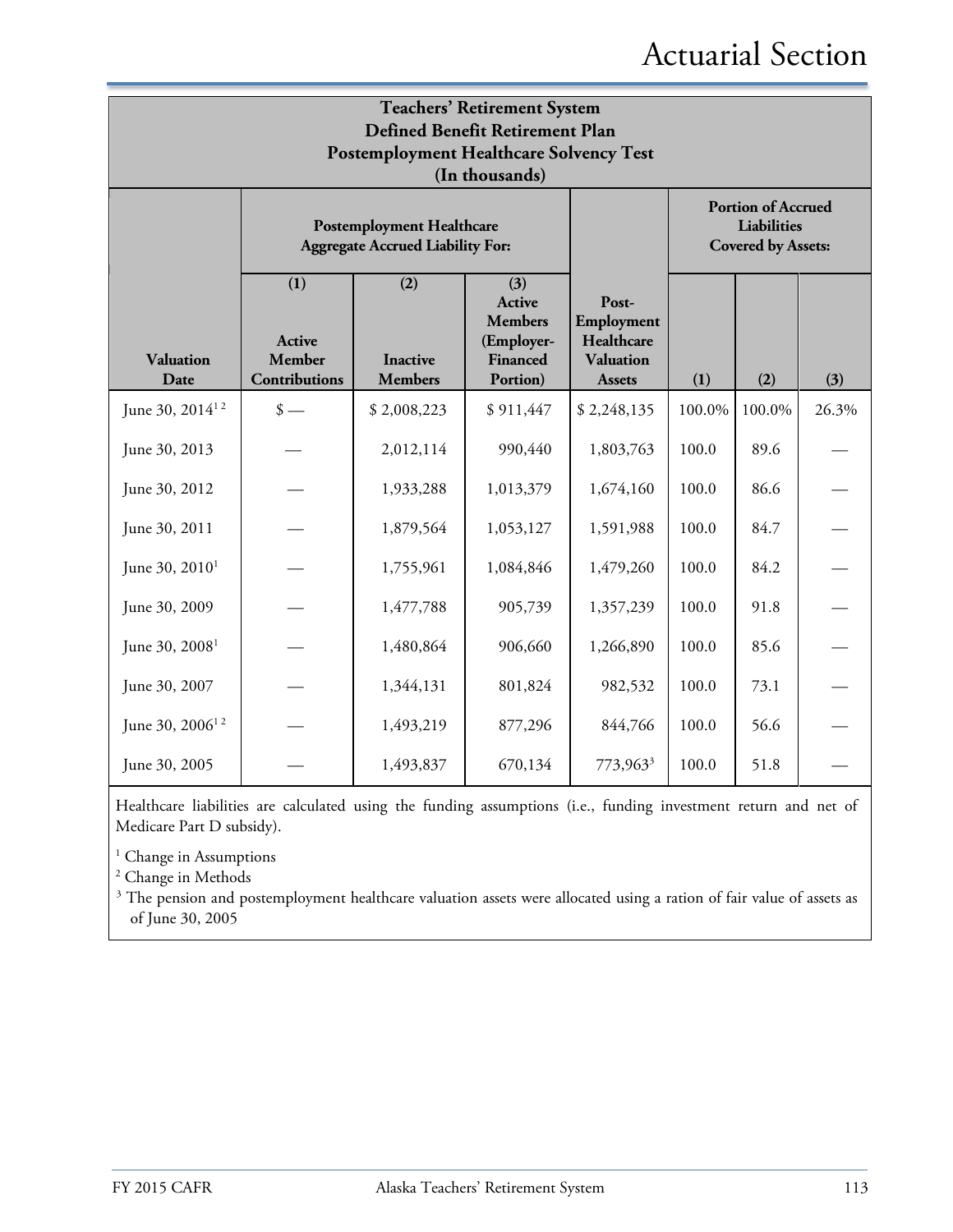| <b>Teachers' Retirement System</b><br>Defined Benefit Retirement Plan<br><b>Analysis of Financial Experience</b>                                                                                                       |            |            |                                 |                                             |        |  |  |
|------------------------------------------------------------------------------------------------------------------------------------------------------------------------------------------------------------------------|------------|------------|---------------------------------|---------------------------------------------|--------|--|--|
| Change in Employer/State Contribution Rate Due to (Gains) and Losses<br>in Accrued Liabilities During the Last Five Fiscal Years Resulting From Differences<br><b>Between Assumed Experience and Actual Experience</b> |            |            |                                 |                                             |        |  |  |
|                                                                                                                                                                                                                        |            |            | <b>Change in Employer/State</b> | <b>Contribution Rate During Fiscal Year</b> |        |  |  |
| Type of<br>(Gain) or Loss                                                                                                                                                                                              | 2014       | 2013       | 2012                            | 2011                                        | 2010   |  |  |
| Health Experience                                                                                                                                                                                                      | $(8.59)\%$ | $(1.21)\%$ | $(2.02)\%$                      | $(0.72)\%$                                  | 0.19%  |  |  |
| Salary Experience                                                                                                                                                                                                      | (0.43)     | (0.30)     |                                 | (0.03)                                      | 0.59   |  |  |
| <b>Investment Experience</b>                                                                                                                                                                                           | (6.31)     | 2.44       | 4.18                            | 0.46                                        | 0.05   |  |  |
| Demographic Experience                                                                                                                                                                                                 | 1.75       | 0.38       | (0.36)                          | (0.03)                                      | (0.75) |  |  |
| <b>Contribution Shortfall</b>                                                                                                                                                                                          | 1.24       | 1.62       | 0.71                            | 0.86                                        | 0.01   |  |  |
| (Gain) or Loss During Year From Experience                                                                                                                                                                             | (12.34)    | 2.93       | 2.51                            | 0.54                                        | 0.09   |  |  |
| Non-recurring changes                                                                                                                                                                                                  |            |            |                                 |                                             |        |  |  |
| Assumption and Method Changes                                                                                                                                                                                          | (33.50)    |            | 13.70                           |                                             | 6.86   |  |  |
| System Benefit Changes                                                                                                                                                                                                 |            |            |                                 |                                             |        |  |  |
| Composite (Gain) or Loss During Year                                                                                                                                                                                   | (45.84)    | 2.93       | 16.21                           | 0.54                                        | 6.95   |  |  |
| Beginning Total Employer/State Contribution Rate                                                                                                                                                                       | 69.24      | 66.31      | 50.10                           | 49.56                                       | 42.61  |  |  |
| Ending Employer/State Contribution Rate                                                                                                                                                                                | 23.40%     | 69.24%     | 66.31%                          | 50.10%                                      | 49.56% |  |  |
| Fiscal Year Employer/State Contribution Rates                                                                                                                                                                          | 23.40%*    | 24.48%     | 44.25%                          | 50.10%                                      | 49.56% |  |  |
| Fiscal Year Above Rate is Applied                                                                                                                                                                                      | FY17       | FY16       | FY15                            | FY14                                        | FY13   |  |  |

\* Expected. Actual Rate to be determined.

NOTE: In the second session of the 28<sup>th</sup> Alaska legislature, the legislature changed the actuarial methodology from level dollar amortization to level percent of pay. The June 30, 2013 PERS actuarial valuation report was not updated for this change, but specific revisions for the amortization change were presented to reflect the change in amortization. The change in the amortization resulted in an adjusted FY 16 employer/state contribution rate of 24.48%.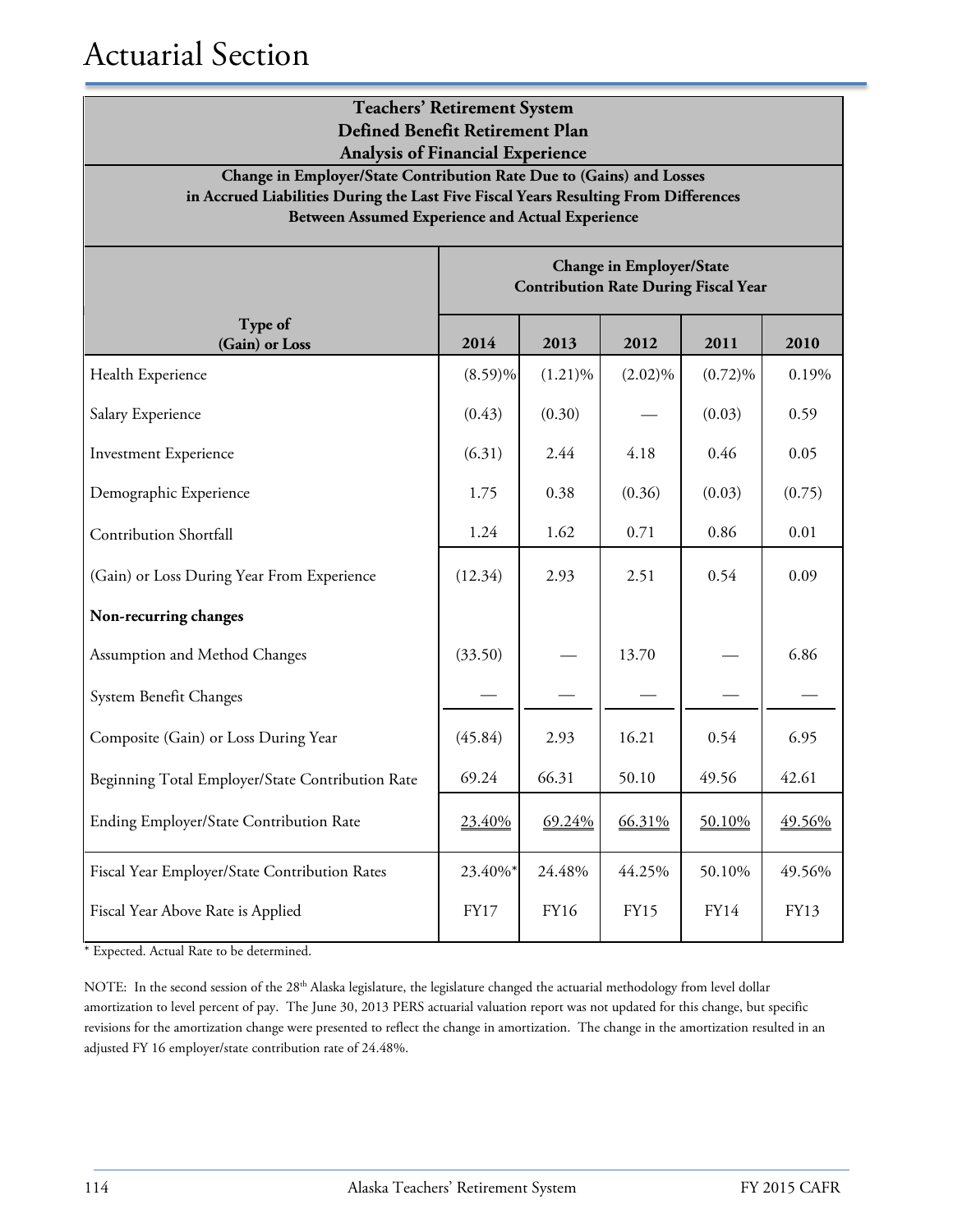### **Teachers' Retirement System Defined Benefit Retirement Plan Analysis of Financial Experience**

**Change in Employer/State Contribution Rate Due to (Gains) and Losses in Accrued Liabilities During the Last Three Fiscal Years Resulting From Differences Between Assumed Experience and Actual Experience**

|                                                     | Change in Employer/State Contribution Rate During Fiscal Year |            |             |             |            |             |  |
|-----------------------------------------------------|---------------------------------------------------------------|------------|-------------|-------------|------------|-------------|--|
|                                                     |                                                               | Pension    |             | Healthcare  |            |             |  |
| Type of<br>(Gain) or Loss                           | 2014                                                          | 2013       | 2012        | 2014        | 2013       | 2012        |  |
| Health Experience                                   | N/A                                                           | N/A        | N/A         | $(8.59)\%$  | $(1.21)\%$ | $(2.02)\%$  |  |
| Salary Experience                                   | $(0.43)\%$                                                    | $(0.30)\%$ | $-$ %       | N/A         | N/A        | N/A         |  |
| <b>Investment Experience</b>                        | (3.97)                                                        | 2.09       | 3.47        | (2.34)      | 0.35       | 0.71        |  |
| Demographic Experience                              | 1.75                                                          | 0.38       | (0.36)      | N/A         | N/A        | N/A         |  |
| Contribution Shortfall                              | 1.10                                                          | 1.34       | 0.52        | 0.14        | 0.28       | 0.19        |  |
| (Gain) or Loss During Year From Experience          | (1.55)                                                        | 3.51       | 3.63        | (10.79)     | (0.58)     | (1.12)      |  |
| Non-recurring changes                               |                                                               |            |             |             |            |             |  |
| Assumption and Method Changes                       | (28.73)                                                       |            | 9.52        | (4.77)      |            | 4.18        |  |
| System Benefit Changes                              |                                                               |            |             |             |            |             |  |
| Composite (Gain) or Loss During Year                | (30.28)                                                       | 3.51       | 13.15       | (15.56)     | (0.58)     | 3.06        |  |
| Beginning Total Employer/State Contribution<br>Rate | 48.06                                                         | 44.55      | 31.40       | 21.18       | 21.76      | 18.70       |  |
| Ending Total Employer/State Contribution Rate       | 17.78%                                                        | 48.06%     | 44.55%      | 5.62%       | 21.18%     | 21.76%      |  |
| Fiscal Year Employer/State Contribution Rates       | 17.78%*                                                       | 15.85%     | 29.90%      | 5.62%*      | 8.63%      | 14.35%      |  |
| Fiscal Year Above Rate is Applied                   | <b>FY17</b>                                                   | FY16       | <b>FY15</b> | <b>FY17</b> | FY16       | <b>FY15</b> |  |

\*Expected. Actual Rate to be determined.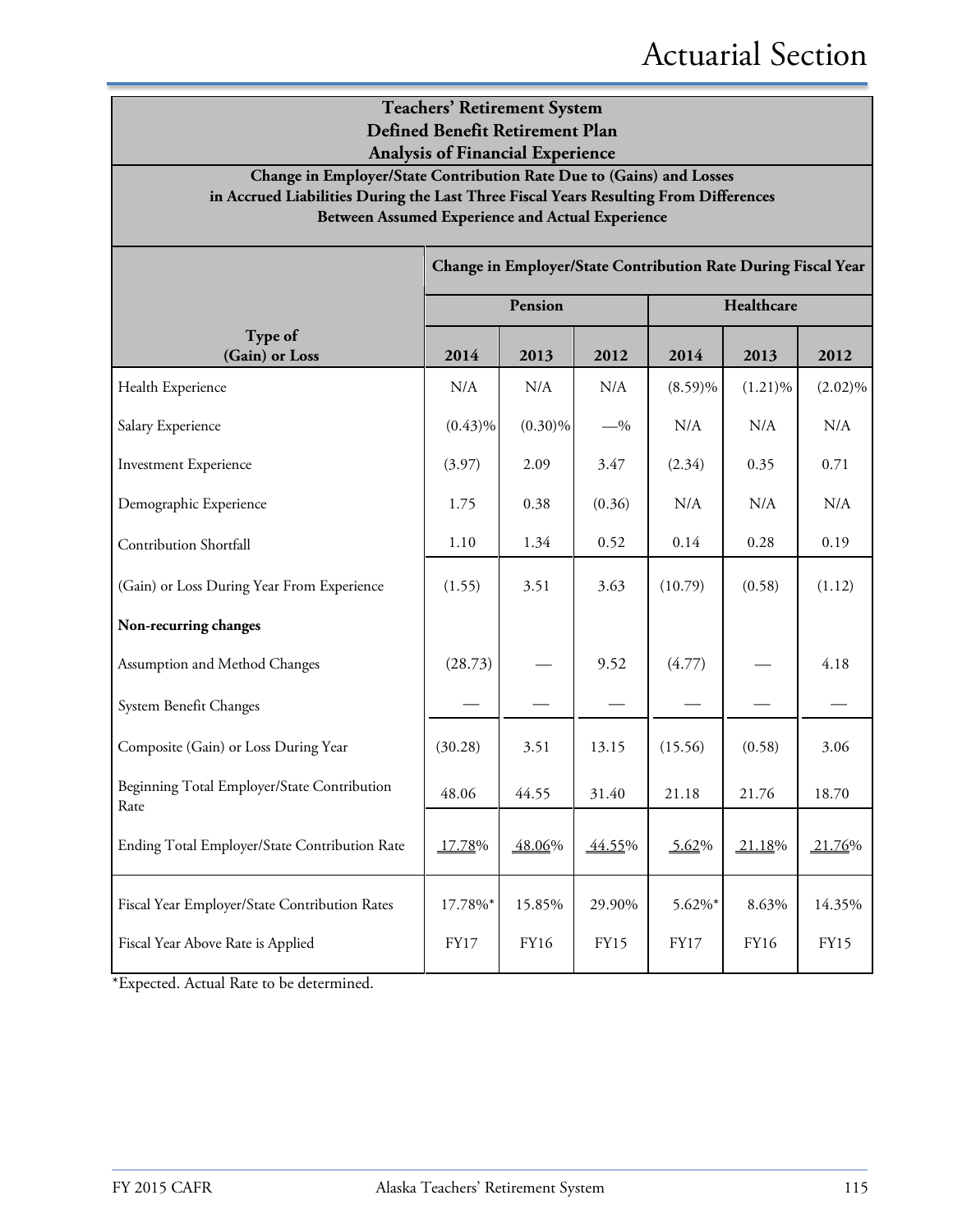### **State of Alaska Teachers' Retirement System Defined Benefit Retirement Plan Summary of Plan Provisions and Changes in Plan Provisions**

#### **1. Effective Date**

July 1, 1955, with amendments through June 30, 2014. Chapter 97, 1990 Session Laws of Alaska, created a twotier retirement system. Members who were first hired under the TRS before July 1, 1990 (Tier 1) are eligible for different benefits than members hired after June 30, 1990 (Tier 2). Chapter 9, 2005 Session Laws of Alaska, closed the plan to new members hired after June 30, 2006.

#### **2. Administration of Plan**

The Commissioner of Administration or the Commissioner's designee is the administrator of the system. The Attorney General of the state is the legal counsel for the system and shall advise the administrator and represent the system in legal proceedings.

Prior to June 30, 2005, the Teachers' Retirement Board prescribed policies and adopted regulations and performed other activities necessary to carry out the provisions of the system. The Alaska State Pension Investment Board, Department of Revenue, Treasury Division was responsible for investing TRS funds.

On July 27, 2005, Senate Bill 141, enacted as Chapter 9, 2005 Session laws of Alaska, replaced the Teachers' Retirement Board and the Alaska State Pension Investment Board with the Alaska Retirement Management Board.

#### **3. Employers Included**

Currently, there are 58 employers participating in the TRS, including the State of Alaska, 53 school districts, and four other eligible organizations.

#### **4. Membership**

Membership in the Alaska TRS is mandatory for the following employees hired before July 1, 2006:

- certificated full-time and part-time elementary and secondary teachers, certificated school nurses, and certificated employees in positions requiring teaching certificates;
- positions requiring a teaching certificate as a condition of employment in the Department of Education and Early Development and the Department of Labor and Workforce Development;
- University of Alaska full-time and part-time teachers, and full-time administrative employees in positions requiring academic standing if approved by the TRS administrator;
- certain full-time or part-time teachers of Alaska Native language or culture who have elected to be covered under the TRS;
- members on approved sabbatical leave under AS 14.20.310;
- certain State legislators who have elected to be covered under the TRS; and
- a teacher who has filed for worker's compensation benefits due to an on-the-job assault and who, as a result of the physical injury, is placed on leave without pay.

Employees participating in the University of Alaska's Optional Retirement Plan or other retirement plans funded by the State are not covered by the TRS.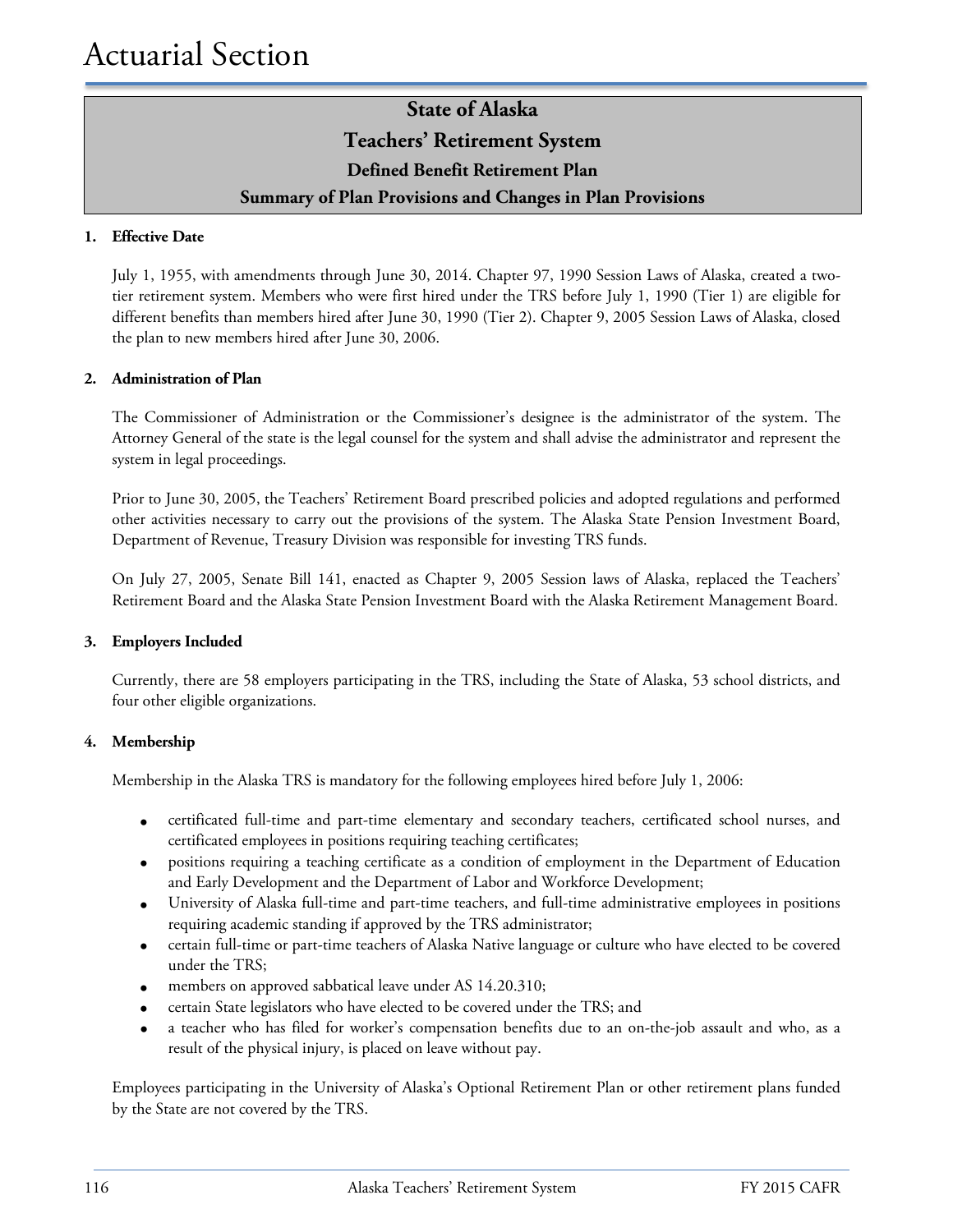### **Teachers' Retirement System**

### **Defined Benefit Retirement Plan**

### **Summary of Plan Provisions and Changes in Plan Provisions**

Employees who work half-time in the TRS and Public Employees' Retirement System (PERS) simultaneously are eligible for half-time TRS and PERS credit.

Senate Bill 141, signed into law on July 27, 2005, closes the plan effective July 1, 2006 to new members first hired on or after July 1, 2006.

#### **5. Credited Service**

TRS members receive a year of membership credit if they work a minimum of 172 days during the school year (July 1 through June 30 of the following year). Fractional credit is determined based on the number of days worked. Part-time members who work at least 50% of full-time receive membership credit for each day in proportion to full-time service. Credit is granted for all Alaskan public school service.

Members may claim other types of service, including:

- Outside teaching service in out-of-state schools or Alaska private schools (not more than ten years may be claimed);
- Military service (not more than five years of military service or ten years of combined outside and military service may be claimed);
- Alaska Bureau of Indian Affairs (BIA) service;
- Retroactive Alaskan service that was not creditable at the time it occurred, but later became creditable because of legislative change;
- Unused sick leave credit after members retire; and
- Leave of absence without pay.

Except for retroactive Alaska service that occurred before July 1, 1955, and unused sick leave, contributions are required for all claimed service.

Members receiving TRS disability benefits continue to earn TRS credit while disabled.

Survivors who are receiving occupational death benefits continue to earn TRS service credit while occupational survivor benefits are being paid.

#### **6. Employer Contributions**

TRS employers contribute the amounts required, in addition to employees' contributions, to fund the benefits of the system.

The normal cost rate is a uniform rate for all participating employers (less the value of members' contributions).

The past service rate is a uniform rate for all participating employers to amortize the unfunded past service liability with payments that are a level dollar amount over fixed 25-year periods.

Employer rates cannot be less than the normal cost rate.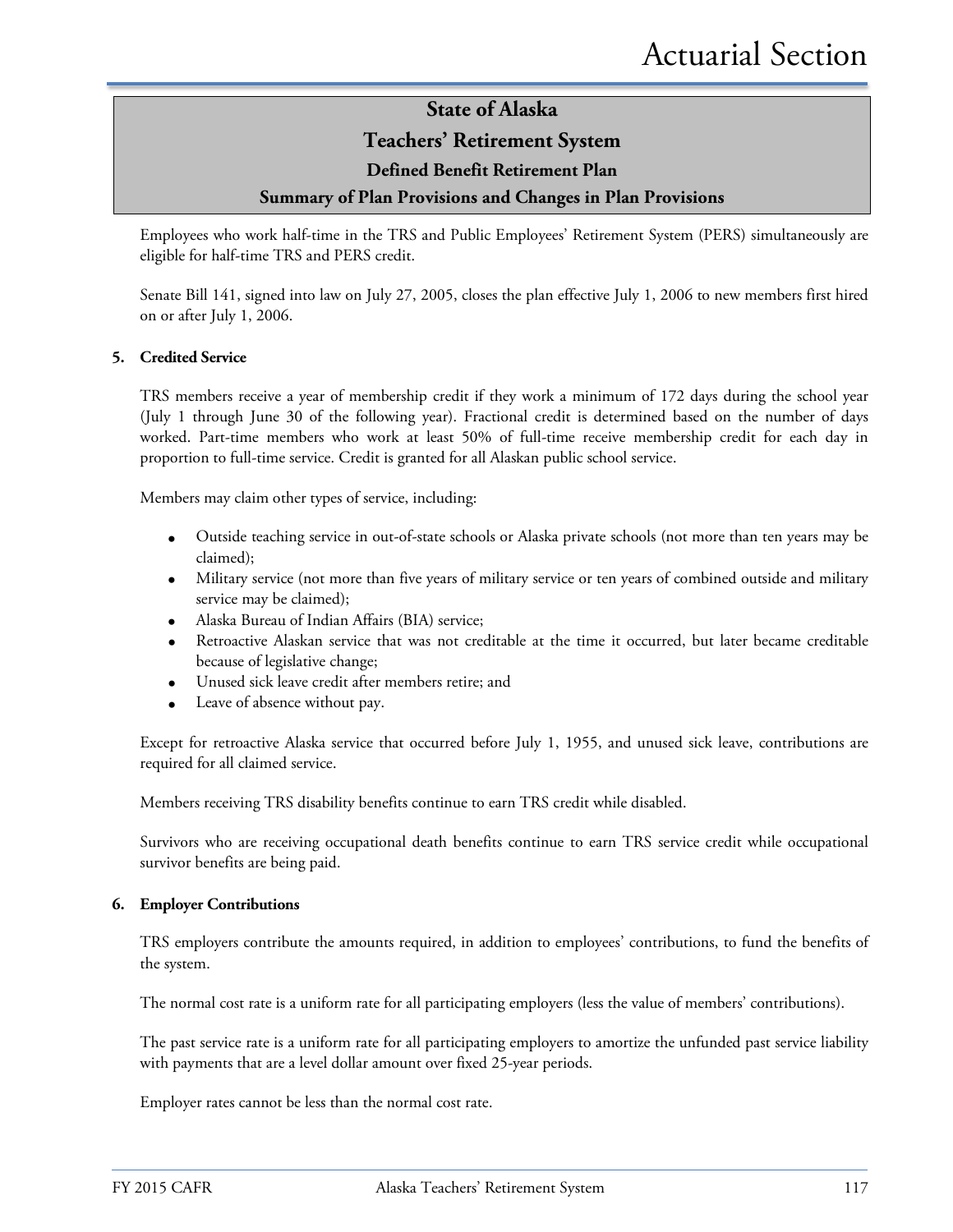### **State of Alaska Teachers' Retirement System Defined Benefit Retirement Plan Summary of Plan Provisions and Changes in Plan Provisions**

#### **7. Additional State Contribution**

Pursuant to AS14.25.070 effective July 1, 2008, the State shall contribute an amount (in addition to the State contribution as an employer) that when combined with the employer contribution (12.56%) will be sufficient to pay the total contribution rate adopted by The State of Alaska Retirement Management Board.

### **8. Member Contributions**

**Mandatory Contributions:** Members are required to contribute 8.65% of their base salaries. Members' contributions are deducted from gross salaries before federal income taxes are withheld.

**Contributions for Claimed Service:** Member contributions are also required for most of the claimed service described in (5) above.

**1% Supplemental Contributions:** Members who joined the system before July 1, 1982 and elected to participate in the supplemental contributions provision are required to contribute an additional 1% of their salaries. Supplemental contributions are deducted from gross salaries after federal income taxes are withheld. Under the supplemental provision, an eligible spouse or dependent child will receive a survivor's allowance or spouse's pension if the member dies (see 13 below). Supplemental contributions are only refundable upon death (see 13 below).

**Interest:** Members' contributions earn 4.5% interest, compounded annually on June 30.

**Refund of Contributions:** Terminated members may receive refunds of their member contribution accounts which includes their mandatory contributions, indebtedness payments, and interest earned. Terminated members' accounts may be attached to satisfy claims under Alaska Statute 09.38.065, federal income tax levies, and valid Qualified Domestic Relations Orders.

**Reinstatement of Contributions:** Refunded accounts and the corresponding TRS service may be reinstated upon reemployment in the TRS prior to July 1, 2010. Interest accrues on refunds until paid in full or members retire.

### **9. Retirement Benefits**

#### **Eligibility:**

- a. Members, including deferred vested members, are eligible for normal retirement at age 55 or early retirement at age 50 if they were hired before July 1, 1990 (Tier 1) and age 60 or early retirement at age 55 if they were hired on or after July 1, 1990 (Tier 2). Additionally, they must have at least:
	- i. eight years of paid-up membership service;
	- ii. 15 years of paid-up creditable service, the last five years of which are membership service, and they were first hired under the TRS before July 1, 1975;
	- iii. five years of paid-up membership service and three years of paid-up Alaska Bureau of Indian Affairs service;
	- iv. 12 years of combined part-time and full-time paid-up membership service;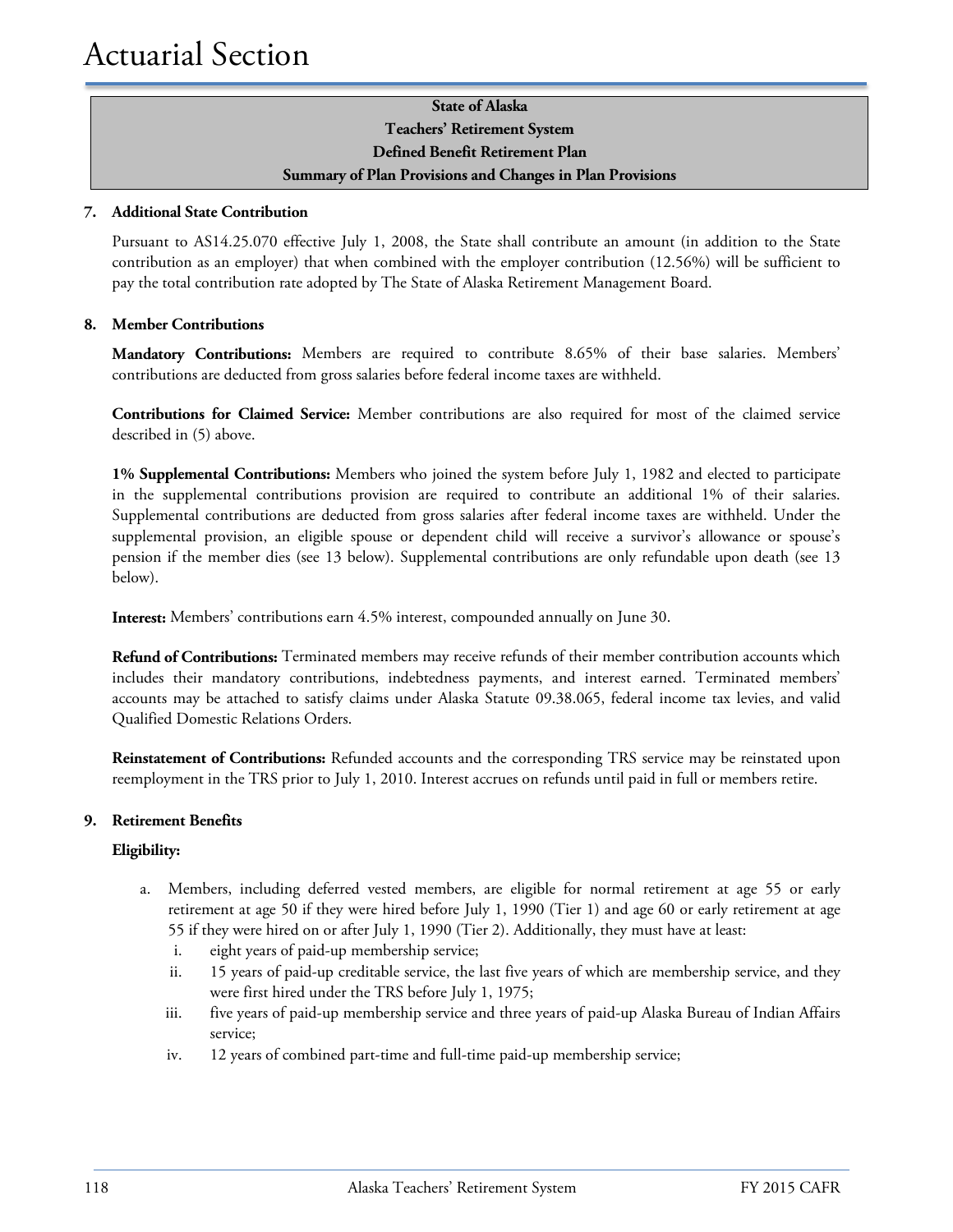### **Teachers' Retirement System**

### **Defined Benefit Retirement Plan**

### **Summary of Plan Provisions and Changes in Plan Provisions**

- v. two years of paid-up membership service if they are vested in the Public Employees' Retirement System (PERS); or
- vi. one year of paid-up membership service if they are retired from the PERS.
- b. Members may retire at any age when they have:
	- i. 25 years of paid-up creditable service, the last five years of which are membership service;
	- ii. 20 years of paid-up membership service;
	- iii. 20 years of combined paid-up membership and Alaska Bureau of Indian Affairs service, the last five years of which are membership service; or
	- iv. 20 years of combined paid-up part-time and full-time membership service.

**Benefit Type:** Lifetime benefits are paid to members. Eligible members may receive normal, unreduced benefits when they (1) reach normal retirement age and complete the service required; or (2) satisfy the minimum service requirements to retire at any age under (b) above. Members may receive early, actuarially reduced benefits when they reach early retirement age and complete the service required.

Members may select joint and survivor options and a last survivor option. Under those options and early retirement, benefits are actuarially adjusted so that members receive the actuarial equivalents of their normal benefit amounts.

**Benefit Calculation:** Retirement benefits are calculated by multiplying the average base salary (ABS) times the total TRS service times the percentage multiplier. The ABS is determined by averaging the salaries earned during the three highest school years. Members must earn at least 115 days of credit in a school year to include it in the ABS calculation. The TRS pays a minimum benefit of \$25.00 per month for each year of service when the calculated benefit is less.

The percentage multipliers are 2% for the first 20 years and 2.5% for all remaining service. Service before July 1, 1990 is calculated at 2%.

**Indebtedness:** Members who terminate and refund their TRS contributions are not eligible to retire unless they return to TRS employment and pay back their refunds plus interest or accrue additional service which qualifies them for retirement. TRS refunds must be paid in full if the corresponding service is to count toward the minimum service requirements for retirement. Refunded TRS service is included in total service for the purpose of calculating retirement benefits. However, when refunds are not completely paid before retirement, benefits are actuarially reduced for life. Indebtedness balances may also be created when a member purchases qualified claimed service.

#### **10. Reemployment of Retired Members**

Retirees who return to work in a permanent full-time or part-time TRS position after a Normal Retirement are eligible to return under the Standard Option.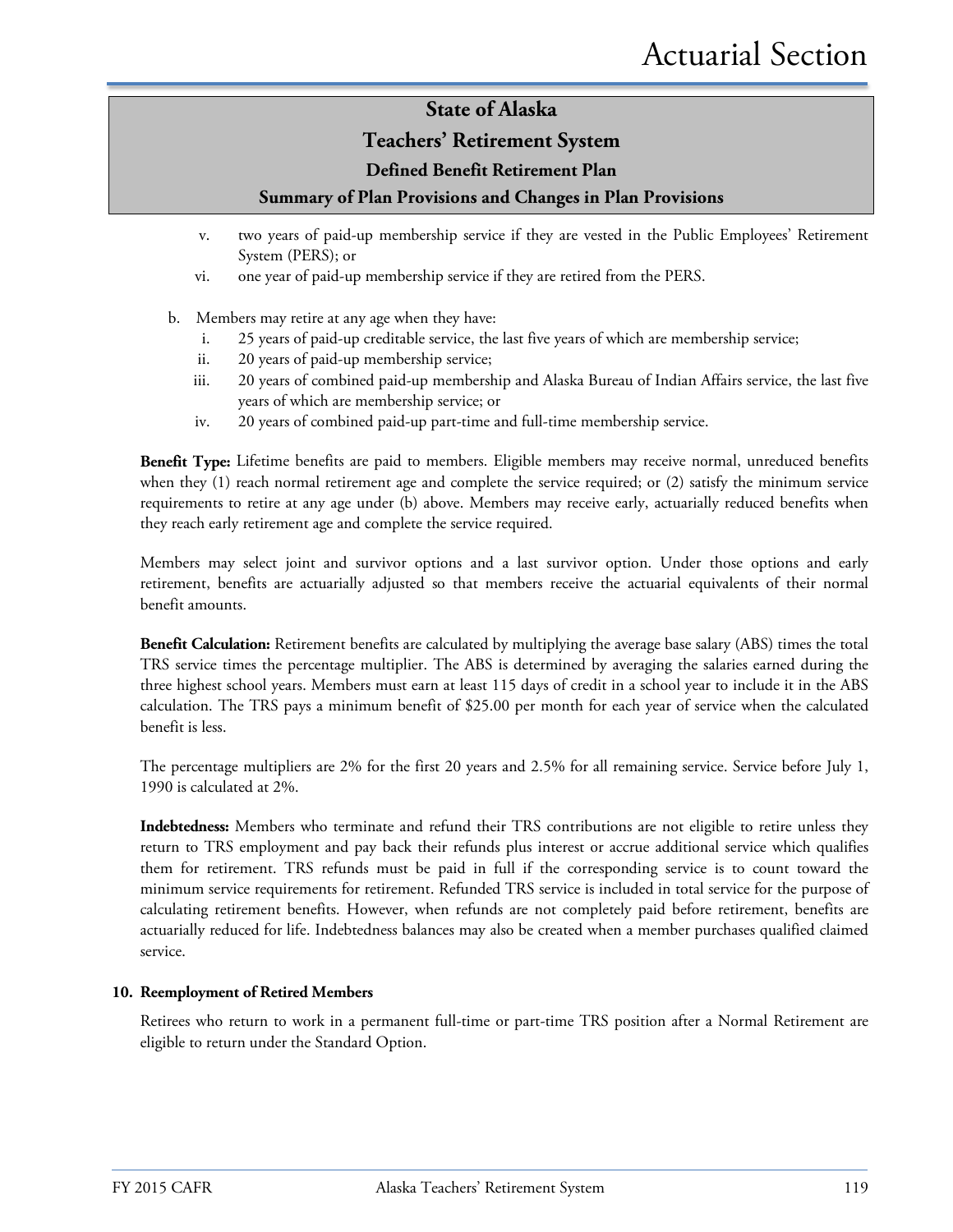### **Teachers' Retirement System**

**Defined Benefit Retirement Plan**

### **Summary of Plan Provisions and Changes in Plan Provisions**

Under the Standard Option, retirement and retiree healthcare benefits are suspended while retired members are reemployed under the TRS. During reemployment, members earn additional TRS service and contributions are withheld from their wages.

Members retired under the RIP who return to employment under the TRS, Public Employees' Retirement System (PERS), Judicial Retirement System (JRS) or the University of Alaska's Optional Retirement Plan will:

- a. forfeit the three years of incentive credits that they received;
- b. owe the TRS 110% of the benefits that they received under the RIP, which may include costs for health insurance, excluding amounts that they paid to participate; and
- c. be charged 7% interest from the date that they are reemployed until their indebtedness is paid in full or they retire again. If the indebtedness is not completely paid, future benefits will be actuarially reduced for life.

Employers make contributions to the unfunded liability of the plan on behalf of rehired retired members at the rate the employer is making contributions to the unfunded liability of the plan for other members.

### **11. Postemployment Healthcare Benefits**

When pension benefits begin, major medical benefits are provided by the TRS to (1) all employees first hired before July 1, 1990 (Tier 1) and their surviving spouses and (2) members and their surviving spouses who have twenty-five years of membership service, are disabled or age sixty or older, regardless of their initial hire dates. Employees first hired after June 30, 1990 (Tier 2) and their surviving spouses may receive major medical benefits prior to age sixty by paying premiums.

### **12. Disability Benefits**

Monthly disability benefits are paid to permanently disabled members until they die, recover or become eligible for normal retirement. To be eligible, members must have at least five years of paid-up membership service.

Disability benefits are equal to 50% of the member's base salary at the time of disability. The benefit is increased by 10% of the base salary for each minor child, up to a maximum of 40%. Members continue to earn TRS service until eligible for normal retirement.

Members are appointed to normal retirement on the first of the month after they become eligible.

#### **13. Death Benefits**

Monthly death benefits may be paid to a spouse or dependent children upon the death of a member. If monthly benefits are not payable under the supplemental contributions provision or occupational and nonoccupational death provisions, the designated beneficiary receives the lump sum benefit described below.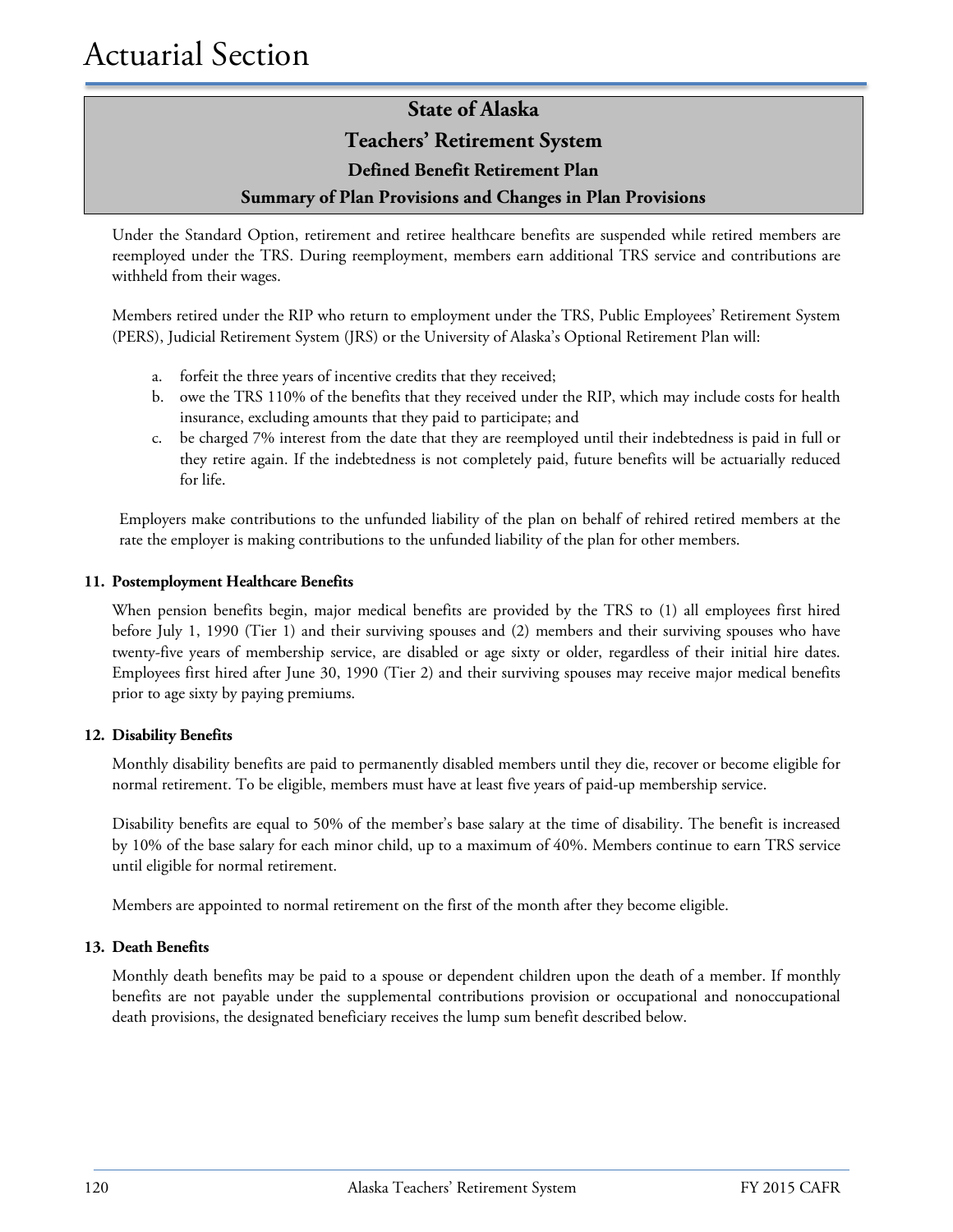### **State of Alaska Teachers' Retirement System Defined Benefit Retirement Plan Summary of Plan Provisions and Changes in Plan Provisions**

**Occupational Death:** When an active member dies from occupational causes, a monthly survivor's pension may be paid to the spouse, unless benefits are payable under the supplemental contributions provision (below). The pension equals 40% of the member's base salary on the date of death or disability, if earlier. If there is no spouse, the pension may be paid to the member's dependent children. On the member's normal retirement date, the benefit converts to a normal retirement benefit. The normal benefit is based on the member's average base salary on the date of death and service, including service accumulated from the date of the member's death to the normal retirement date.

**Nonoccupational Death:** When a vested member dies from nonoccupational causes, the surviving spouse may elect to receive a monthly 50% joint and survivor benefit or a lump sum benefit, unless benefits are payable under the supplemental contributions provision (below). The monthly benefit is calculated on the member's average base salary and TRS service accrued at the time of death.

**Lump Sum Benefit:** Upon the death of an active member who has less than one year of service or an inactive member who is not vested, the designated beneficiary receives the member's contribution account, which includes mandatory contributions, indebtedness payments, and interest earned. Any supplemental contributions will also be refunded. If the member has more than one year of TRS service or is vested, the beneficiary also receives \$1,000 and \$100 for each year of TRS service, up to a maximum of \$3,000. An additional \$500 may be payable if the member is survived by dependent children.

**Supplemental Contributions Provision:** Members are eligible for supplemental coverage if they joined the TRS before July 1, 1982, elected to participate in the supplemental provision, and made the required contributions. A survivor's allowance or spouse's pension (below) may be payable if the member made supplemental contributions for at least one year and dies while in membership service or while disabled under the TRS. In addition, the allowance and pension may be payable if the member dies while retired or in deferred vested status if supplemental contributions were made for at least five years.

- a. **Survivor's Allowance:** If the member is survived by dependent children, the surviving spouse and dependent children are entitled to a survivor's allowance. The allowance for the spouse is equal to 35% of the member's base salary at the time of death or disability, plus 10% for each dependent child up to a maximum of 40%. The allowance terminates and a spouse's pension becomes payable when there is no longer an eligible dependent child.
- b. **Spouse's Pension:** The spouse's pension is equal to 50% of the retirement benefit that the deceased member was receiving or the unreduced retirement benefit that the deceased member would have received if retired at the time of death. The spouse's pension begins on the first of the month after the member's death or termination of the survivor's allowance.
- c. **Death After Retirement:** If a joint and survivor option was selected at retirement, the eligible spouse receives continuing, lifetime monthly benefits after the member dies. A survivor's allowance or spouse's pension may be payable if the member participated in the supplemental contributions provision. If a joint and survivor option was not selected and benefits are not payable under the supplemental contributions provision, the designated beneficiary receives the member's contribution account, less any benefits already paid and the member's last benefit check.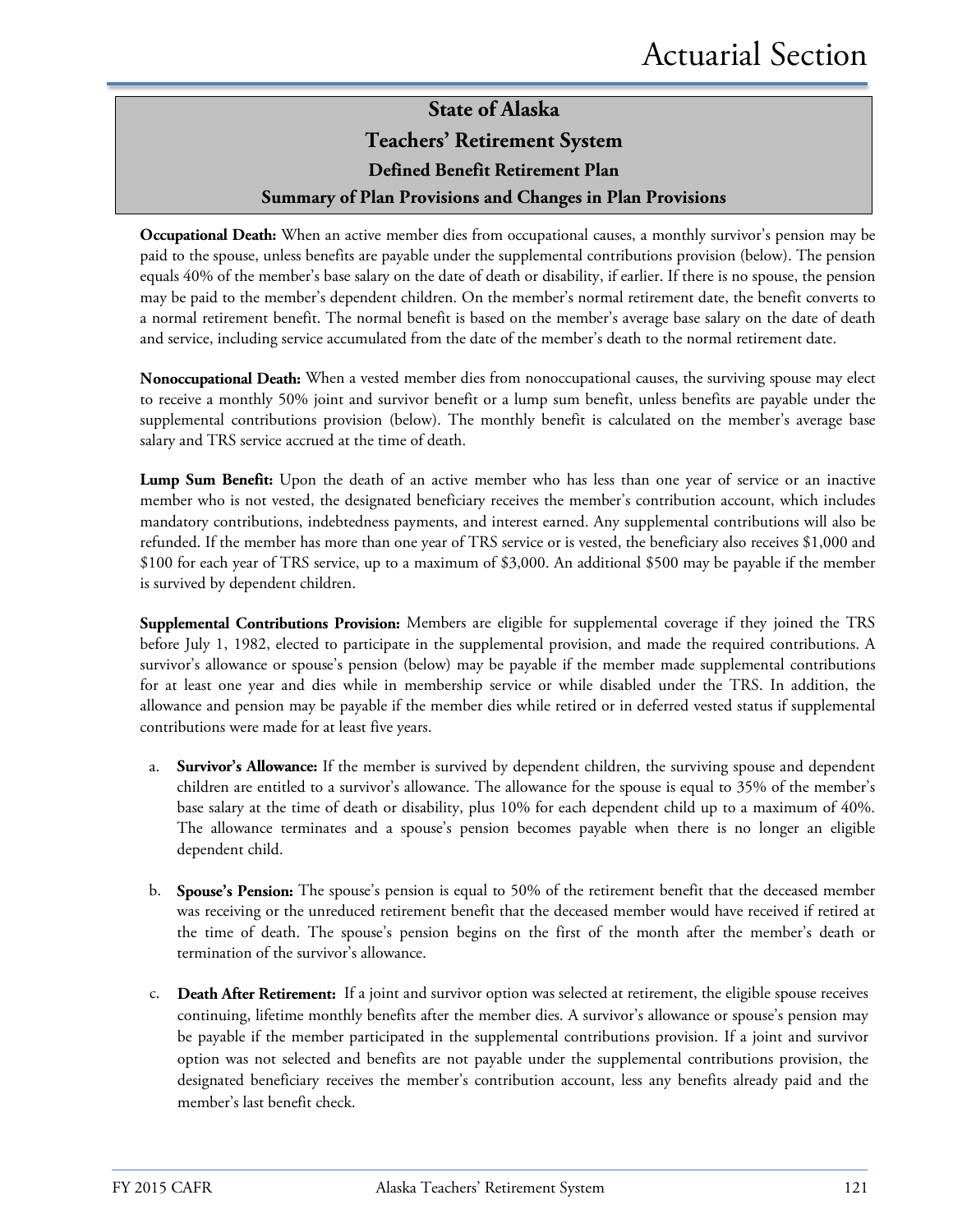### **Teachers' Retirement System**

### **Defined Benefit Retirement Plan**

### **Summary of Plan Provisions and Changes in Plan Provisions**

#### **14. Postretirement Pension Adjustments**

Postretirement pension adjustments (PRPAs) are granted annually to eligible benefit recipients when the consumer price index (CPI) for urban wage earners and clerical workers for Anchorage increases during the preceding calendar year. PRPAs are calculated by multiplying the recipient's base benefit, including past PRPAs, excluding the Alaska COLA, times:

- a. 75% of the CPI increase in the preceding calendar year or 9%, whichever is less, if the recipient is at least age 65 or on TRS disability; or
- b. 50% of the CPI increase in the preceding calendar year or 6%, whichever is less, if the recipient is at least age 60, or under age 60 if the recipient has been receiving benefits for at least eight years.

Ad hoc PRPAs, up to a maximum of 4%, may be granted to eligible recipients who were first hired before July 1, 1990 (Tier 1) if the CPI increases and the funding ratio is at least 105%.

In a year where an Ad Hoc PRPA is granted, eligible recipients will receive the higher of the two calculations.

#### **15. Alaska Cost of Living Allowance**

Eligible benefit recipients who reside in Alaska receive an Alaska cost of living allowance (COLA) equal to 10% of their base benefits. The following benefit recipients are eligible:

- a. members who were first hired under the TRS before July 1, 1990 (Tier 1) and their survivors;
- b. members who were first hired under the TRS after June 30, 1990 (Tier 2) and their survivors if they are at least age 65; and
- c. all disabled members.

#### **Changes in Benefit Provisions Since the Prior Valuation**

There have been no changes in benefit provisions since the prior valuation.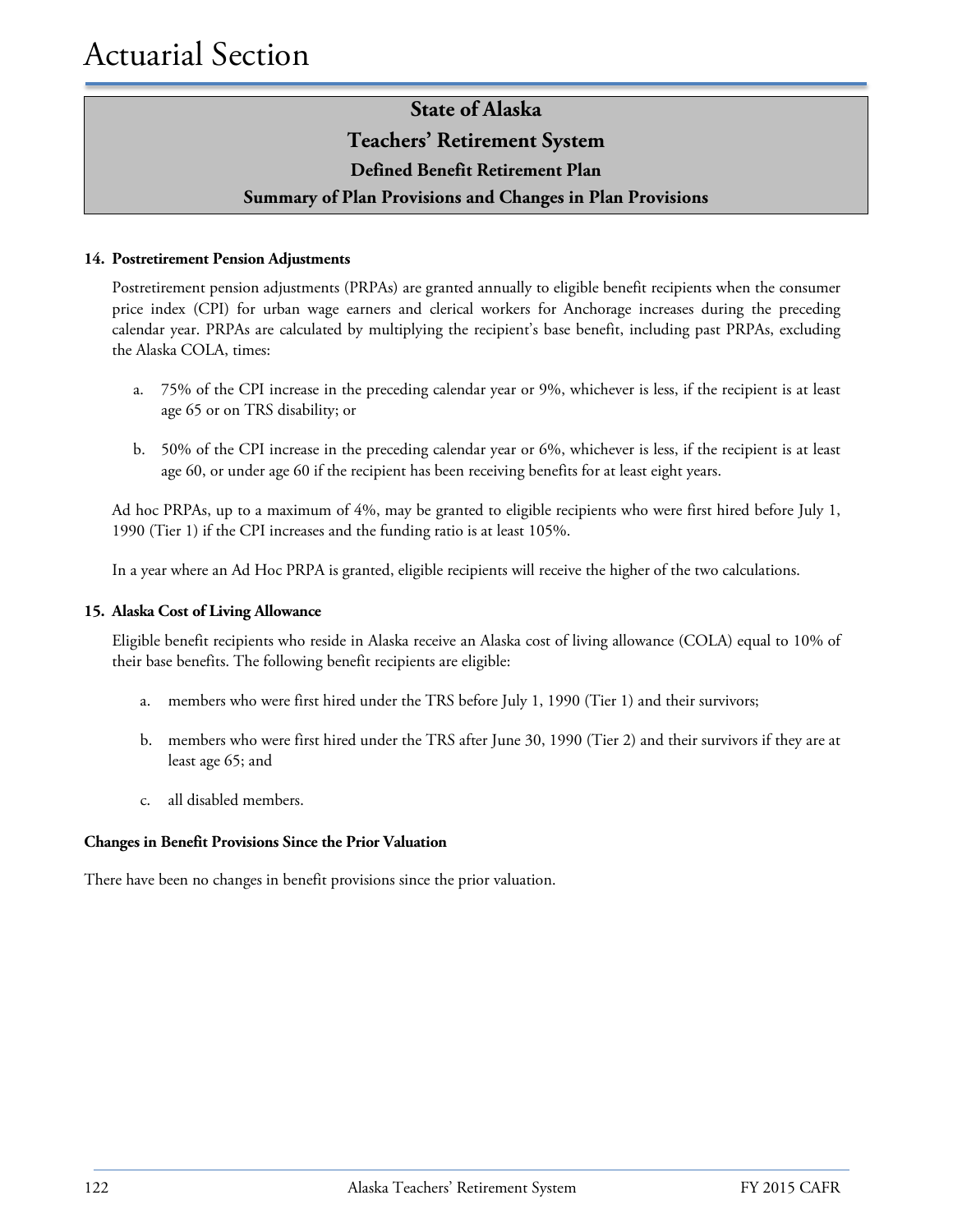

#### **David H. Slishinsky**

*Principal & Consulting Actuary* [David.Slishinsky@xerox.com](mailto:David.Slishinsky@xerox.com) 720.359.7773

#### **Todd D. Kanaster**

*Senior Consultant* [Todd.Kanaster@xerox.com](mailto:Todd.Kanaster@xerox.com) 720.359.7762

#### **Melissa A. Bissett**

Senior Consultant Melissa.Bissett@xerox.com 720.359.7735

Buck Consultants, LLC.  $1200$  17<sup>th</sup> Street Suite 1200 Denver, CO 80202 Fax: 720.359.770

State of Alaska The Alaska Retirement Management Board The Department of Revenue, Treasury Division The Department of Administration, Division of Retirement and Benefits P.O. Box 110203 Juneau, AK 99811-0203

#### **Certification of Actuarial Valuation**

Dear Members of The Alaska Retirement Management Board, The Department of Revenue and The Department of Administration:

This report summarizes the annual actuarial valuation results of the State of Alaska Teachers' Retirement System Defined Contribution Retirement (TRS DCR) Plan as of June 30, 2014 performed by Buck Consultants, LLC.

The actuarial valuation is based on financial information provided in the financial statements audited by KPMG LLP and member data provided by the Division of Retirement and Benefits and summarized in this report. The benefits considered are those delineated in Alaska statutes effective June 30, 2014. The actuary did not verify the data submitted, but did perform tests for consistency and reasonableness.

All costs, liabilities and other factors under the Plan were determined in accordance with generally accepted actuarial principles and procedures. An actuarial cost method is used to measure the actuarial liabilities which we believe is reasonable. Buck Consultants, LLC is solely responsible for the actuarial data and actuarial results presented in this report. This report fully and fairly discloses the actuarial position of the Plan.

The State of Alaska Teachers' Retirement System DCR Plan is funded by Employer Contributions in accordance with the funding policy adopted by the Alaska Retirement Management Board (Board) and as required by Alaska state statues. The funding objective for the State of Alaska Teachers' Retirement System DCR Plan is to pay required contributions that remain level as a percent of TRS DCR Compensation. The Board has also established a funding policy objective that the required contributions be sufficient to pay the Normal Costs of active plan members, Plan expenses, and amortize the Unfunded Actuarial Accrued Liability as a level percent of TRS DCR Compensation over a closed layered 25-year period. This objective is currently being met and is projected to continue to be met and as required by Alaska state statues.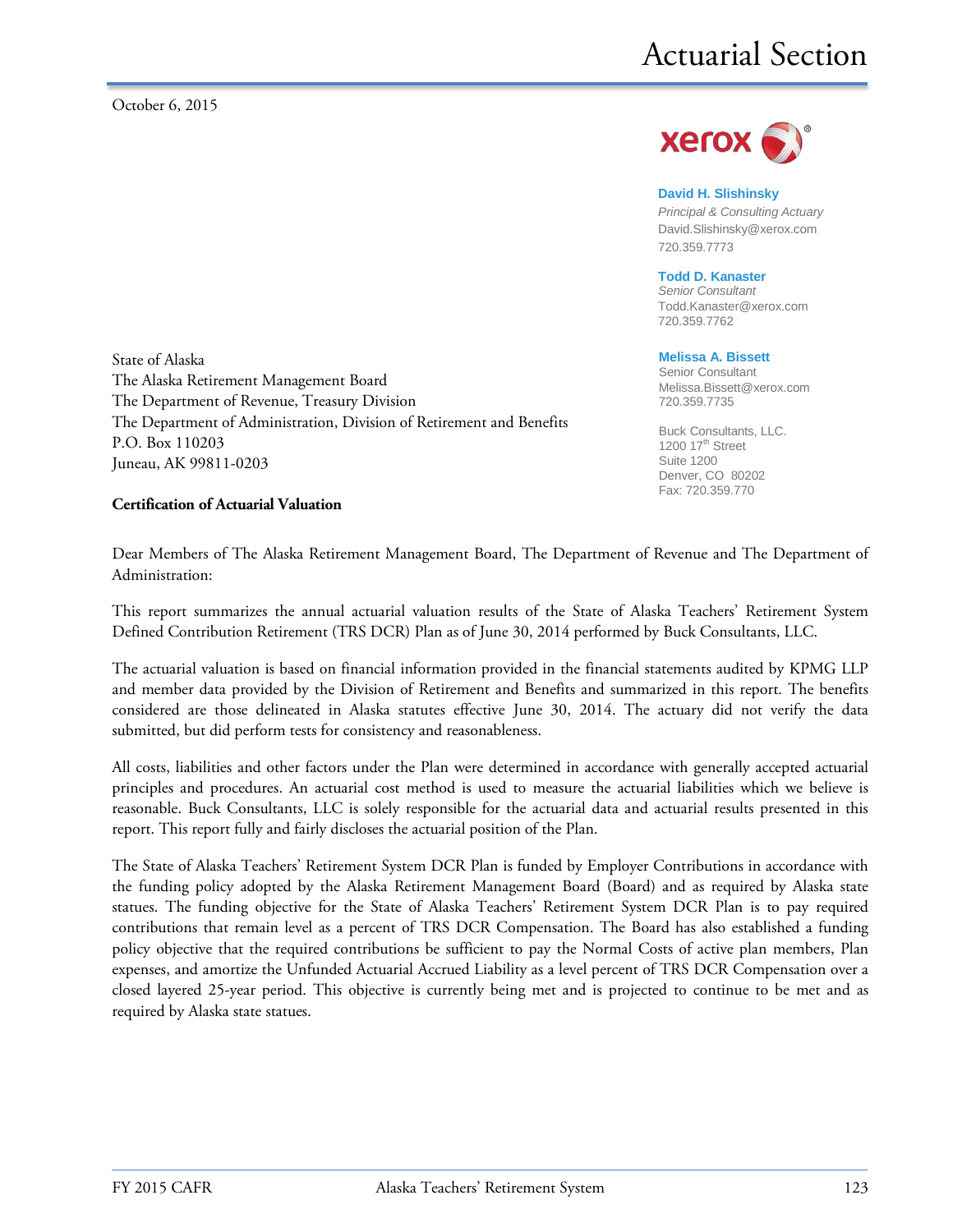In our opinion, the actuarial assumptions used are reasonable, taking into account the experience of the Plan and reasonable long-term expectations, and represent our best estimate of the anticipated long-term experience under the Plan. The actuary performs an analysis of Plan experience periodically and recommends changes if, in the opinion of the actuary, assumption changes are needed to more accurately reflect expected future experience. The last full experience analysis was performed in 2013. A review of the healthcare assumptions was performed for this actuarial valuation and changes were made to the healthcare cost trend rates and the per capita claims cost rates, effective June 30, 2014, to better reflect expected future healthcare experience. A summary of the actuarial assumptions and methods used in this actuarial valuation are shown in Section 5.3.

The assumptions and methods used to determine the Actuarially Determined Contribution's (ADC) of the Employers to the State of Alaska Teachers' Retirement System DCR Plan as outlined in this report and all supporting schedules meet the parameters and requirements for disclosure of Governmental Accounting Standards Board (GASB) Statements No. 25, Financial Reporting for Defined Benefit Pension Plans and Note Disclosures for Defined Contribution Plans, and No. 43, Financial Reporting for Postemployment Benefit Plans Other Than Pension Plans. Based on member data and asset information provided by the Division of Retirement and Benefits, we have prepared the Schedule of Funding Progress, Schedule of Employer Contributions, and trend data schedules GASB No. 43 that is included in the Financial Section of the CAFR. We have also prepared the member data tables shown in Section 4 of this report for the Statistical Section of the CAFR, and the summary of actuarial assumptions and solvency test for the Actuarial Section of the CAFR.

The undersigned are Associates of the Society of Actuaries, Members of the American Academy of Actuaries, and meet the Qualification Standards of the American Academy of Actuaries to render the actuarial opinions contained in this report. This report has been prepared in accordance with all Applicable Actuarial Standards of Practice. We are available to answer any questions on the material contained in the report, or to provide explanations or further details as may be appropriate.

Respectfully submitted,

David N. Alaskinsky

David H. Slishinsky, ASA, MAAA, FCA Todd D. Kanaster, ASA, MAAA, FCA Principal, Consulting Actuary Senior Consultant

The undersigned actuary is responsible for all assumptions related to the average annual per capita health claims cost and the health care cost trend rates, and hereby affirms her qualification to render opinions in such matters, in accordance with the qualification standards of the American Academy of Actuaries.

Melisse a Bisart

Melissa A. Bissett, FSA, MAAA Senior Consultant, Health & Productivity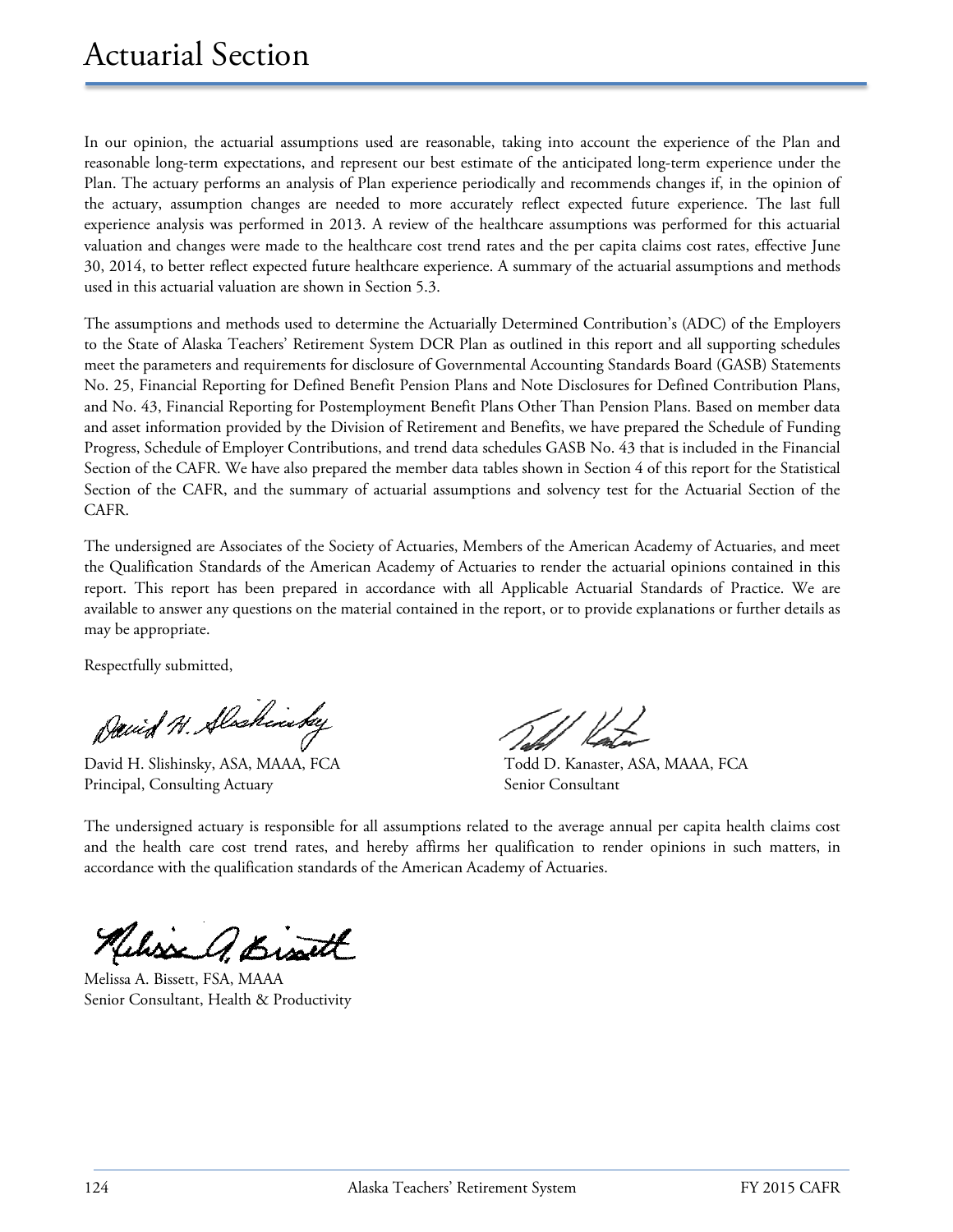### **State of Alaska Teachers' Retirement System Defined Contribution Retirement Plan Description of Actuarial Methods and Valuation Procedures**

The funding method used in this valuation was adopted by the Board in October 2006. The asset smoothing method used to determine valuation assets was implemented effective June 30, 2006.

Benefits valued are those delineated in Alaska State statutes as of the valuation date. Changes in State statutes effective after the valuation date are not taken into consideration in setting the assumptions and methods.

#### **Valuation of Liabilities**

#### **A. Actuarial Method –** Entry Age Actuarial Cost

Liabilities and contributions shown in the report are computed using the Entry Age Actuarial Cost method of funding. Any funding surpluses or unfunded accrued liability is amortized over 25 years as a level percentage of expected payroll. However, in keeping with GASB requirements, the net amortization period will not exceed 30 years. These requirements under GASB 25 have been amended by GASB 67, effective June 30, 2014. Per KPMG, the new accounting standards under GASB 67 and 68 are not applicable to the Occupational Death & Disability benefits under the DCR Plan.

Cost factors designed to produce annual costs as a constant percentage of each member's expected compensation in each year for death and disability benefits (constant dollar amount for retiree medical benefits), from the assumed entry age to the last age with a future benefit were applied to the projected benefits to determine the normal cost (the portion of the total cost of the Plan allocated to the current year under the method). The normal cost is determined by summing intermediate results for active members and determining an average normal cost rate which is then related to the total DCR Plan payroll of active members. The actuarial accrued liability for active members (the portion of the total cost of the Plan allocated to prior years under the method) was determined as the excess of the actuarial present value of projected benefits over the actuarial present value of future normal costs.

The actuarial accrued liability for beneficiaries and disabled members currently receiving benefits (if any) was determined as the actuarial present value of the benefits expected to be paid. No future normal costs are payable for these members.

The actuarial accrued liability under this method at any point in time is the theoretical amount of the fund that would have been accumulated had annual contributions equal to the normal cost been made in prior years (it does not represent the liability for benefits accrued to the valuation date). The unfunded actuarial accrued liability is the excess of the actuarial accrued liability over the actuarial value of plan assets measured on the valuation date.

Under this method, experience gains or losses, i.e., decreases or increases in accrued liabilities attributable to deviations in experience from the actuarial assumptions, adjust the unfunded actuarial accrued liability.

#### **B. Valuation of Assets**

Effective June 30, 2006, the asset valuation method recognizes 20% of the investment gain or loss in each of the current and preceding four years. This method will be phased in over five years. Fair Value of Assets were \$0 as of June 30, 2006. All assets are valued at fair value. Assets are accounted for on an accrued basis and are taken directly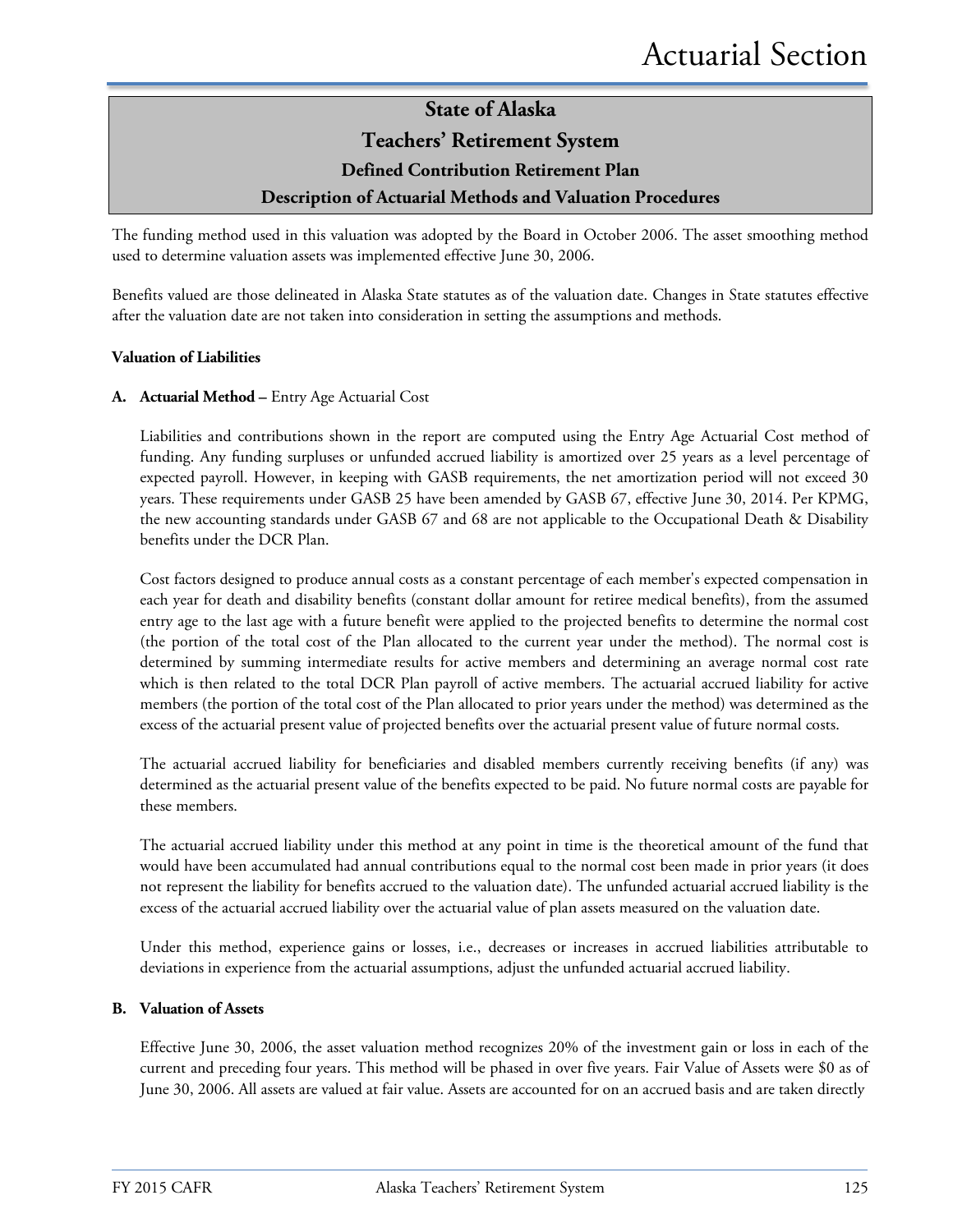### **State of Alaska Teachers' Retirement System Defined Contribution Retirement Plan Description of Actuarial Methods and Valuation Procedures**

from financial statements audited by KPMG LLP. Valuation assets are constrained to a range of 80% to 120% of the fair value of assets.

### **C. Valuation of Retiree Medical Benefits**

The methodology used for the valuation of the retiree medical benefits is described in Section 6.2(c) of the State of Alaska Teachers' Retirement System Defined Benefit Plan Actuarial Valuation Report as of June 30, 2014.

Due to the lack of experience for the DCR Plan only, base claims costs are based on those described in the actuarial valuation as of June 30, 2014 for TRS with some adjustments. The claims costs were adjusted to reflect the differences between the DCR medical plan and the DB medical plan. These differences include network steerage, different coverage levels and an indexing of the retiree out-of-pocket dollar amounts. To account for higher initial copays, deductibles and out-of-pocket limits, FY14 claims costs were reduced 11.9% for medical and 7.1% for prescription drugs. Retiree out-of-pocket amounts were indexed 0.2% each year to reflect the effect of the deductible leveraging on trend and other plan design features.

No implicit subsidies are assumed. Employees projected to retire with 30 years of service prior to Medicare are valued with commencement deferred to Medicare eligibility, as such members will be required to pay the full plan premium. Explicit subsidies for disabled and normal retirement are determined using the plan-defined percentages of total projected plan costs, again with no implicit subsidy assumed.

#### **D. Healthcare Reform**

Healthcare Reform legislation passed on March 23, 2010 included several provisions with potential implications for the State of Alaska Retiree Health Plan liability. Buck evaluated the impact due to the following provisions; however, only the Patient Centered Outcomes Research Institute fee impact have been included in the valuation results as part of administrative fee.

Because the State plan is retiree-only, and was in effect at the time the legislation was enacted, not all provisions are required. Unlimited lifetime benefits and dependent coverage to age 26 are two of these provisions. We did look at the impact of including these provisions, but there was no decision made to adopt them, and no requirement to do so.

The Plan will be subject to the high cost plan excise tax (Cadillac tax). Based upon guidance available at the time of disclosure, Buck determined the impact to be immaterial based on a blend of pre-Medicare and Medicare retirees and the projected impact to future healthcare cost trends due to the estimated tax.

We have not identified any other specific provisions of healthcare reform that would be expected to have a significant impact on the measured obligation. As additional guidance on the legislation is issued, we will continue to monitor any potential impacts.

#### **E. Changes in Methods From the Prior Valuation**

There have been no changes in methods since the prior valuation.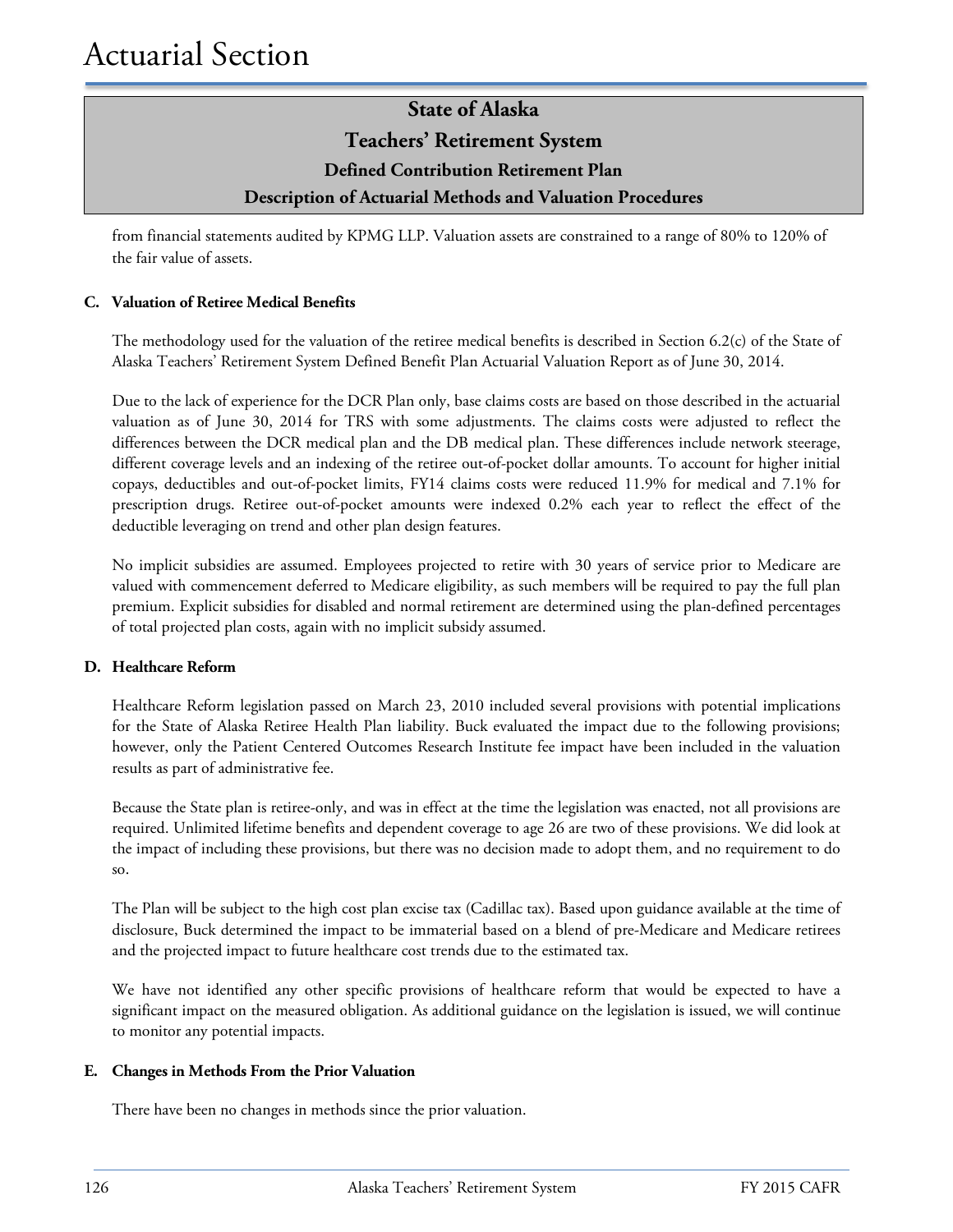### **Teachers' Retirement System**

### **Defined Contribution Retirement Plan**

### **Summary of Actuarial Assumptions and Changes in Assumptions**

The demographic and economic assumptions used in the June 30, 2014 valuation are described below. Unless noted otherwise, these assumptions were adopted by the Board in December 2014. These assumptions were the result of an experience study performed for the DB Plan as of June 30, 2013.

|    | 1. Investment Return / Discount Rate | 8.00% per year (geometric), compounded annually, net of expenses.                                                                                                                                                                                                                                                                                                                                                     |
|----|--------------------------------------|-----------------------------------------------------------------------------------------------------------------------------------------------------------------------------------------------------------------------------------------------------------------------------------------------------------------------------------------------------------------------------------------------------------------------|
| 2. | Salary Scale                         | Inflation $-3.12\%$ per year. Productivity $-0.5\%$ per year. See Table 1 for<br>salary scale rates.                                                                                                                                                                                                                                                                                                                  |
| 3. | Payroll Growth                       | 3.62% per year. (Inflation + Productivity).                                                                                                                                                                                                                                                                                                                                                                           |
| 4. | Total Inflation                      | Total inflation as measured by the Consumer Price Index for urban and<br>clerical workers for Anchorage is assumed to increase 3.12% annually.                                                                                                                                                                                                                                                                        |
| 5. | Mortality (Pre-termination)*         | Based upon the 2010-2013 actual experience. (See Table 2.) 68% of males<br>rate and 60% of female rates of post-termination mortality. Deaths are<br>assumed to result from occupational causes 15% of the time.                                                                                                                                                                                                      |
| 6. | Mortality (Post-termination)*        | Based upon the 2010-2013 actual experience. (See Table 3.) 94% of male<br>and 94% of male and 97% of female rates of RP-2000, 2000 Base Year<br>projected to 2018 with Projection Scale BB, with a 3-year setback for males<br>and 4-year setback for female.<br>Disability Mortality in accordance with the RP-2000 Disability Retiree<br>Mortality Table, 2000 Base Year, project to 2018 with Projection Scale BB. |
|    | 7. Turnover                          | Select and ultimate rates based upon the 2010-2013 actual withdrawal<br>experience. (See Table 4.)                                                                                                                                                                                                                                                                                                                    |
| 8. | Disability                           | Incidence rates based upon the 2010-2013 actual experience, in accordance<br>with Table 5. Disabilities are assumed to result from occupational causes<br>15% of the time.                                                                                                                                                                                                                                            |
| 9. | Retirement                           | Retirement rates based upon the 2010-2013 actual experience in accordance<br>with Table 6. Deferred vested members are assumed to retire at their earliest<br>unreduced retirement date.                                                                                                                                                                                                                              |
|    | 10. Marriage and Age Difference      | Wives are assumed to be three years younger than husbands. 85% of male<br>members and 75% of female members are assumed to be married.                                                                                                                                                                                                                                                                                |
|    | 11. Dependent Children               | Benefits to dependent children have been valued assuming members who are<br>married and between the ages of 25 and 45 have two dependent children.                                                                                                                                                                                                                                                                    |

\*The mortality assumptions include an allowance for expected future mortality improvement. The mortality table used was set in 2014 with an Actual Deaths to Expected Deaths ratio of 110%.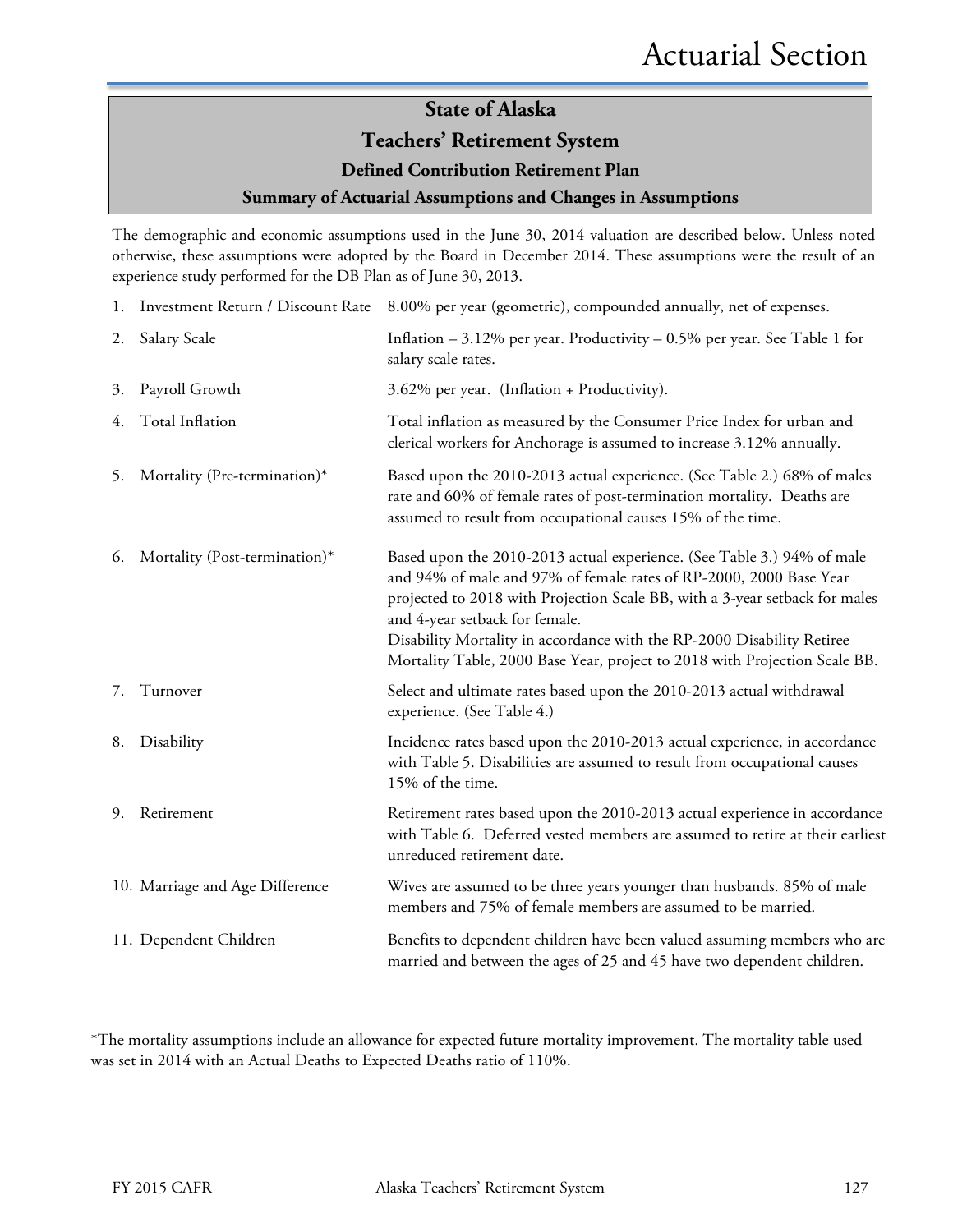| <b>State of Alaska</b>                                                                                                                                                                                                                                                                |                                                              |                                                                                                                                                                                                                      |    |                                                       |                                                                                                                                                |  |  |
|---------------------------------------------------------------------------------------------------------------------------------------------------------------------------------------------------------------------------------------------------------------------------------------|--------------------------------------------------------------|----------------------------------------------------------------------------------------------------------------------------------------------------------------------------------------------------------------------|----|-------------------------------------------------------|------------------------------------------------------------------------------------------------------------------------------------------------|--|--|
|                                                                                                                                                                                                                                                                                       |                                                              | <b>Teachers' Retirement System</b>                                                                                                                                                                                   |    |                                                       |                                                                                                                                                |  |  |
|                                                                                                                                                                                                                                                                                       |                                                              | <b>Defined Contribution Retirement Plan</b>                                                                                                                                                                          |    |                                                       |                                                                                                                                                |  |  |
|                                                                                                                                                                                                                                                                                       |                                                              |                                                                                                                                                                                                                      |    |                                                       |                                                                                                                                                |  |  |
|                                                                                                                                                                                                                                                                                       |                                                              | <b>Summary of Actuarial Assumptions and Changes in Assumptions</b>                                                                                                                                                   |    |                                                       |                                                                                                                                                |  |  |
| 12. Contribution Refunds                                                                                                                                                                                                                                                              |                                                              | assumed to have their contributions refunded.                                                                                                                                                                        |    |                                                       | 5% of terminating members with vested benefits are assumed to have their<br>contributions refunded. 100% of those with non-vested benefits are |  |  |
| 13. Expenses                                                                                                                                                                                                                                                                          |                                                              | All expenses are net of the investment return assumption.                                                                                                                                                            |    |                                                       |                                                                                                                                                |  |  |
| 14. Per Capita Claims Cost                                                                                                                                                                                                                                                            | below:                                                       | Sample claims cost rates adjusted to age 65 for FY15 medical benefits are shown                                                                                                                                      |    |                                                       |                                                                                                                                                |  |  |
|                                                                                                                                                                                                                                                                                       |                                                              |                                                                                                                                                                                                                      |    | Medical                                               | Prescription<br>drugs                                                                                                                          |  |  |
|                                                                                                                                                                                                                                                                                       |                                                              | Pre-Medicare<br>Medicare Parts A & B<br>Medicare Part B Only<br>Medicare Part D                                                                                                                                      | \$ | 12,362<br>1,657<br>7,920<br>N/A                       | 2,624<br>2,624<br>2,624<br>507                                                                                                                 |  |  |
| 15. Third Party Administrator Fees                                                                                                                                                                                                                                                    |                                                              | \$193.98 per person per year; assumed trend rate of 5% per year.                                                                                                                                                     |    |                                                       |                                                                                                                                                |  |  |
| 16. Base Claims Cost Adjustments                                                                                                                                                                                                                                                      |                                                              | Due to higher initial copays, deductibles, out-of-pocket limits and member<br>cost sharing compared to the DB medical plan, the following cost<br>adjustments are applied to the per capita claims cost rates above: |    |                                                       |                                                                                                                                                |  |  |
|                                                                                                                                                                                                                                                                                       |                                                              | 0.881 for the medical plan.                                                                                                                                                                                          |    |                                                       |                                                                                                                                                |  |  |
|                                                                                                                                                                                                                                                                                       |                                                              | 0.929 for the prescription drug plan.                                                                                                                                                                                |    |                                                       |                                                                                                                                                |  |  |
|                                                                                                                                                                                                                                                                                       |                                                              | 0.998 for the annual indexing of member cost sharing.                                                                                                                                                                |    |                                                       |                                                                                                                                                |  |  |
| 16. Health Cost Trend<br>The table below shows the rate used to project the cost from the shown<br>fiscal year to the next fiscal year. For example, 10.0% is applied to the<br>FY15 pre-Medicare medical claims costs to get the FY16 medical claims<br>costs.<br>Medical<br>Medical |                                                              |                                                                                                                                                                                                                      |    | Prescription                                          |                                                                                                                                                |  |  |
|                                                                                                                                                                                                                                                                                       | Fiscal year                                                  | pre-65                                                                                                                                                                                                               |    | $post-65$                                             | drugs                                                                                                                                          |  |  |
|                                                                                                                                                                                                                                                                                       | 2015<br>2016<br>2017<br>2018<br>2019<br>2020<br>2021<br>2025 | $10.0\%$<br>9.4<br>$8.8\,$<br>8.2<br>$7.6\,$<br>$7.0\,$<br>6.5<br>5.6                                                                                                                                                |    | 6.0%<br>5.9<br>5.8<br>5.7<br>5.6<br>5.6<br>5.6<br>5.6 | 6.0%<br>5.7<br>5.4<br>5.1<br>$4.8\,$<br>4.6<br>4.4<br>4.2                                                                                      |  |  |
|                                                                                                                                                                                                                                                                                       | 2050<br>2100                                                 | $4.4\,$<br>$4.4\,$                                                                                                                                                                                                   |    | 4.0<br>4.0                                            | $4.0\,$<br>$4.0\,$                                                                                                                             |  |  |

For the June 30, 2014 valuations and later, the updated Society of Actuaries' Healthcare Cost Trend Model is used to project medical and prescription drug costs. This model effectively begins estimating trend amounts beginning in 2014 and projects out to 2090. The model has been populated with assumptions that are specific to the State of Alaska.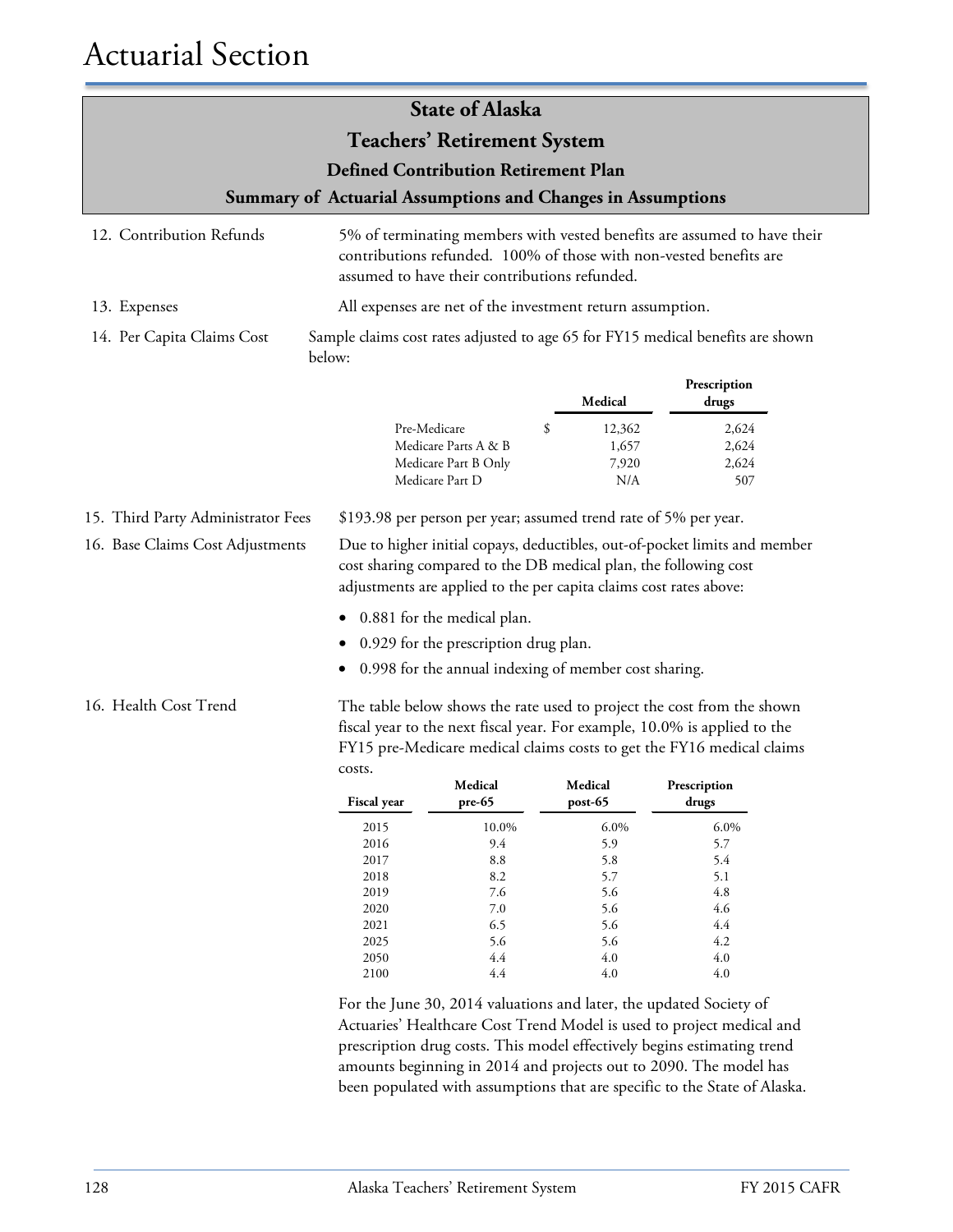### **State of Alaska Teachers' Retirement System Defined Contribution Retirement Plan Summary of Actuarial Assumptions and Changes in Assumptions**

17. Aging Factors

| Age       | Medical | Prescription<br>drugs |
|-----------|---------|-----------------------|
| $0 - 44$  | 2.0%    | 4.5%                  |
| $45 - 54$ | 2.5     | 3.5                   |
| $55 - 64$ | 3.5     | 3.0                   |
| $65 - 73$ | 4.0     | 1.5                   |
| $74 - 83$ | 1.5     | 0.5                   |
| $84 - 95$ | 0.5     |                       |
| $94 +$    |         |                       |

### 18. Retiree Medical Participation

| Decrement due to disability |                       | Decrement due to retirement |                       |        |  |  |
|-----------------------------|-----------------------|-----------------------------|-----------------------|--------|--|--|
| Age                         | Percent participation | Age                         | Percent participation |        |  |  |
| 56                          | 73.00%                | 55                          |                       | 40.00% |  |  |
| 56                          | 77.50                 | 56                          |                       | 50.00  |  |  |
| 57                          | 79.75                 | 57                          |                       | 55.00  |  |  |
| 58                          | 82.00                 | 58                          |                       | 60.00  |  |  |
| 59                          | 84.25                 | 59                          |                       | 65.00  |  |  |
| 60                          | 86.50                 | 60                          |                       | 70.00  |  |  |
| 61                          | 88.75                 | 61                          |                       | 75.00  |  |  |
| 62                          | 91.00                 | 62                          |                       | 80.00  |  |  |
| 63                          | 93.25                 | 63                          |                       | 85.00  |  |  |
| 64                          | 95.50                 | 64                          |                       | 90.00  |  |  |
| $65+$                       | 94.00                 | $65+$                       | Years of Service      |        |  |  |
|                             |                       |                             | 15                    | 70.50% |  |  |
|                             |                       |                             | 15-19                 | 75.20  |  |  |
|                             |                       |                             | $20 - 24$             | 79.90  |  |  |
|                             |                       |                             | $25-29$               | 89.30  |  |  |
|                             |                       |                             | $30+$                 | 94.00  |  |  |

\*Participation rates reflect the expected plan election rate that varies by reason for decrement, duration that a member may pay full cost prior to Medicare eligibility, and availability of alternative and/or lower cost options, particularly in the Medicare market.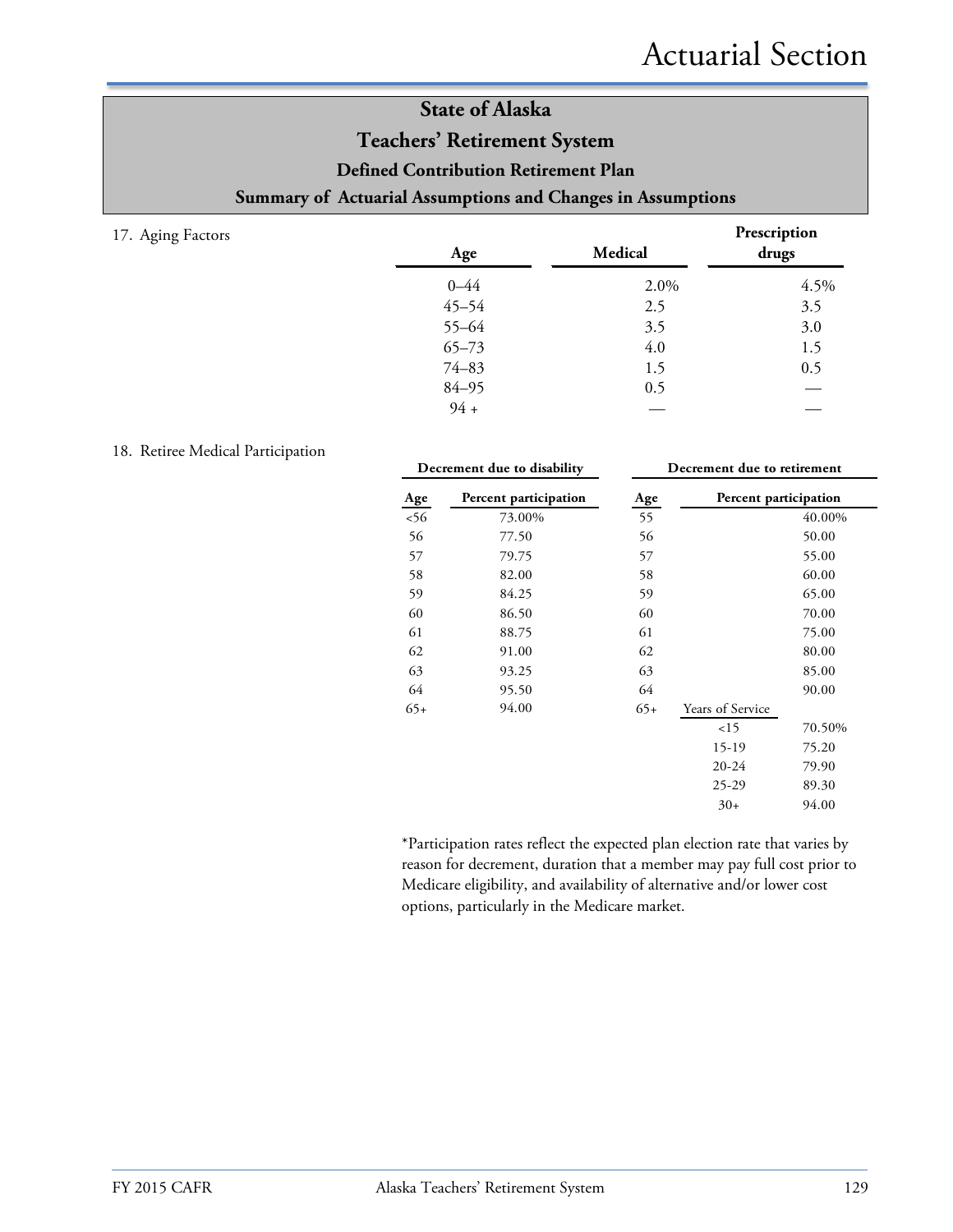### **State of Alaska Teachers' Retirement System Defined Contribution Retirement Plan Summary of Actuarial Assumptions and Changes in Assumptions**

**Table 1 Alaska TRS DCR Plan Salary Scale**

| <b>Years of Service</b>   | <b>Percent Increase</b> |
|---------------------------|-------------------------|
| 0                         | 8.11%                   |
| $\mathbf{1}$              | 7.51                    |
| $\boldsymbol{2}$          | 6.91                    |
| $\overline{\mathfrak{Z}}$ | 6.41                    |
| $\overline{4}$            | 6.11                    |
| 5                         | 6.11                    |
| 6                         | 5.90                    |
| $\overline{7}$            | 5.69                    |
| 8                         | 5.55                    |
| 9                         | 5.40                    |
| 10                        | 5.26                    |
| 11                        | 5.11                    |
| 12                        | 4.96                    |
| 13                        | 4.84                    |
| 14                        | 4.72                    |
| 15                        | 4.60                    |
| 16                        | 4.49                    |
| 17                        | 4.37                    |
| 18                        | 4.27                    |
| 19                        | 4.17                    |
| 20                        | 4.07                    |
| 21                        | 3.97                    |
| $22+$                     | 3.87                    |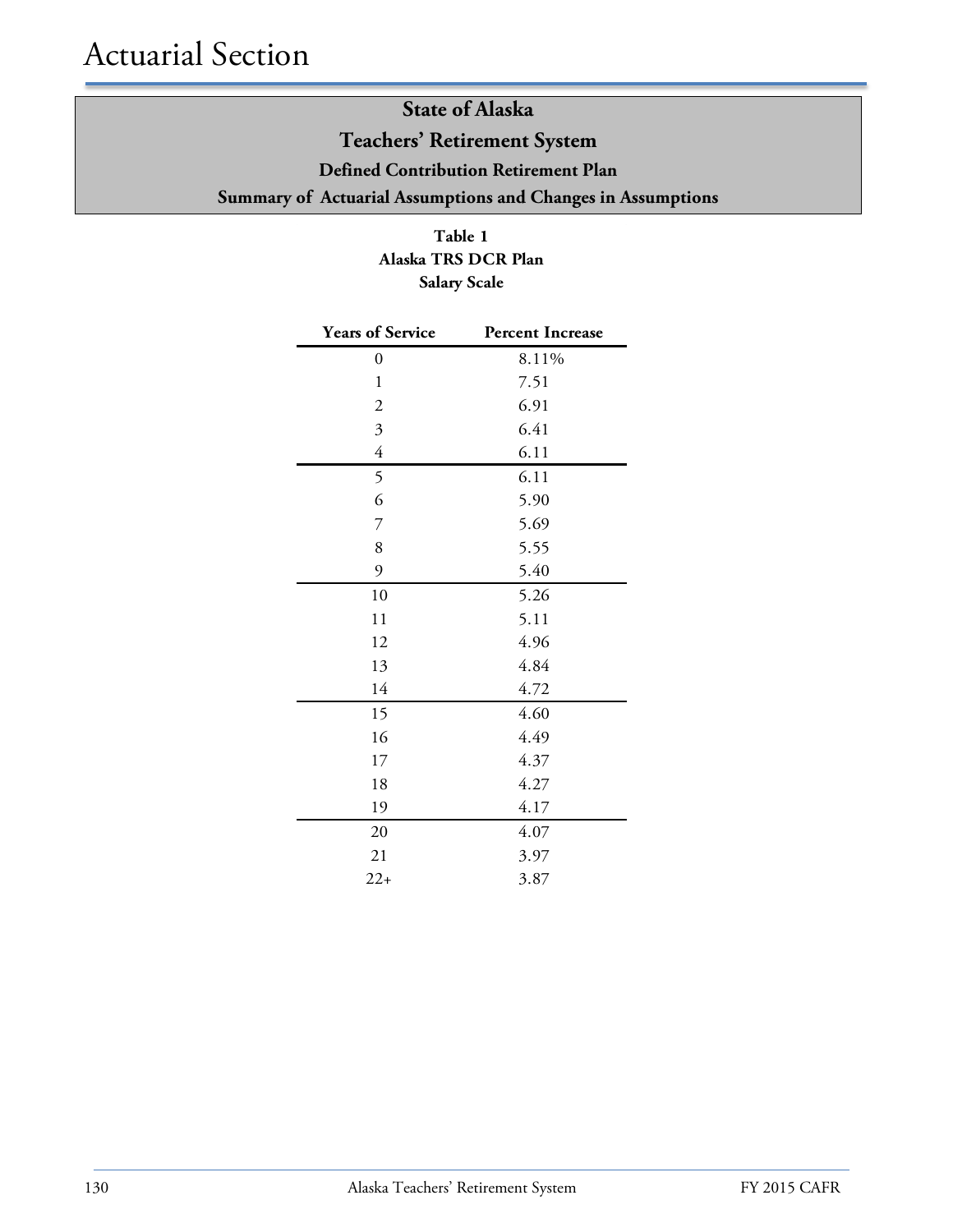### **Teachers' Retirement System**

**Defined Contribution Retirement Plan**

### **Summary of Actuarial Assumptions and Changes in Assumptions**

### **Table 2 Mortality Table (Pre-termination) Alaska TRS DCR Plan**

| Age         | Male     | Female   | Age         | Male     | Female   |
|-------------|----------|----------|-------------|----------|----------|
| $20\,$      | 0.000182 | 0.000098 | 55          | 0.001615 | 0.000985 |
| $21\,$      | 0.000191 | 0.000101 | 56          | 0.001766 | 0.001054 |
| $22\,$      | 0.000200 | 0.000104 | 57          | 0.001901 | 0.001132 |
| 23          | 0.000209 | 0.000105 | 58          | 0.002117 | 0.001221 |
| $24\,$      | 0.000216 | 0.000105 | 59          | 0.002409 | 0.001344 |
| 25          | 0.000222 | 0.000106 | 60          | 0.002643 | 0.001501 |
| 26          | 0.000226 | 0.000107 | 61          | 0.002917 | 0.001659 |
| $27\,$      | 0.000228 | 0.000109 | 62          | 0.003229 | 0.001837 |
| $28\,$      | 0.000228 | 0.000111 | 63          | 0.003599 | 0.002080 |
| 29          | 0.000229 | 0.000114 | 64          | 0.004021 | 0.002367 |
| 30          | 0.000231 | 0.000118 | 65          | 0.004504 | 0.002723 |
| 31          | 0.000238 | 0.000123 | 66          | 0.005057 | 0.003118 |
| 32          | 0.000249 | 0.000130 | 67          | 0.005594 | 0.003582 |
| 33          | 0.000269 | 0.000137 | 68          | 0.006202 | 0.004036 |
| 34          | 0.000302 | 0.000146 | 69          | 0.007017 | 0.004546 |
| 35          | 0.000340 | 0.000169 | 70          | 0.007828 | 0.005130 |
| 36          | 0.000382 | 0.000193 | $71\,$      | 0.008702 | 0.005696 |
| 37          | 0.000425 | 0.000217 | 72          | 0.009643 | 0.006297 |
| 38          | 0.000468 | 0.000240 | 73          | 0.010813 | 0.006959 |
| 39          | 0.000509 | 0.000262 | 74          | 0.011964 | 0.007841 |
| 40          | 0.000547 | 0.000283 | 75          | 0.013285 | 0.008701 |
| $41\,$      | 0.000584 | 0.000305 | 76          | 0.014797 | 0.009678 |
| $42\,$      | 0.000618 | 0.000330 | $77\,$      | 0.016508 | 0.010757 |
| 43          | 0.000653 | 0.000357 | 78          | 0.018423 | 0.011923 |
| 44          | 0.000692 | 0.000389 | 79          | 0.020534 | 0.013163 |
| 45          | 0.000736 | 0.000427 | 80          | 0.022841 | 0.014502 |
| 46          | 0.000787 | 0.000470 | $8\sqrt{1}$ | 0.025382 | 0.015972 |
| $47\,$      | 0.000846 | 0.000517 | 82          | 0.028208 | 0.017607 |
| $\sqrt{48}$ | 0.000913 | 0.000567 | 83          | 0.031344 | 0.019438 |
| 49          | 0.000979 | 0.000620 | 84          | 0.035081 | 0.021486 |
| 50          | 0.001050 | 0.000674 | 85          | 0.039193 | 0.023782 |
| 51          | 0.001126 | 0.000731 |             |          |          |
| 52          | 0.001208 | 0.000791 |             |          |          |
| 53          | 0.001295 | 0.000855 |             |          |          |
| 54          | 0.001483 | 0.000908 |             |          |          |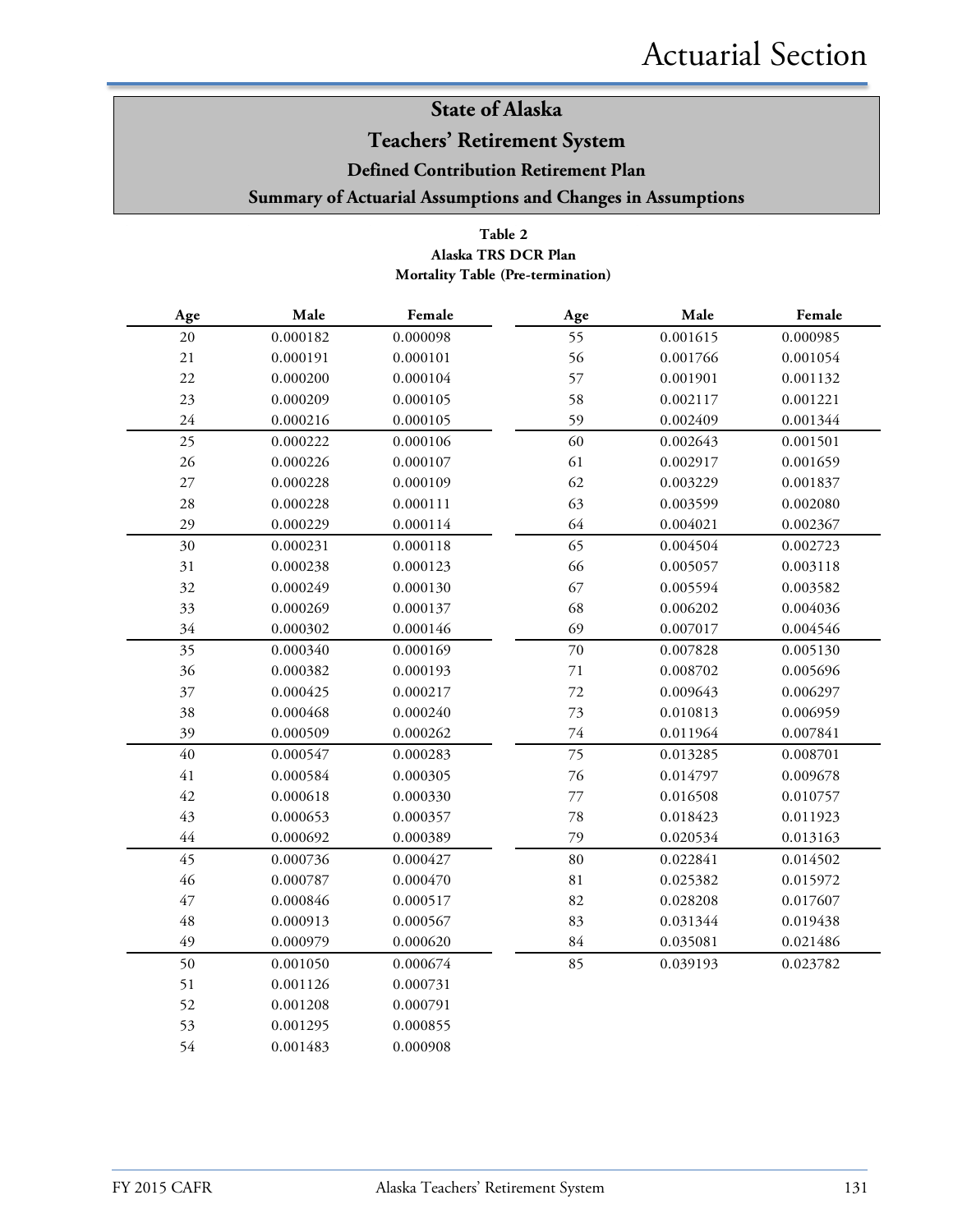**Teachers' Retirement System**

**Defined Contribution Retirement Plan**

**Summary of Actuarial Assumptions and Changes in Assumptions**

### **Table 3 Alaska TRS DCR Plan Mortality Table (Post-termination)**

| Age         | Male     | Female   | $\rm Age$ | Male     | Female   |
|-------------|----------|----------|-----------|----------|----------|
| 50          | 0.001544 | 0.001124 | 85        | 0.057637 | 0.039636 |
| 51          | 0.001656 | 0.001219 | 86        | 0.064248 | 0.043940 |
| 52          | 0.001777 | 0.001318 | 87        | 0.072770 | 0.048789 |
| 53          | 0.001904 | 0.001424 | 88        | 0.082264 | 0.054261 |
| 54          | 0.002181 | 0.001513 | 89        | 0.092884 | 0.060450 |
| 55          | 0.002375 | 0.001641 | 90        | 0.104794 | 0.068659 |
| 56          | 0.002597 | 0.001756 | 91        | 0.118129 | 0.077983 |
| 57          | 0.002795 | 0.001887 | 92        | 0.132941 | 0.088452 |
| 58          | 0.003113 | 0.002035 | 93        | 0.149196 | 0.100021 |
| 59          | 0.003543 | 0.002240 | 94        | 0.165479 | 0.112560 |
| 60          | 0.003887 | 0.002501 | 95        | 0.182705 | 0.125866 |
| 61          | 0.004289 | 0.002765 | 96        | 0.200693 | 0.139699 |
| 62          | 0.004749 | 0.003062 | 97        | 0.219249 | 0.153813 |
| 63          | 0.005293 | 0.003466 | 98        | 0.233940 | 0.164973 |
| 64          | 0.005913 | 0.003946 | 99        | 0.252821 | 0.178741 |
| 65          | 0.006624 | 0.004538 | 100       | 0.267022 | 0.188730 |
| 66          | 0.007436 | 0.005196 | 101       | 0.285888 | 0.201393 |
| 67          | 0.008227 | 0.005970 | 102       | 0.299408 | 0.209540 |
| 68          | 0.009121 | 0.006727 | 103       | 0.318102 | 0.220440 |
| 69          | 0.010318 | 0.007576 | 104       | 0.331094 | 0.226232 |
| 70          | 0.011511 | 0.008550 | 105       | 0.349384 | 0.237489 |
| $71\,$      | 0.012798 | 0.009494 | 106       | 0.360058 | 0.246863 |
| 72          | 0.014180 | 0.010494 | 107       | 0.368483 | 0.258063 |
| 73          | 0.015902 | 0.011599 | 108       | 0.374013 | 0.270683 |
| 74          | 0.017595 | 0.013068 | 109       | 0.376000 | 0.284323 |
| 75          | 0.019536 | 0.014502 | 110       | 0.376000 | 0.298577 |
| 76          | 0.021760 | 0.016130 | 111       | 0.376000 | 0.313043 |
| 77          | 0.024276 | 0.017929 | 112       | 0.376000 | 0.327318 |
| 78          | 0.027093 | 0.019871 | 113       | 0.376000 | 0.340998 |
| 79          | 0.030198 | 0.021938 | 114       | 0.376000 | 0.353678 |
| 80          | 0.033590 | 0.024170 | 115       | 0.376000 | 0.364959 |
| $8\sqrt{1}$ | 0.037326 | 0.026620 | 116       | 0.376000 | 0.374435 |
| 82          | 0.041482 | 0.029345 | 117       | 0.376000 | 0.381702 |
| 83          | 0.046095 | 0.032397 | 118       | 0.376000 | 0.386359 |
| 84          | 0.051589 | 0.035811 | 119       | 1.000000 | 1.000000 |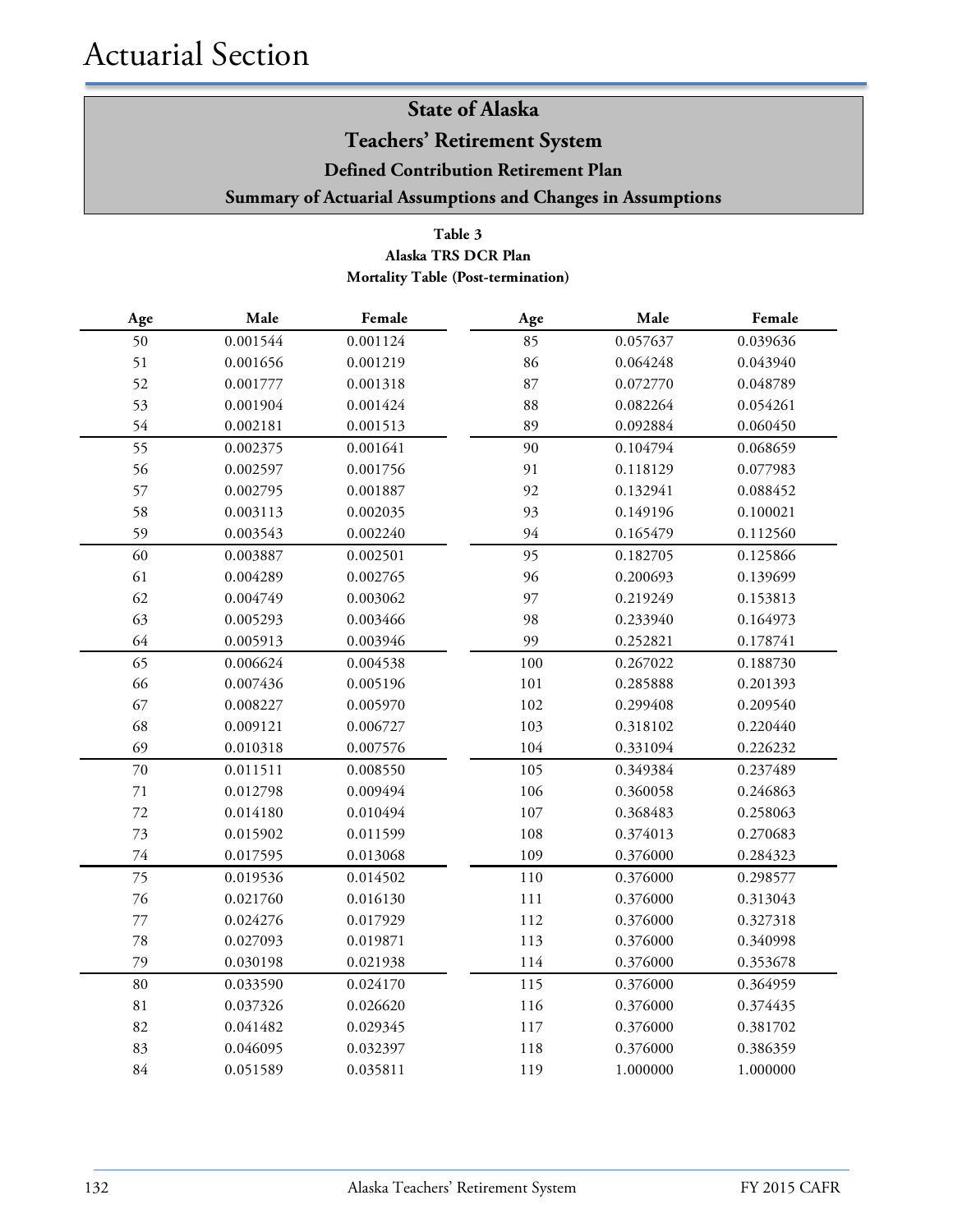### **Teachers' Retirement System**

#### **Defined Contribution Retirement Plan**

### **Summary of Actuarial Assumptions and Changes in Assumptions**

#### **Table 4 Alaska TRS DCR Plan Turnover Assumptions**

#### **Select Rates of Turnover During the First 5 Year of Employment**

| Service | Female | Male   |
|---------|--------|--------|
| 0       | 0.2180 | 0.2070 |
|         | 0.1870 | 0.1955 |
| 2       | 0.1540 | 0.1610 |
| 3       | 0.1320 | 0.1380 |
| 4       | 0.1100 | 0.1150 |
|         | 0.0805 | 0.0732 |

### **Ultimate Rates of Turnover After the First 5 Years of Employment**

| Age    | Female   | Male     | Age   | Female   | Male     |
|--------|----------|----------|-------|----------|----------|
| 15     | 0.066811 | 0.062959 | 40    | 0.065647 | 0.061753 |
| 16     | 0.066811 | 0.062959 | 41    | 0.065516 | 0.061604 |
| 17     | 0.066811 | 0.062959 | 42    | 0.065386 | 0.061455 |
| 18     | 0.066811 | 0.062959 | 43    | 0.065175 | 0.061081 |
| 19     | 0.066811 | 0.062959 | 44    | 0.064965 | 0.060706 |
| 20     | 0.066811 | 0.062959 | 45    | 0.064754 | 0.060332 |
| 21     | 0.066811 | 0.062959 | 46    | 0.064544 | 0.059957 |
| 22     | 0.066811 | 0.062959 | 47    | 0.064333 | 0.059583 |
| 23     | 0.066773 | 0.062903 | 48    | 0.063975 | 0.059053 |
| 24     | 0.066735 | 0.062847 | 49    | 0.063617 | 0.058522 |
| 25     | 0.066697 | 0.062791 | 50    | 0.063259 | 0.057992 |
| 26     | 0.066659 | 0.062735 | 51    | 0.062901 | 0.057461 |
| $27\,$ | 0.066621 | 0.062679 | 52    | 0.062543 | 0.056931 |
| 28     | 0.066583 | 0.062623 | 53    | 0.061818 | 0.055800 |
| 29     | 0.066544 | 0.062567 | 54    | 0.061093 | 0.054670 |
| 30     | 0.066506 | 0.062512 | 55    | 0.060367 | 0.053539 |
| 31     | 0.066467 | 0.062456 | 56    | 0.059642 | 0.052409 |
| 32     | 0.066429 | 0.062400 | 57    | 0.058917 | 0.051278 |
| 33     | 0.066351 | 0.062360 | 58    | 0.060021 | 0.051711 |
| 34     | 0.066273 | 0.062320 | 59    | 0.061125 | 0.052144 |
| 35     | 0.066194 | 0.062280 | 60    | 0.062230 | 0.052578 |
| 36     | 0.066116 | 0.062240 | 61    | 0.063334 | 0.053011 |
| 37     | 0.066038 | 0.062200 | 62    | 0.064438 | 0.053444 |
| 38     | 0.065908 | 0.062051 | 63    | 0.066292 | 0.057296 |
| 39     | 0.065777 | 0.061902 | 64    | 0.068146 | 0.061148 |
|        |          |          | $65+$ | 0.070000 | 0.065000 |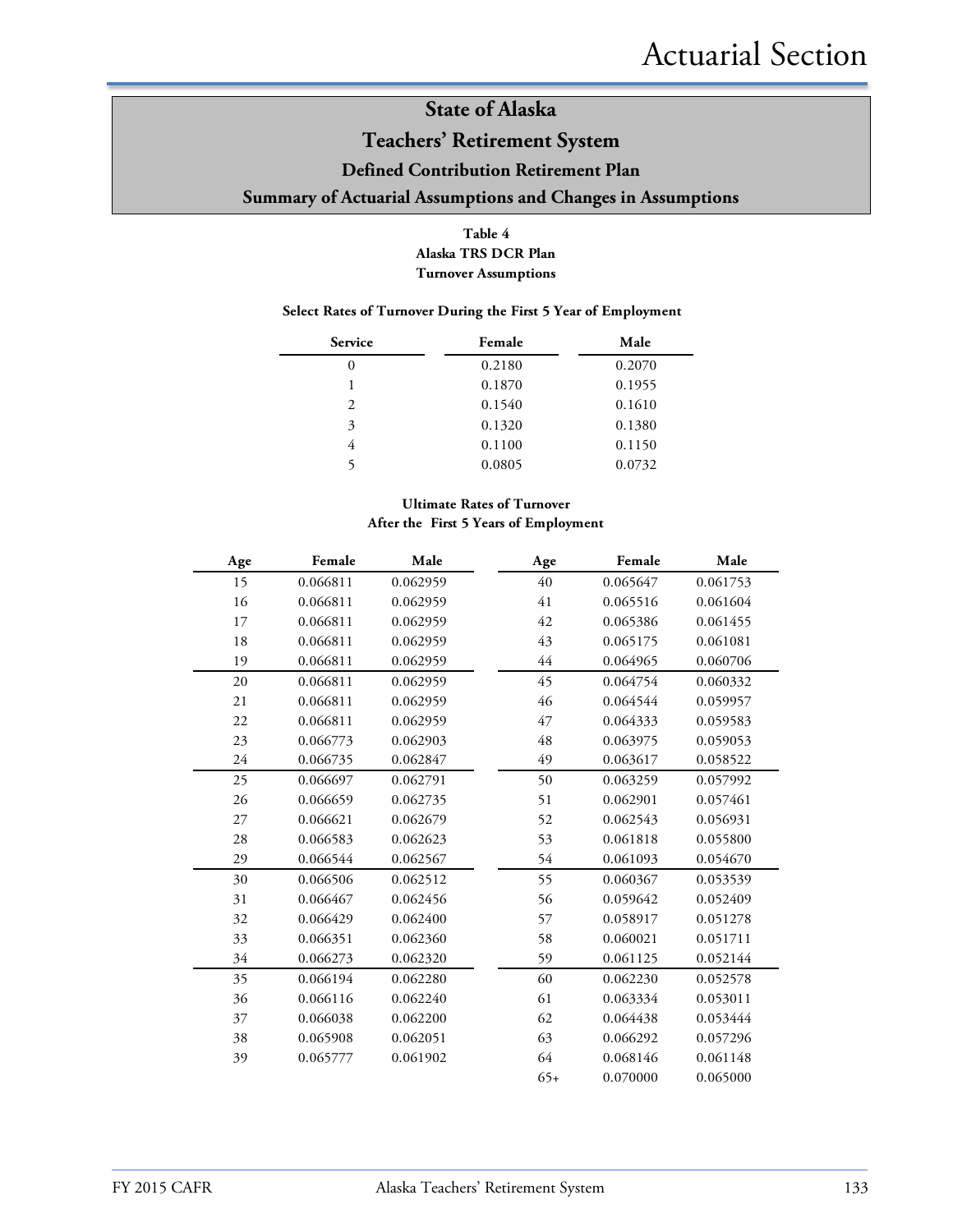### **Teachers' Retirement System**

**Defined Contribution Retirement Plan**

### **Summary of Actuarial Assumptions and Changes in Assumptions**

### **Table 5 Disability Table Alaska TRS DCR Plan**

| Age             | Unisex   |
|-----------------|----------|
| 19              | 0.000560 |
| 20              | 0.000560 |
| 21              | 0.000563 |
| $\overline{22}$ | 0.000565 |
| 23              | 0.000574 |
| 24              | 0.000583 |
| 25              | 0.000593 |
| 26              | 0.000602 |
| 27              | 0.000611 |
| 28              | 0.000611 |
| 29              | 0.000612 |
| 30              | 0.000612 |
| 31              | 0.000613 |
| 32              | 0.000613 |
| 33              | 0.000622 |
| 34              | 0.000631 |
| 35              | 0.000641 |
| 36              | 0.000650 |
| 37              | 0.000659 |
| 38              | 0.000674 |
| 39              | 0.000689 |
| 40              | 0.000703 |
| 41              | 0.000718 |
| 42              | 0.000733 |
| 43              | 0.000770 |
| 44              | 0.000806 |
| 45              | 0.000843 |
| 46              | 0.000879 |
| 47              | 0.000916 |
| 48              | 0.000975 |
| 49              | 0.001034 |
| 50              | 0.001093 |
| 51              | 0.001152 |
| 52              | 0.001211 |
| 53              | 0.001356 |
| 54              | 0.001501 |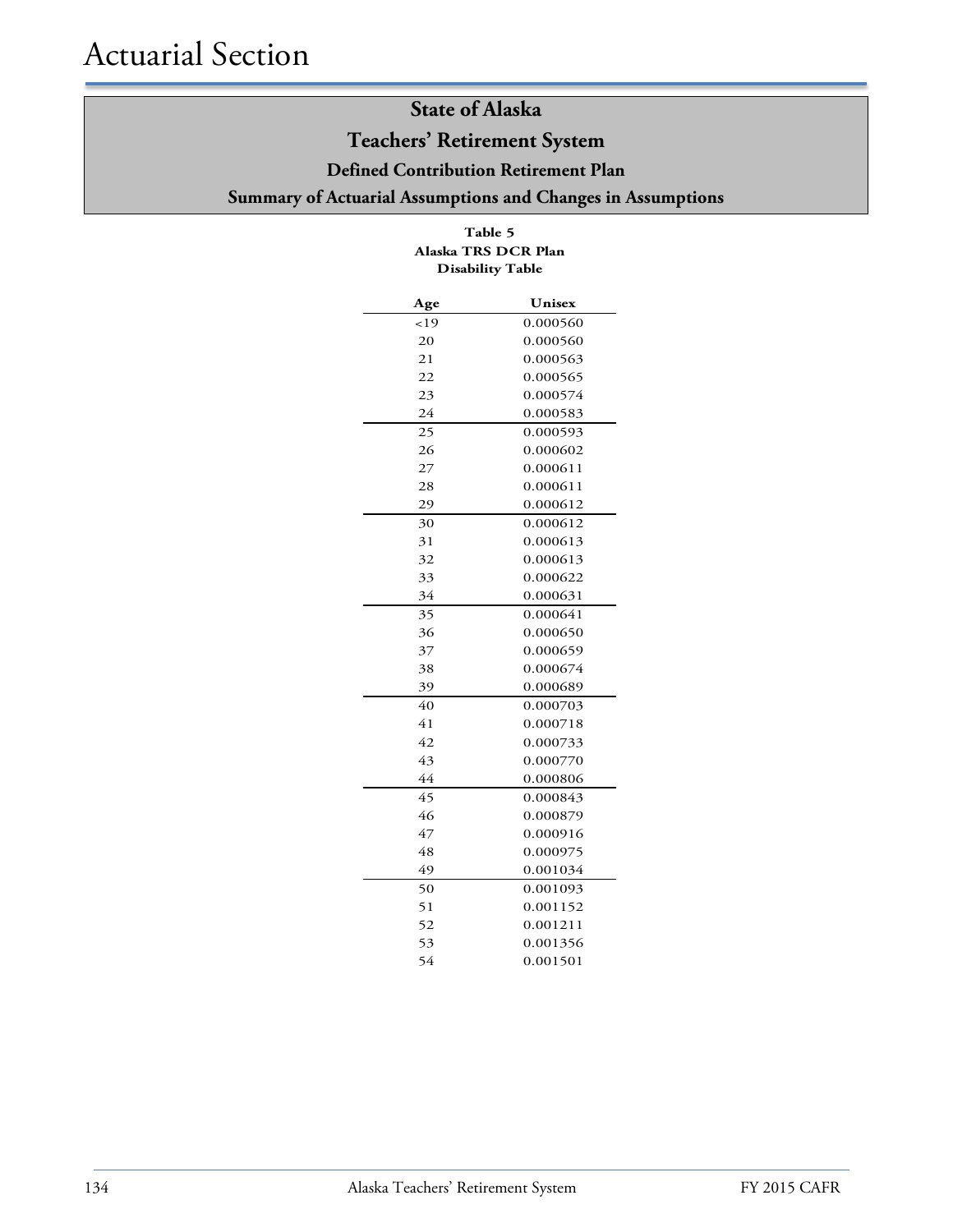### **Teachers' Retirement System**

**Defined Contribution Retirement Plan**

**Summary of Actuarial Assumptions and Changes in Assumptions**

### **Table 6 Alaska TRS DCR Plan Retirement Table**

| Age  | Rate   |
|------|--------|
| < 54 | 2.00%  |
| 55   | 3.00   |
| 56   | 3.00   |
| 57   | 3.00   |
| 58   | 3.00   |
| 59   | 3.00   |
| 60   | 5.00   |
| 61   | 5.00   |
| 62   | 10.00  |
| 63   | 5.00   |
| 64   | 5.00   |
| 65   | 25.00  |
| 66   | 25.00  |
| 67   | 25.00  |
| 68   | 20.00  |
| 69   | 20.00  |
| >70  | 100.00 |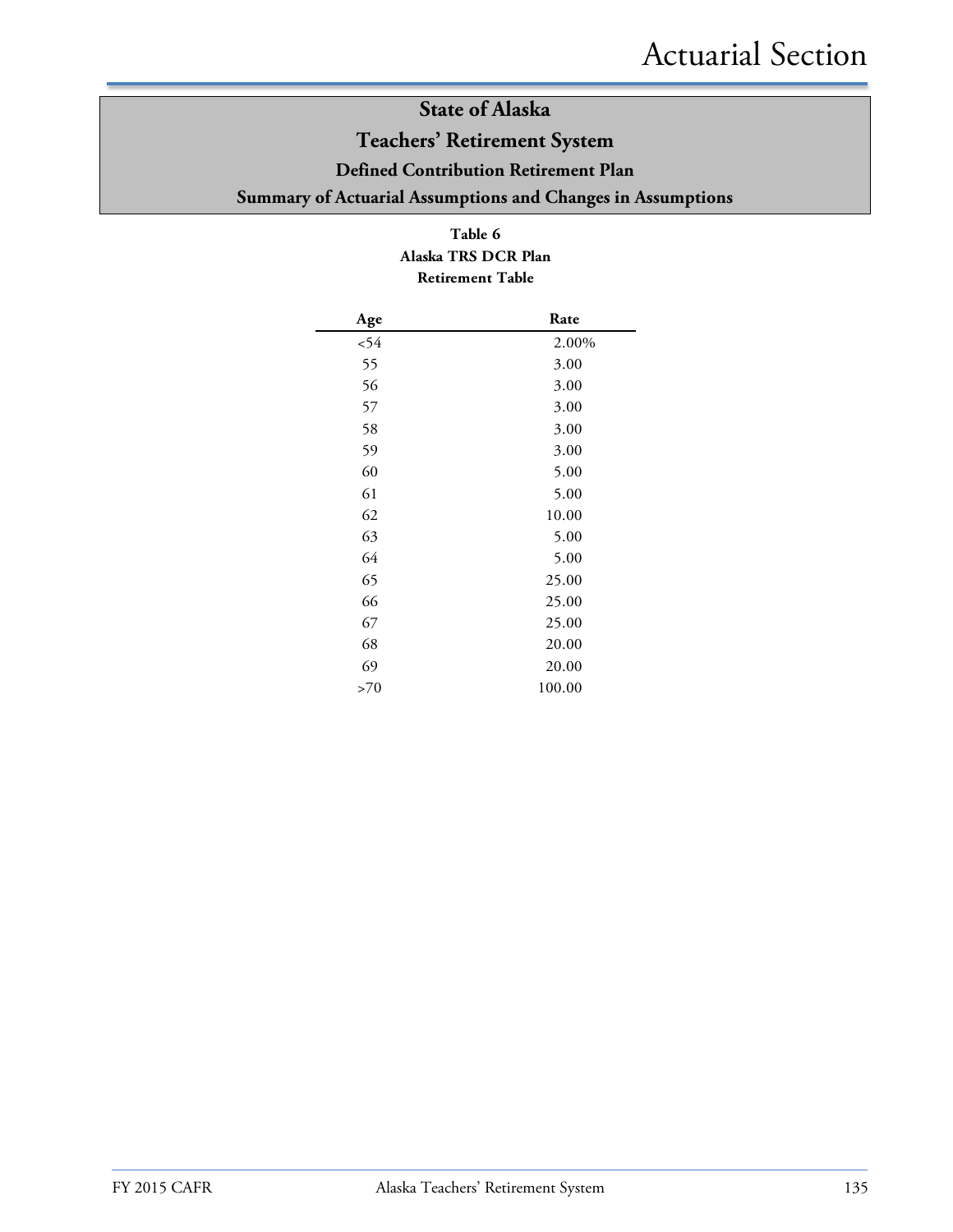**Teachers' Retirement System**

**Defined Contribution Retirement Plan**

**Summary of Actuarial Assumptions and Changes in Assumptions**

#### **Changes in Actuarial Assumptions Since the Prior Valuation**

|                            | June 30, 2013                                                                                                                                                  | June 30, 2014                                                                                                                                                                                           |  |  |
|----------------------------|----------------------------------------------------------------------------------------------------------------------------------------------------------------|---------------------------------------------------------------------------------------------------------------------------------------------------------------------------------------------------------|--|--|
| Salary Scale               | Based on actual experience from 2005 to 2009.                                                                                                                  | Rates adjusted on actual experience from 2010-2013.                                                                                                                                                     |  |  |
| Pre-termination Mortality  | The 1994 GAM Sex-distinct Table, 1994 Base Year<br>projected to 2013 using Projection Scale AA, adjusted<br>45% for males, and 55% for females.                | 68% of male rates and 60% of female rates of PR-2000,<br>2000 Base Year projected to 2018 with Projection Scale<br>BB.<br>Deaths are assumed to result from non-occupational<br>causes 85% of the time. |  |  |
| Post-termination Mortality | The 1994 GAM Sex-distinct Table, 1994 Base Year<br>projected to 2013 using Projection Scale AA, setback 3-<br>years for females and 4-years setback for males. | 94% of male and 97% female rates of RP-2000, 2000<br>Base Year projected to 2018 with Projection Scale BB,<br>with a 3-year setback for males and a 4-year setback for<br>females.                      |  |  |
| Disability Mortality       | RP-2000 Disabled Retiree Mortality Table.                                                                                                                      | RP-2000 Disabled Retiree Mortality, 2000 Base Year<br>projected to 2018, with Scale BB.                                                                                                                 |  |  |
| Turnover                   | Based on actual experience from 2005 to 2009.                                                                                                                  | Select and ultimate rates based upon the 2010-2013<br>actual withdrawal experience.                                                                                                                     |  |  |
| Disability                 | Based on actual experience from 2005 to 2009 and stop<br>rates at earliest retirement age.                                                                     | Incidence rates based on 2010-2013 actual experience.<br>Male/Female rates increased and changed to Unisex rates.<br>Disabilities are assumed to result from occupational<br>causes 15% of the time.    |  |  |
| Retirement                 | Rates were adjusted based on actual experience from<br>2005 to 2009.                                                                                           | Retirement rates based upon the 2010-2013 actual<br>experience.                                                                                                                                         |  |  |
| Part-time Service          | 0.60 years of credited service per year.                                                                                                                       | Part-time employees are assumed to earn 0.75 years of<br>credited service per year.                                                                                                                     |  |  |
|                            | June 30, 2013                                                                                                                                                  | June 30, 2014                                                                                                                                                                                           |  |  |

Health Cost Trend

| Fiscal year | Medical<br>$pre-65$ | Medical<br>$post-65$ | Prescription<br>drugs | <b>Fiscal year</b> | Medical<br>pre-65 | Medical<br>$post-65$ | Prescription<br>drugs |
|-------------|---------------------|----------------------|-----------------------|--------------------|-------------------|----------------------|-----------------------|
| 2014        | 8.7%                | 6.4%                 | 6.3%                  | 2015               | 10.0%             | 6.0%                 | 6.0%                  |
| 2015        | 8.5                 | 6.3                  | 6.2                   | 2016               | 9.4               | 5.9                  | 5.7                   |
| 2016        | 8.0                 | 6.3                  | 6.2                   | 2017               | 8.8               | 5.8                  | 5.4                   |
| 2017        | 7.5                 | 6.2                  | 6.1                   | 2018               | 8.2               | 5.7                  | 5.1                   |
| 2018        | 7.0                 | 6.1                  | 6.0                   | 2019               | 7.6               | 5.6                  | 4.8                   |
| 2019        | 6.6                 | 6.1                  | 5.8                   | 2020               | 7.0               | 5.6                  | 4.6                   |
| 2020        | 6.4                 | 6.1                  | 5.8                   | 2021               | 6.5               | 5.6                  | 4.4                   |
| 2025        | 6.0                 | 6.0                  | 5.7                   | 2025               | 5.6               | 5.6                  | 4.2                   |
| 2050        | 5.0                 | 5.0                  | 5.0                   | 2050               | 4.4               | 4.0                  | 4.0                   |
| 2100        | 4.5                 | 4.5                  | 4.5                   | 2100               | 4.4               | 4.0                  | 4.0                   |

Trend Rate for Retired Member Medical Contribution

| FY 13 Trend Assumption |      | FY 14 Trend Assumption |      |
|------------------------|------|------------------------|------|
| Fiscal year:           |      | Fiscal year:           |      |
| 2014                   | 8.2% | 2015                   | 7.0% |
| 2015                   | 8.0  | 2016                   | 6.6  |
| 2016                   | 7.6  | 2017                   | 6.2  |
| 2017                   | 7.2  | 2018                   | 5.8  |
| 2018                   | 6.7  | 2019                   | 5.4  |
| 2019                   | 6.4  | 2020                   | 5.0  |
| 2025                   | 5.9  | 2025                   | 4.1  |
| 2050                   | 5.0  | 2050                   | 4.0  |
| 2100                   | 4.5  | 2100                   | 4.0  |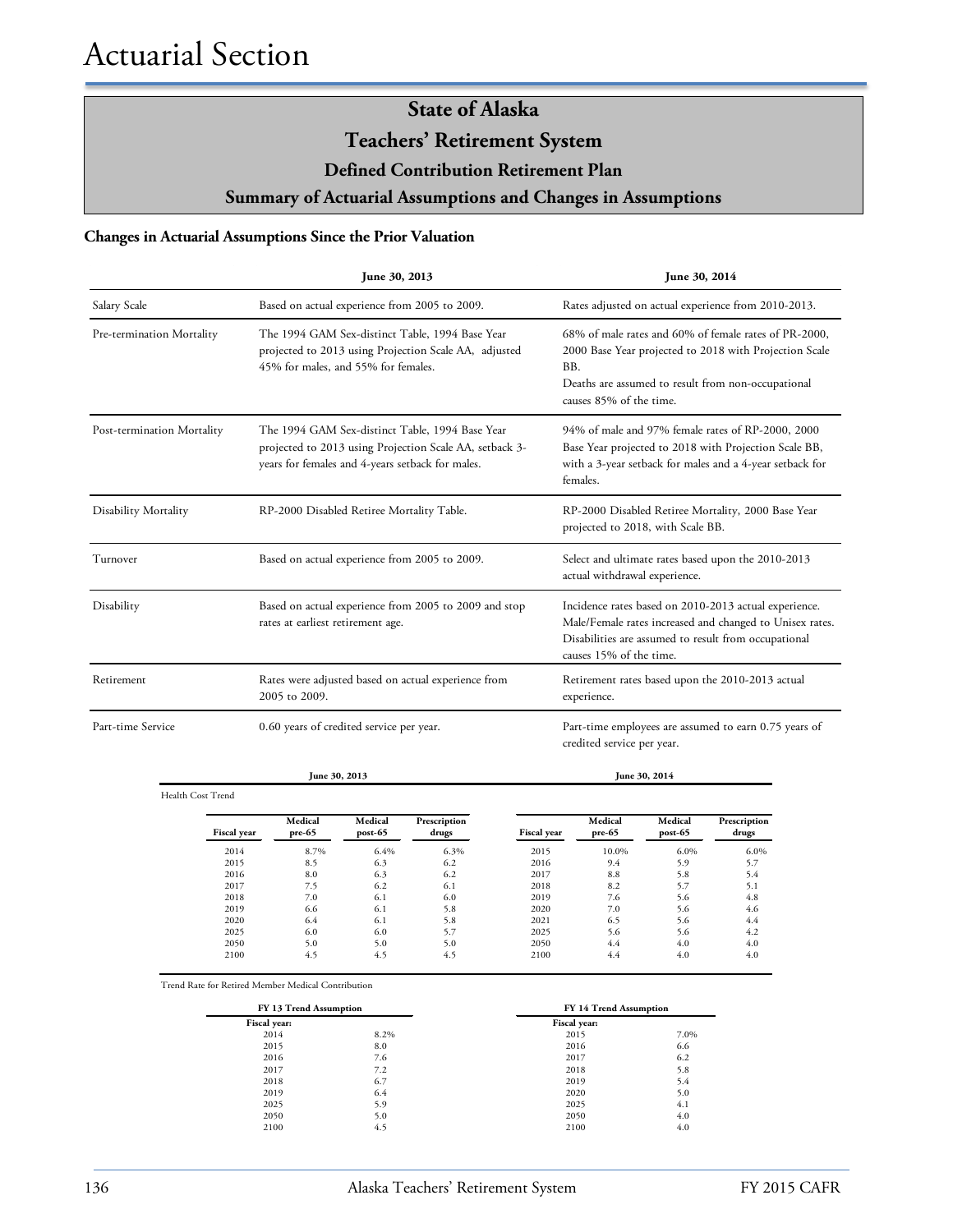| <b>Teachers' Retirement System</b><br><b>Defined Contribution Retirement Plan</b><br>Occupational Death and Disability and Retiree Medical Benefits<br><b>Funding Excess/(Unfunded Liability)</b><br>(In thousands) |                                             |                    |                                                                |                     |  |  |
|---------------------------------------------------------------------------------------------------------------------------------------------------------------------------------------------------------------------|---------------------------------------------|--------------------|----------------------------------------------------------------|---------------------|--|--|
| <b>Actuarial</b><br><b>Valuation Year</b><br><b>Ended June 30</b>                                                                                                                                                   | <b>Occupational Death</b><br>and Disability | Retiree<br>Medical | <b>Total</b><br><b>Funding Excess/ (Unfunded</b><br>Liability) | <b>Funded Ratio</b> |  |  |
| 2008                                                                                                                                                                                                                | \$<br>376                                   | \$551              | \$927                                                          | 215.73%             |  |  |
| 2009                                                                                                                                                                                                                | 1,057                                       | 907                | 1,964                                                          | 234.5               |  |  |
| 2010                                                                                                                                                                                                                | 1,559                                       | 1,465              | 3,024                                                          | 223.5               |  |  |
| 2011                                                                                                                                                                                                                | 2,136                                       | 1,572              | 3,708                                                          | 196.1               |  |  |
| 2012                                                                                                                                                                                                                | 2,285                                       | (9,874)            | (7,589)                                                        | 55.0                |  |  |
| 2013                                                                                                                                                                                                                | 2,452                                       | (13, 444)          | (10,992)                                                       | 50.3                |  |  |
| 2014                                                                                                                                                                                                                | 2,797                                       | (5, 482)           | (2,685)                                                        | 83.5                |  |  |

### **7-YEAR TREND OF FUNDING EXCESS (In thousands)**

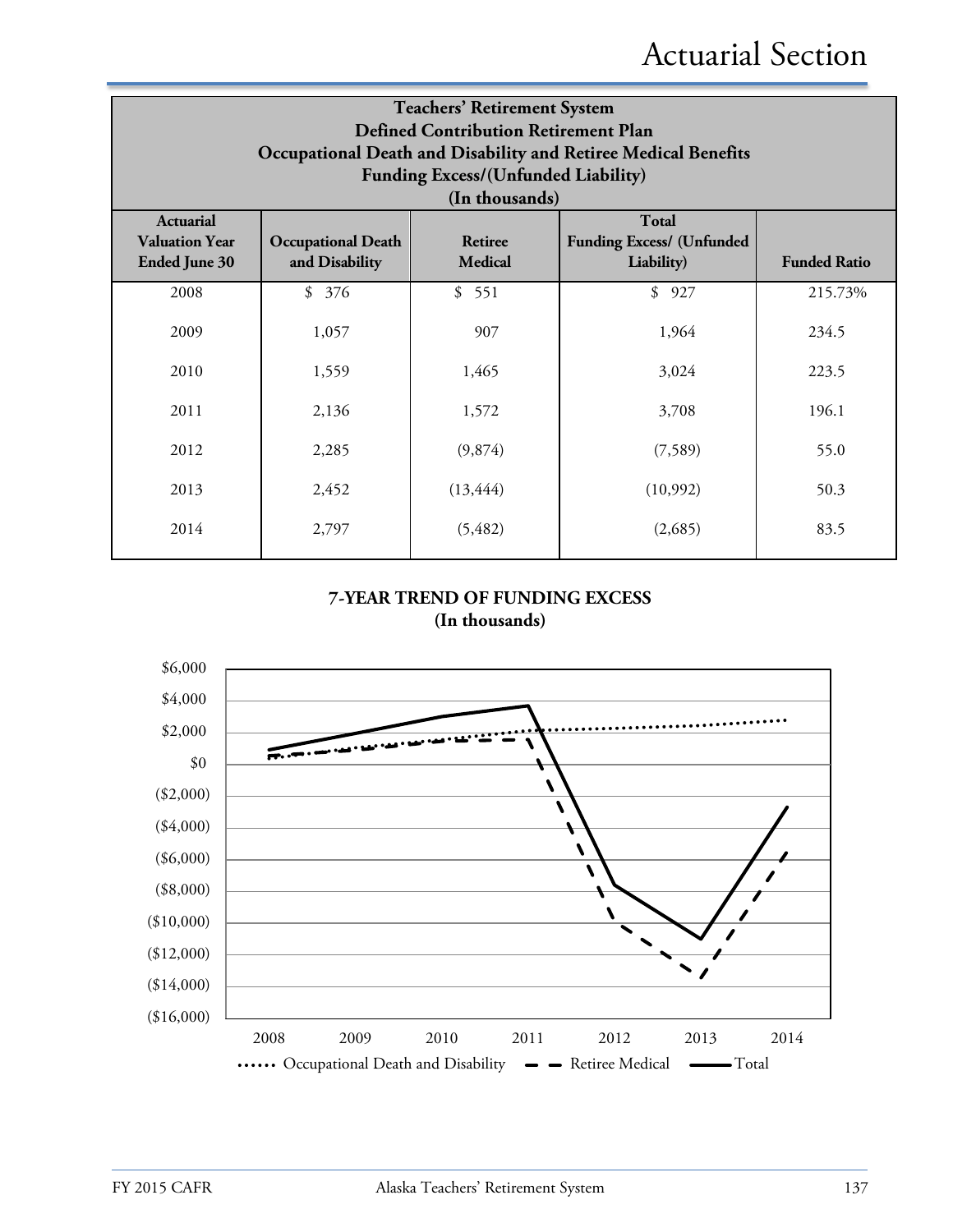| <b>Teachers' Retirement System</b><br><b>Defined Contribution Retirement Plan</b><br>Occupational Death and Disability and Retiree Medical Benefits<br><b>Employer Contribution Rates</b>                               |      |       |       |       |       |  |  |
|-------------------------------------------------------------------------------------------------------------------------------------------------------------------------------------------------------------------------|------|-------|-------|-------|-------|--|--|
| <b>Actuarial</b><br>Occupational<br>Death and<br>Fiscal<br><b>Total Annual</b><br><b>Valuation Year</b><br><b>Retiree</b><br><b>Medical</b><br><b>Disability</b><br>Required<br>Year<br><b>Ended June 30</b><br>Adopted |      |       |       |       |       |  |  |
| 2008                                                                                                                                                                                                                    | N/A  | 0.56% | 0.99% | 1.55% | 1.55% |  |  |
| 2009                                                                                                                                                                                                                    | N/A  | 0.62  | 0.99  | 1.61  | 1.61  |  |  |
| 2010                                                                                                                                                                                                                    | 2007 | 0.32  | 1.03  | 1.35  | 1.35  |  |  |
| 2011                                                                                                                                                                                                                    | 2008 | 0.28  | 0.68  | 0.96  | 0.96  |  |  |
| 2012                                                                                                                                                                                                                    | 2009 |       | 0.58  | 0.58  | 0.58  |  |  |
| 2013                                                                                                                                                                                                                    | 2010 |       | 0.49  | 0.49  | 0.49  |  |  |
| 2014                                                                                                                                                                                                                    | 2011 |       | 0.47  | 0.47  | 0.47  |  |  |
| 2015                                                                                                                                                                                                                    | 2012 |       | 2.04  | 2.04  | 2.04  |  |  |
| 2016                                                                                                                                                                                                                    | 2013 |       | 2.04  | 2.04  | 2.04  |  |  |
| 2017                                                                                                                                                                                                                    | 2014 |       | 1.05  | 1.05  | 1.05  |  |  |

Valuations are used to set contribution rates in future years.

| <b>Teachers' Retirement System</b><br><b>Defined Contribution Retirement Plan</b><br>Occupational Death and Disability and Retiree Medical Benefits<br><b>Schedule of Active Member Valuation Data</b>                                     |       |                                                                                                            |          |      |    |  |
|--------------------------------------------------------------------------------------------------------------------------------------------------------------------------------------------------------------------------------------------|-------|------------------------------------------------------------------------------------------------------------|----------|------|----|--|
| Percent<br>Increase/<br>Number of<br>Annual<br>(Decrease) in<br>Annual<br><b>Valuation</b><br>Earnings <sup>1</sup><br>Participating<br>Average<br>Average<br><b>Number</b><br>(In thousands)<br>Employers<br>Date<br>Earnings<br>Earnings |       |                                                                                                            |          |      |    |  |
| June 30, 2014                                                                                                                                                                                                                              | 3,547 | \$219,701                                                                                                  | \$61,940 | 2.4% | 58 |  |
| June 30, 2013                                                                                                                                                                                                                              | 3,272 | 197,944                                                                                                    | 60,496   | 3.5  | 58 |  |
| June 30, 2012                                                                                                                                                                                                                              | 3,057 | 178,761                                                                                                    | 58,476   | 4.7  | 58 |  |
| June 30, 2011                                                                                                                                                                                                                              | 2,708 | 151,269                                                                                                    | 55,860   | 5.6  | 58 |  |
| June 30, 2010                                                                                                                                                                                                                              | 2,246 | 118,813                                                                                                    | 52,900   | 5.7  | 58 |  |
| June 30, 2009                                                                                                                                                                                                                              | 1,792 | 89,708                                                                                                     | 50,061   | 6.4  | 58 |  |
| June 30, 2008                                                                                                                                                                                                                              | 1,198 | 56,369                                                                                                     | 47,053   | 6.2  | 58 |  |
| June 30, 2007                                                                                                                                                                                                                              | 641   | 28,410                                                                                                     | 44,322   |      | 58 |  |
| June 30, 2006                                                                                                                                                                                                                              |       |                                                                                                            |          |      | 58 |  |
|                                                                                                                                                                                                                                            |       | <sup>1</sup> Annual earnings are the annualized earnings for the fiscal year ending on the valuation date. |          |      |    |  |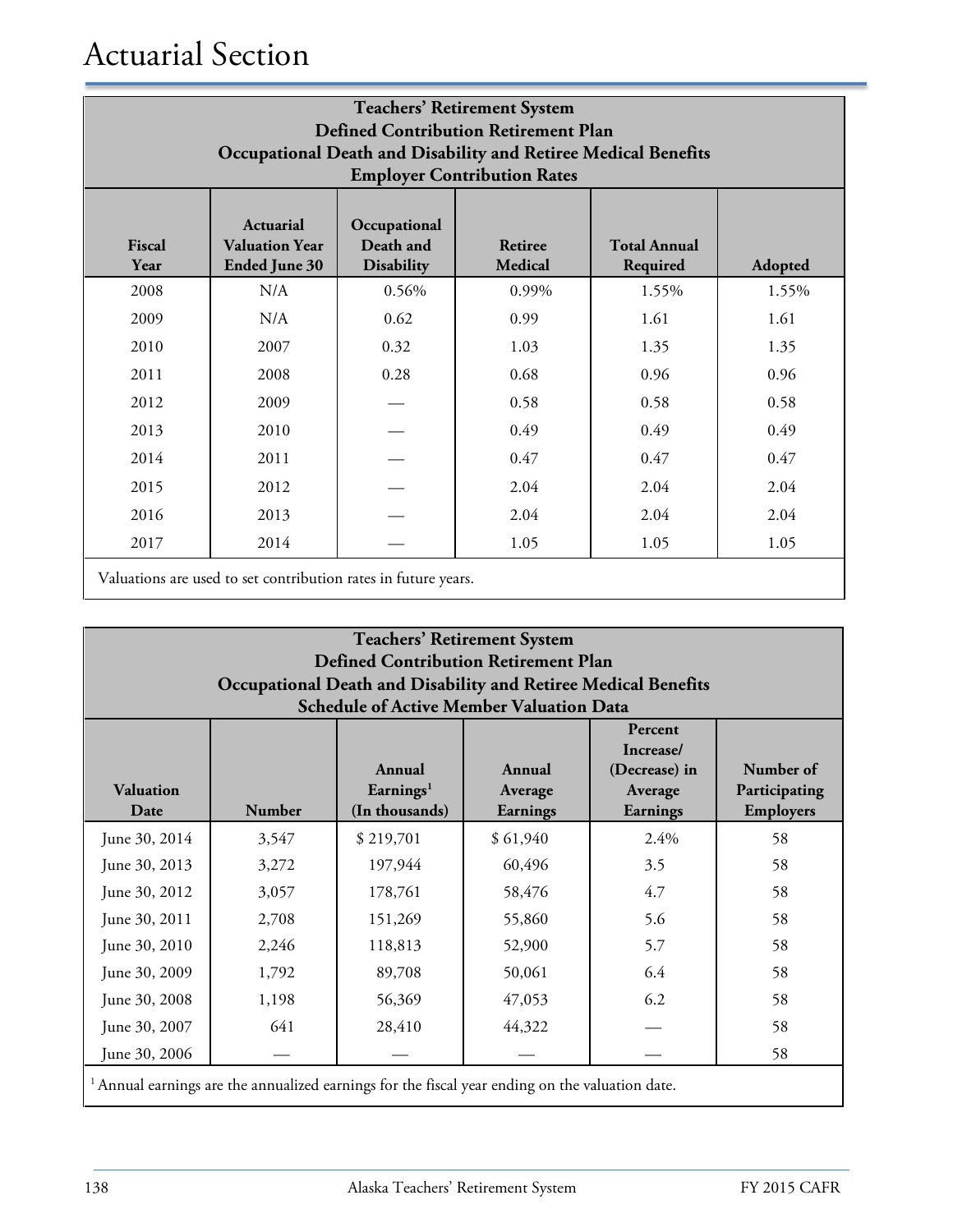| <b>Teachers' Retirement System</b><br><b>Defined Contribution Retirement Plan</b><br><b>Occupational Death and Disability Solvency Test</b><br>(In thousands) |                                                                                     |                                          |                                                                              |                                                                                     |        |                                                                    |        |  |
|---------------------------------------------------------------------------------------------------------------------------------------------------------------|-------------------------------------------------------------------------------------|------------------------------------------|------------------------------------------------------------------------------|-------------------------------------------------------------------------------------|--------|--------------------------------------------------------------------|--------|--|
|                                                                                                                                                               | <b>Occupational Death and Disability</b><br><b>Aggregate Accrued Liability For:</b> |                                          |                                                                              |                                                                                     |        | <b>Portion of Accrued Liabilities</b><br><b>Covered by Assets:</b> |        |  |
| Valuation<br>Date                                                                                                                                             | (1)<br><b>Active Member</b><br>Contributions                                        | (2)<br><b>Inactive</b><br><b>Members</b> | (3)<br><b>Active</b><br><b>Members</b><br>(Employer-<br>Financed<br>Portion) | Occupational<br>Death and<br><b>Disability</b><br><b>Valuation</b><br><b>Assets</b> | (1)    | (2)                                                                | (3)    |  |
| June 30, 2014 <sup>1</sup>                                                                                                                                    | $\frac{\text{I}}{\text{I}}$                                                         | $\frac{\text{I}}{\text{I}}$              | \$23                                                                         | \$2,820                                                                             | 100.0% | 100.0%                                                             | 100.0% |  |
| June 30, 2013                                                                                                                                                 |                                                                                     |                                          | 80                                                                           | 2,532                                                                               | 100.0  | 100.0                                                              | 100.0  |  |
| June 30, 2012                                                                                                                                                 |                                                                                     |                                          | 63                                                                           | 2,348                                                                               | 100.0  | 100.0                                                              | 100.0  |  |
| June 30, 2011                                                                                                                                                 |                                                                                     |                                          | 57                                                                           | 2,193                                                                               | 100.0  | 100.0                                                              | 100.0  |  |
| June 30, 2010 <sup>1</sup>                                                                                                                                    |                                                                                     |                                          | 18                                                                           | 1,577                                                                               | 100.0  | 100.0                                                              | 100.0  |  |
| June 30, $20091$                                                                                                                                              |                                                                                     |                                          | 14                                                                           | 1,071                                                                               | 100.0  | 100.0                                                              | 100.0  |  |
| June 30, 2008                                                                                                                                                 |                                                                                     |                                          | 44                                                                           | 420                                                                                 | 100.0  | 100.0                                                              | 100.0  |  |
| June 30, 2007                                                                                                                                                 |                                                                                     |                                          | 16                                                                           |                                                                                     | 100.0  | 100.0                                                              | 0.0    |  |
| June 30, 2006                                                                                                                                                 |                                                                                     |                                          |                                                                              |                                                                                     | N/A    | N/A                                                                | N/A    |  |
| <sup>1</sup> Change in Assumptions                                                                                                                            |                                                                                     |                                          |                                                                              |                                                                                     |        |                                                                    |        |  |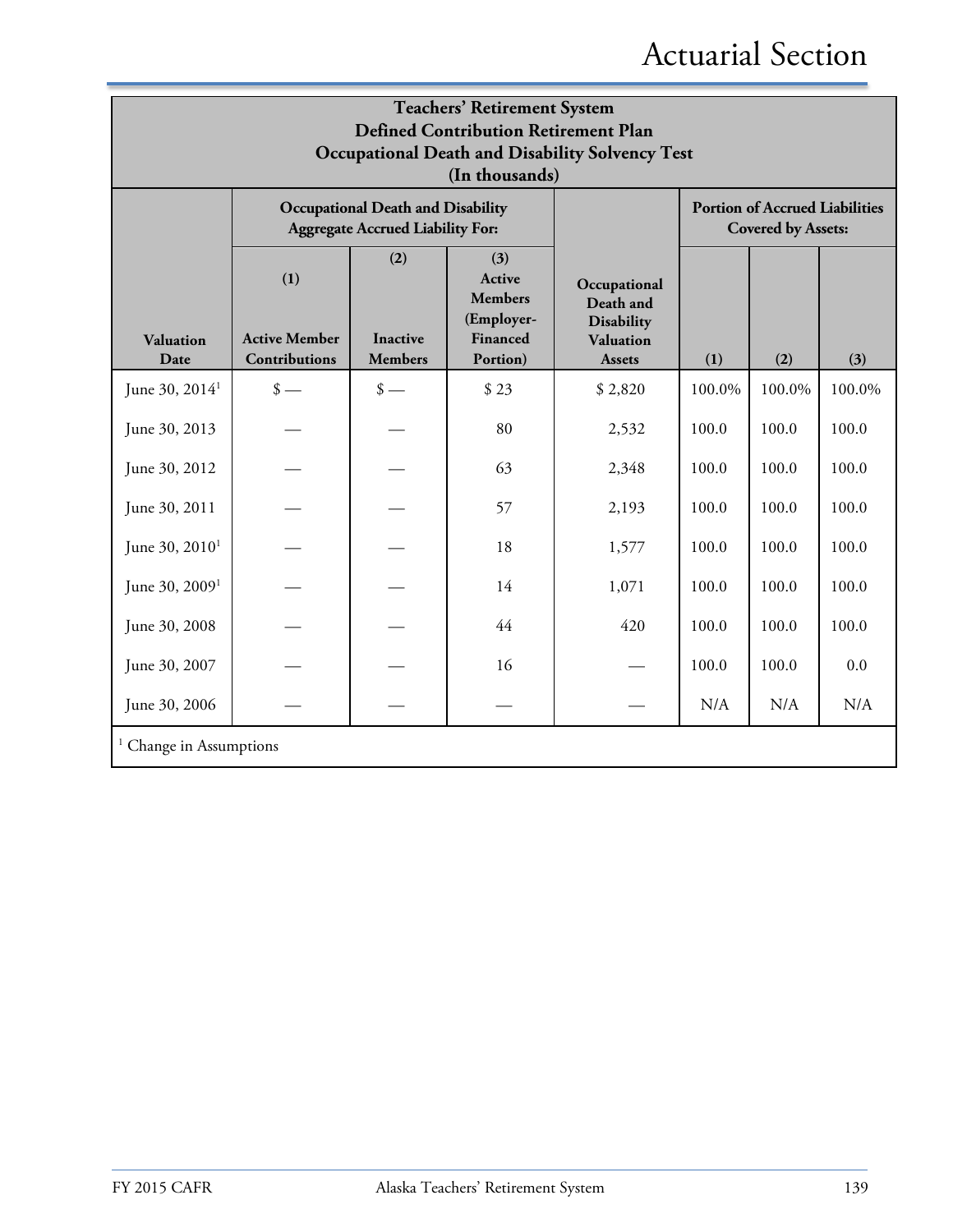| <b>Teachers' Retirement System</b><br><b>Defined Contribution Retirement Plan</b><br><b>Retiree Medical Solvency Test</b><br>(In thousands) |                                                                   |                                          |                                                                       |                                                             |        |                                                                    |       |  |
|---------------------------------------------------------------------------------------------------------------------------------------------|-------------------------------------------------------------------|------------------------------------------|-----------------------------------------------------------------------|-------------------------------------------------------------|--------|--------------------------------------------------------------------|-------|--|
|                                                                                                                                             | <b>Retiree Medical</b><br><b>Aggregate Accrued Liability For:</b> |                                          |                                                                       |                                                             |        | <b>Portion of Accrued Liabilities</b><br><b>Covered by Assets:</b> |       |  |
| Valuation<br>Date                                                                                                                           | (1)<br><b>Active Member</b><br>Contributions                      | (2)<br><b>Inactive</b><br><b>Members</b> | (3)<br>Active<br><b>Members</b><br>(Employer-<br>Financed<br>Portion) | <b>Retiree Medical</b><br><b>Valuation</b><br><b>Assets</b> | (1)    | (2)                                                                | (3)   |  |
| June 20,2014 <sup>1</sup>                                                                                                                   | $\frac{\text{I}}{\text{I}}$                                       | $\frac{\text{I}}{\text{I}}$              | \$16,273                                                              | \$10,791                                                    | 100.0% | 100.0%                                                             | 66.3% |  |
| June 20,2013                                                                                                                                |                                                                   |                                          | 22,058                                                                | 8,614                                                       | 100.0  | 100.0                                                              | 39.1  |  |
| June 20,2012 <sup>1</sup>                                                                                                                   |                                                                   |                                          | 16,811                                                                | 6,937                                                       | 100.0  | 100.0                                                              | 41.3  |  |
| June 30, 2011                                                                                                                               |                                                                   |                                          | 3,801                                                                 | 5,373                                                       | 100.0  | 100.0                                                              | 100.0 |  |
| June 30, 2010 <sup>1</sup>                                                                                                                  |                                                                   |                                          | 2,430                                                                 | 3,895                                                       | 100.0  | 100.0                                                              | 100.0 |  |
| June 30, 2009 <sup>1</sup>                                                                                                                  |                                                                   |                                          | 1,446                                                                 | 2,353                                                       | 100.0  | 100.0                                                              | 100.0 |  |
| June 30, 2008 <sup>1</sup>                                                                                                                  |                                                                   |                                          | 757                                                                   | 1,308                                                       | 100.0  | 100.0                                                              | 100.0 |  |
| June 30, 2007                                                                                                                               |                                                                   |                                          | 358                                                                   | 597                                                         | 100.0  | 100.0                                                              | 100.0 |  |
| June 30, 2006                                                                                                                               |                                                                   |                                          |                                                                       |                                                             | N/A    | N/A                                                                | N/A   |  |

Retiree medical liabilities are calculated using the funding assumptions (i.e., funding investment return and net of Medicare Part D subsidy).

<sup>1</sup> Change in Assumptions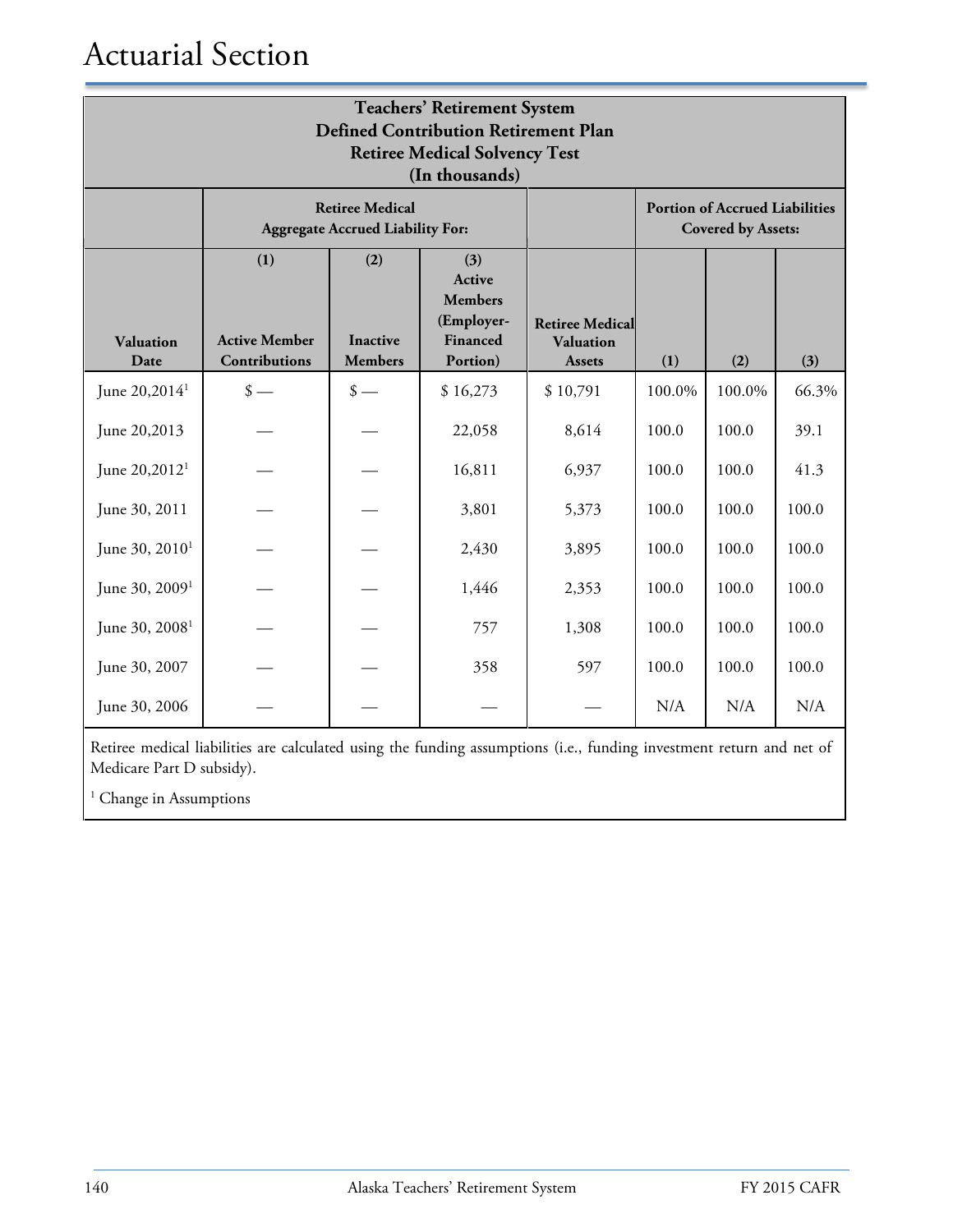### **Teachers' Retirement System**

### **Defined Contribution Retirement Plan**

### **Summary of Plan Provisions and Changes in Plan Provisions**

#### 1. **Effective Date**

July 1, 2006, with amendments through June 30, 2014.

#### 2. **Administration of Plan**

The Commissioner of Administration or the Commissioner's designee is the administrator of the Plan. The Attorney General of the state is the legal counsel for the Plan and shall advise the administrator and represent the Plan in legal proceedings.

The Alaska Retirement Management Board prescribes policies, adopts regulations, invests the funds, and performs other activities necessary to carry out the provisions of the Plan.

#### 3. **Employers Included**

Currently there are 58 employers participating in the TRS DCR Plan, including the State of Alaska, 53 school districts, and four other eligible organizations.

#### 4. **Membership**

An employee of a participating employer who first enters service on or after July 1, 2006, or a member of the defined benefit plan who works for an employer who began participation on or after July 1, 2006, and meets the following criteria is a member in the Plan:

- Permanent full-time or part-time elementary or secondary teachers, school nurses, or a person in a position requiring a teaching certificate as a condition of hire in a public school of the State of Alaska, the Department of Education and Early Development or in the Department of Labor and Workforce Development.
- Full-time or part-time teachers at the University of Alaska or persons occupying full-time administrative positions requiring academic standing who are not in the University's Optional Retirement Plan.

Members can convert to the DCR Plan if they are an eligible nonvested member of the TRS defined benefit plan whose employer consents to transfers to the defined contribution plan and they elect to transfer his or her account balance to the TRS DCR Plan.

#### 5. **Member Contributions**

There are no member contributions for the occupational death & disability and retiree medical benefits.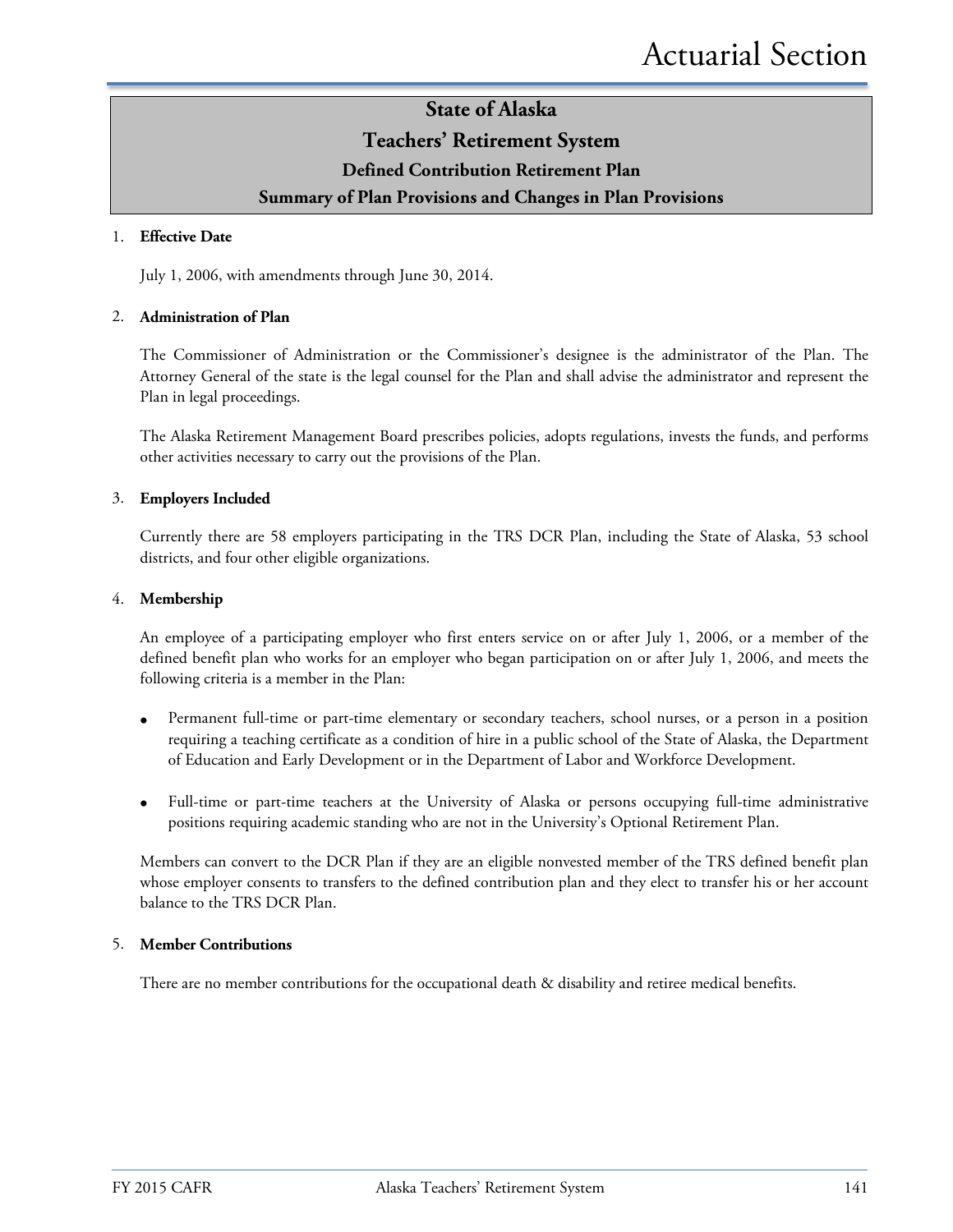### **Teachers' Retirement System**

**Defined Contribution Retirement Plan**

### **Summary of Plan Provisions and Changes in Plan Provisions**

### 6. **Retiree Medical**

- Member must retire directly from the plan to be eligible for retiree medical coverage. Normal retirement eligibility is the earlier of a) 30 years of service or b) Medicare eligible and 10 years of service.
- No retiree medical benefits are provided until normal retirement eligibility. The member's premium is 100% until they are Medicare eligible.
- Coverage cannot be denied except for failure to pay premium.
- Members who are receiving disability benefits or survivors who are receiving monthly survivor benefits are not eligible until the member meets, or would have met if he/she had lived, the normal retirement eligibility requirements.
- The plan's coverage is supplemental to Medicare.
- The Medicare-eligible premium will be based on the member's years of service. The percentage of premium paid by the member is as follows:

|                         | <b>Percent of Premium</b> |
|-------------------------|---------------------------|
| <b>Years of Service</b> | Paid by Member            |
| Less than 15 years      | 30.00%                    |
| $15 - 19$               | 25.00                     |
| $20 - 24$               | 20.00                     |
| $25 - 29$               | 15.00                     |
| 30 years or more        | 10.00                     |

#### 7. **Occupational Disability Benefits**

- Benefit is 40% of salary at date of disability.
- Disability Benefit Adjustment: The disability benefit is increased by 75% of the cost of living increase in the preceding calendar year of 9%, whichever is less.
- Member earns service while on occupational disability.
- Benefits cease when the member becomes eligible for normal retirement at Medicare-eligible age and 10 years of service, or at any age with 30 years of service.
- No retiree medical benefits are provided until normal retirement eligibility. The member's premium is 100% until they are Medicare eligible. Medicare-eligible premiums follow the service-based schedule above.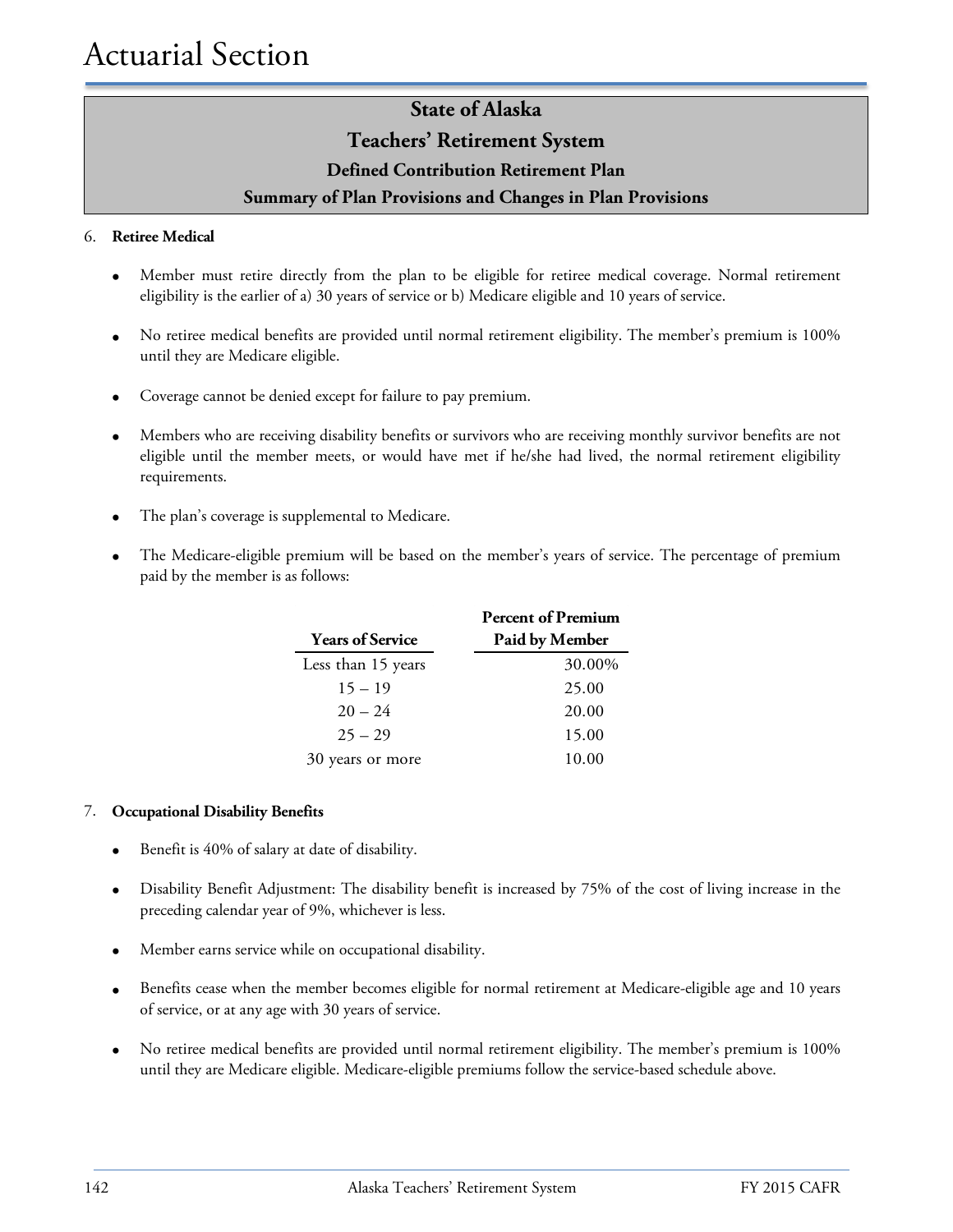### **Teachers' Retirement System**

### **Defined Contribution Retirement Plan**

### **Summary of Plan Provisions and Changes in Plan Provisions**

### 8. **Occupational Death Benefits**

- Benefit is 40% of salary.
- Survivor's Pension Adjustment: A survivor's pension is increased by 50% of the cost of living increase in the preceding calendar year or 6%, whichever is less, if the recipient is at least age 60 on July 1, or under age 60 if the recipient has been receiving TRS benefits for at least 8 years as of July1.
- Benefits cease when the member would have become eligible for normal retirement.
- The period during which the survivor is receiving benefits is counted as service credit toward retiree medical benefits.
- No retiree medical benefits are provided until the member would have been eligible for normal retirement. The surviving spouse's premium is 100% until the member would have been Medicare eligible. Medicareeligible premiums follow the service-based schedule above.

### **Changes Since the Prior Valuation**

Effective for the June 30, 2014 valuation, the Board adopted the changes to the demographic and economic assumptions recommended by the actuary, based on the results of an experience analysis performed on the population experience from July 1, 2009 to June 30, 2013. The changes in assumptions were adopted by the Board during the December 2014 Board meeting. We also updated the Healthcare Cost Trend and Contribution Trend assumptions.

Due to plan clarifications, the PRPA was added to the occupational death and disability benefits.